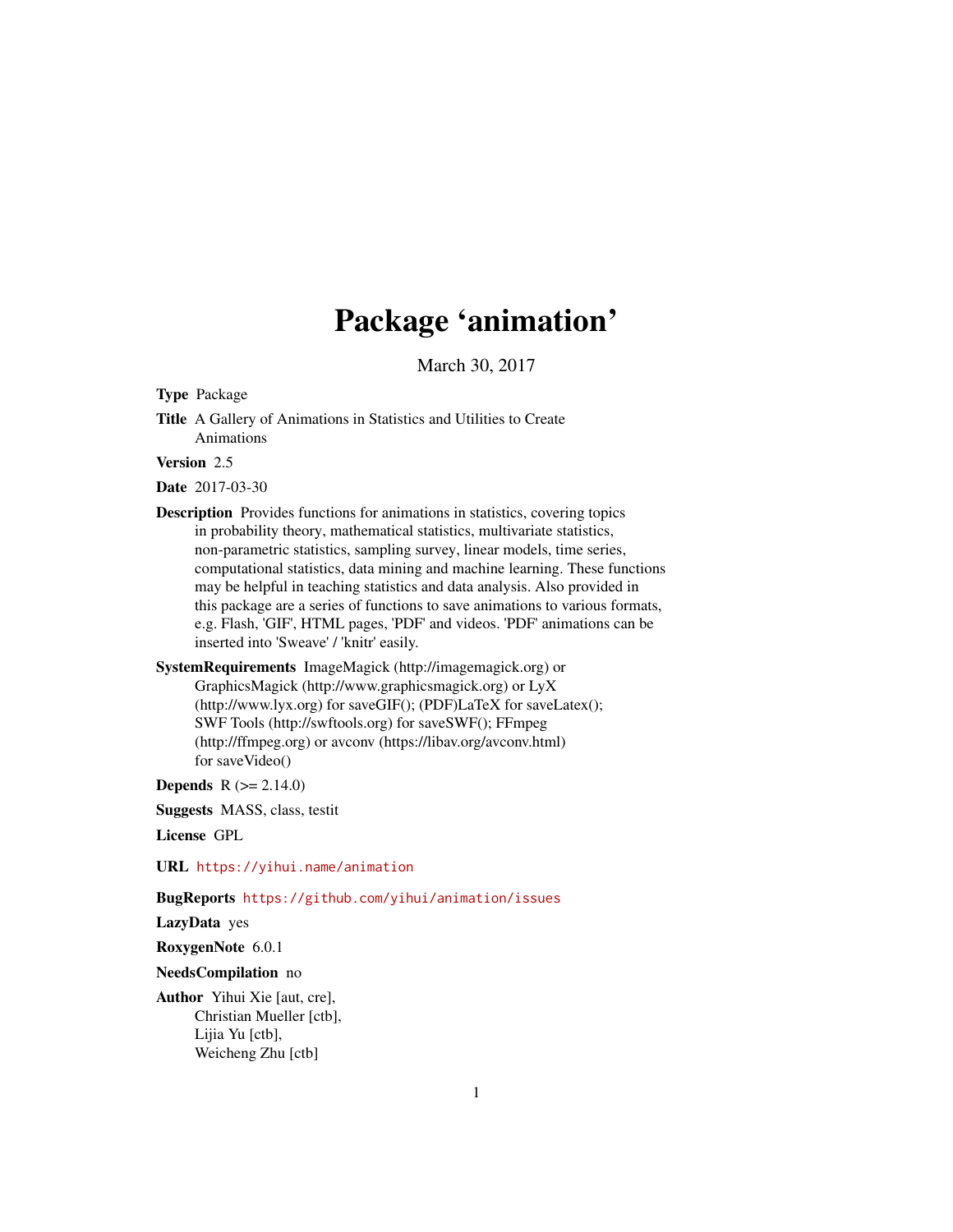Maintainer Yihui Xie <xie@yihui.name> **Repository CRAN** Date/Publication 2017-03-30 16:19:33 UTC

# R topics documented:

|    | $\overline{\mathbf{3}}$ |
|----|-------------------------|
|    | 5                       |
|    | $\overline{7}$          |
|    | 8                       |
|    | 10                      |
|    | 12                      |
|    | 13                      |
|    | 14                      |
|    | 15                      |
|    | 16                      |
|    | 17                      |
|    | 18                      |
|    | 19                      |
|    | 20                      |
| 21 |                         |
|    | 23                      |
|    | 24                      |
|    | 25                      |
|    | 26                      |
|    | 28                      |
|    | 29                      |
|    | 29                      |
| 31 |                         |
|    | 32                      |
| 33 |                         |
| 35 |                         |
|    | 36                      |
|    | 37                      |
|    | 38                      |
|    | 39                      |
|    | 40                      |
|    | 42                      |
|    | 43                      |
|    | 44                      |
| 44 |                         |
| 45 |                         |
|    | 46                      |
| 47 |                         |
| 48 |                         |
|    | 49                      |
|    | 50                      |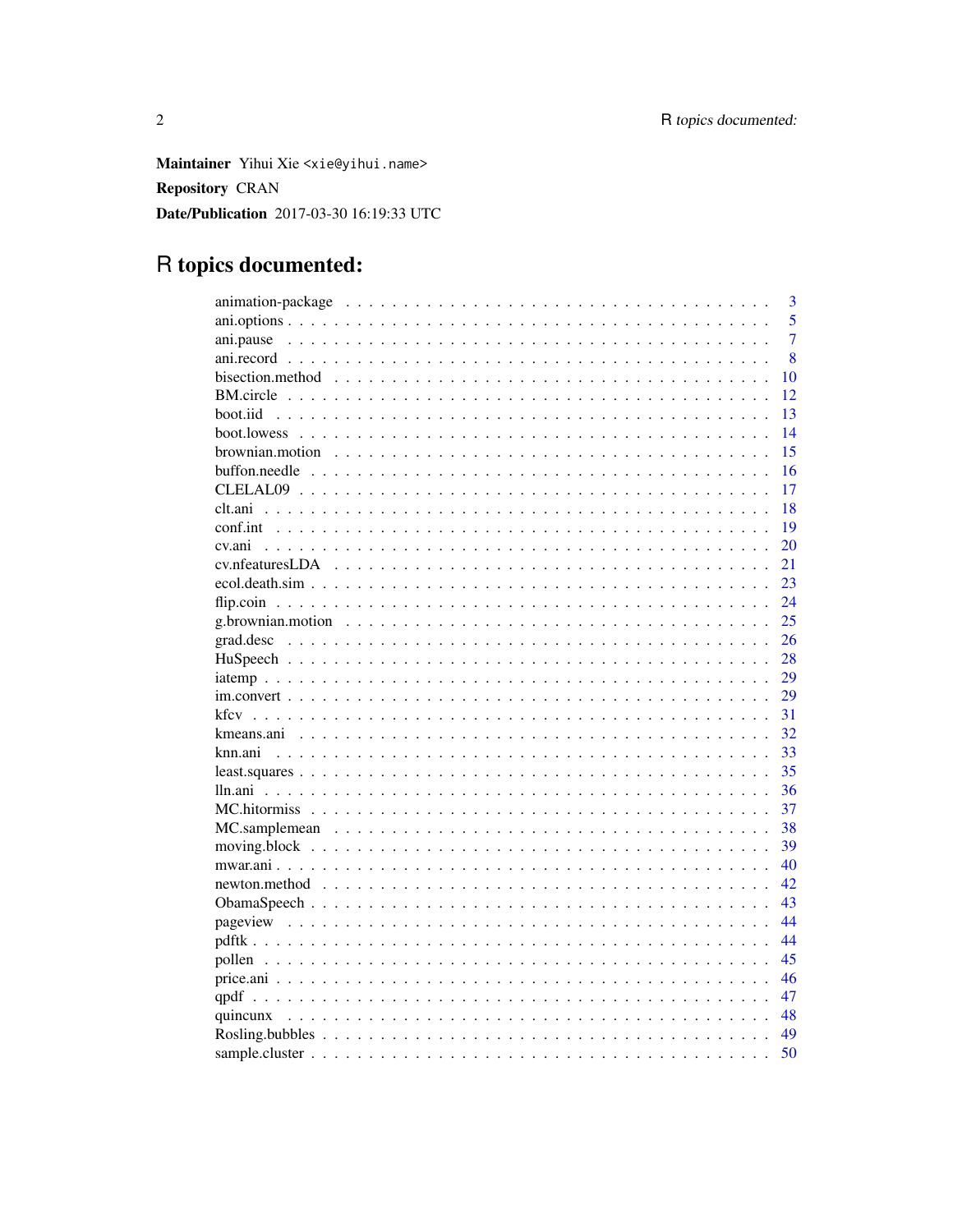### <span id="page-2-0"></span>animation-package 3

| Index | 66 |
|-------|----|

animation-package *A Gallery of Animations in Statistics and Utilities to Create Animations*

#### Description

This package contains a variety functions for animations in statistics which could probably aid in teaching statistics and data analysis; it also has several utilities to export R animations to other formats.

#### Details

This package mainly makes use of HTML & JavaScript and R windows graphics devices (such as [x11](#page-0-0)) to demonstrate animations in statistics; other kinds of output such as Flash (SWF) or GIF animations or PDF animations are also available if required software packages have been installed. See below for details on each type of animation.

#### On-screen Animations

It's natural and easy to create an animation in R using the windows graphics device, e.g. in x11() or windows(). A basic scheme is like the Example 1 (see below).

On-screen animations do not depend on any third-party software, but the rendering speed of the windows graphics devices is often slow, so the animation might not be smooth (especially under Linux and Mac OS).

### HTML Pages

The generation of HTML animation pages does not rely on any third-party software either, and we only need a web browser to watch the animation. See [saveHTML](#page-55-1).

The HTML interface is just like a movie player – it comes with a series of buttons to control the animation (play, stop, next, previous, ...).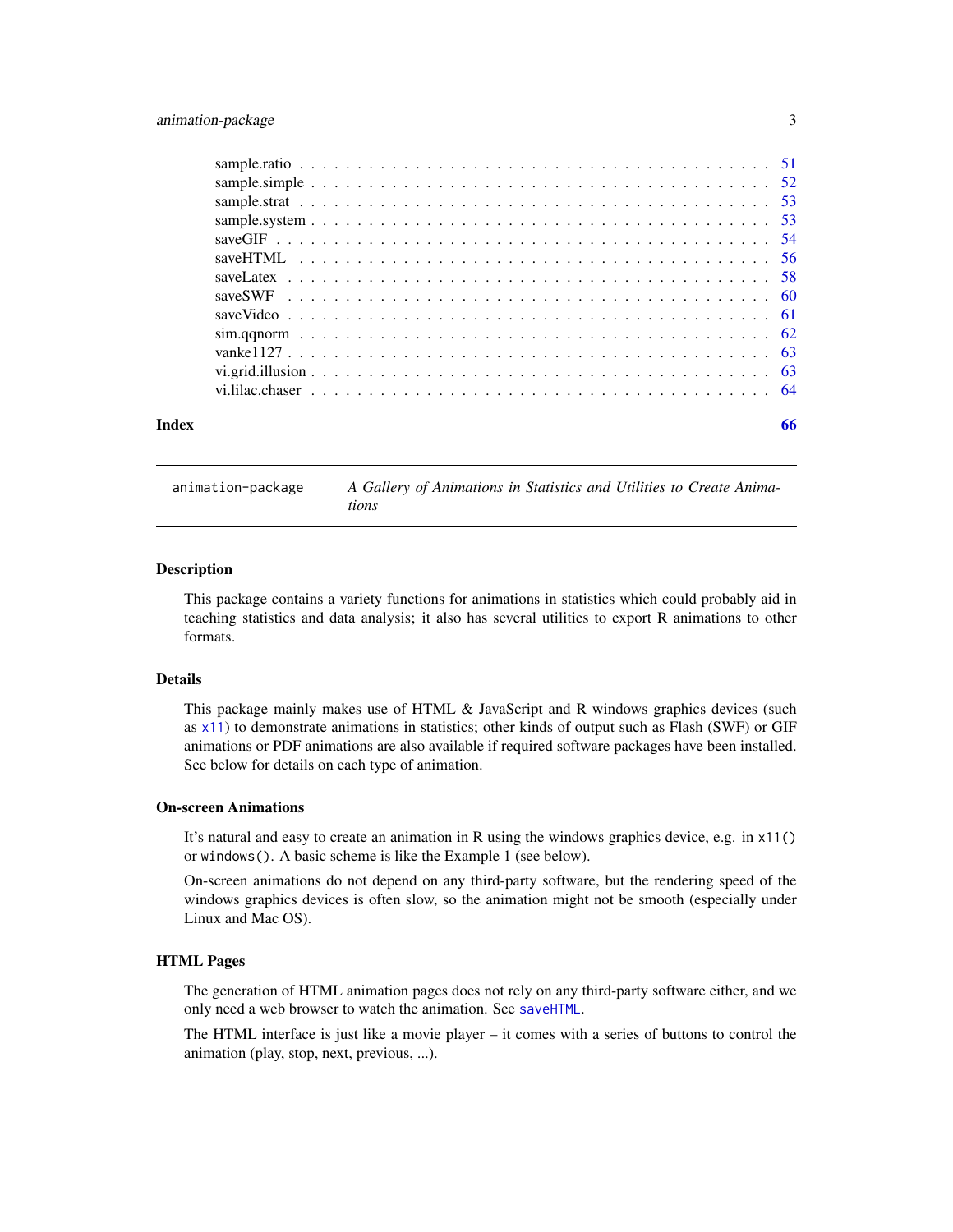### <span id="page-3-0"></span>4 animation-package

This HTML approach is flexible enough to be used even in Rweb, which means we do not really have to install R to create animations! There is a demo in system.file('misc', 'Rweb', 'demo.html', package = 'ani We can use [saveHTML](#page-55-1) to create animations directly in Rweb; this can be helpful when we do not have R or cannot install R.

### GIF Animations

If ImageMagick or GraphicsMagick has been installed, we can use [im.convert](#page-28-1) or [gm.convert](#page-28-2) to create a GIF animation (combining several R plots together), or use [saveGIF](#page-53-1) to create a GIF animation from an R code chunk.

### Flash Animations

If SWF Tools has been installed, we can use [saveSWF](#page-59-1) to create a Flash animation (again, combining R plots).

#### PDF Animations

If LaTeX is present in the system, we can use [saveLatex](#page-57-1) to insert animations into a PDF document and watch the animation using the Adobe reader.

The animation is created by the LaTeX package animate.

#### Video

The function [saveVideo](#page-60-1) can use FFmpeg to convert images to various video formats (e.g. 'mp4', 'avi' and 'wmv', etc).

#### **Note**

Bug reports and feature requests can be sent to <https://github.com/yihui/animation/issues>.

#### Author(s)

Yihui Xie

### References

The associated website for this package: <https://yihui.name/animation>

Yihui Xie and Xiaoyue Cheng. animation: A package for statistical animations. *R News*, 8(2):23– 27, October 2008. URL: [https://CRAN.R-project.org/doc/Rnews/Rnews\\_2008-2.pdf](https://CRAN.R-project.org/doc/Rnews/Rnews_2008-2.pdf)

(NB: some functions mentioned in the above article have been slightly modified; see the help pages for the up-to-date usage.)

Yihui Xie (2013). animation: An R Package for Creating Animations and Demonstrating Statistical Methods. *Journal of Statistical Software*, 53(1), 1-27. URL [http://www.jstatsoft.org/v53/](http://www.jstatsoft.org/v53/i01/) [i01/](http://www.jstatsoft.org/v53/i01/).

#### See Also

[saveHTML](#page-55-1), [saveGIF](#page-53-1), [saveSWF](#page-59-1), [saveVideo](#page-60-1), [saveLatex](#page-57-1)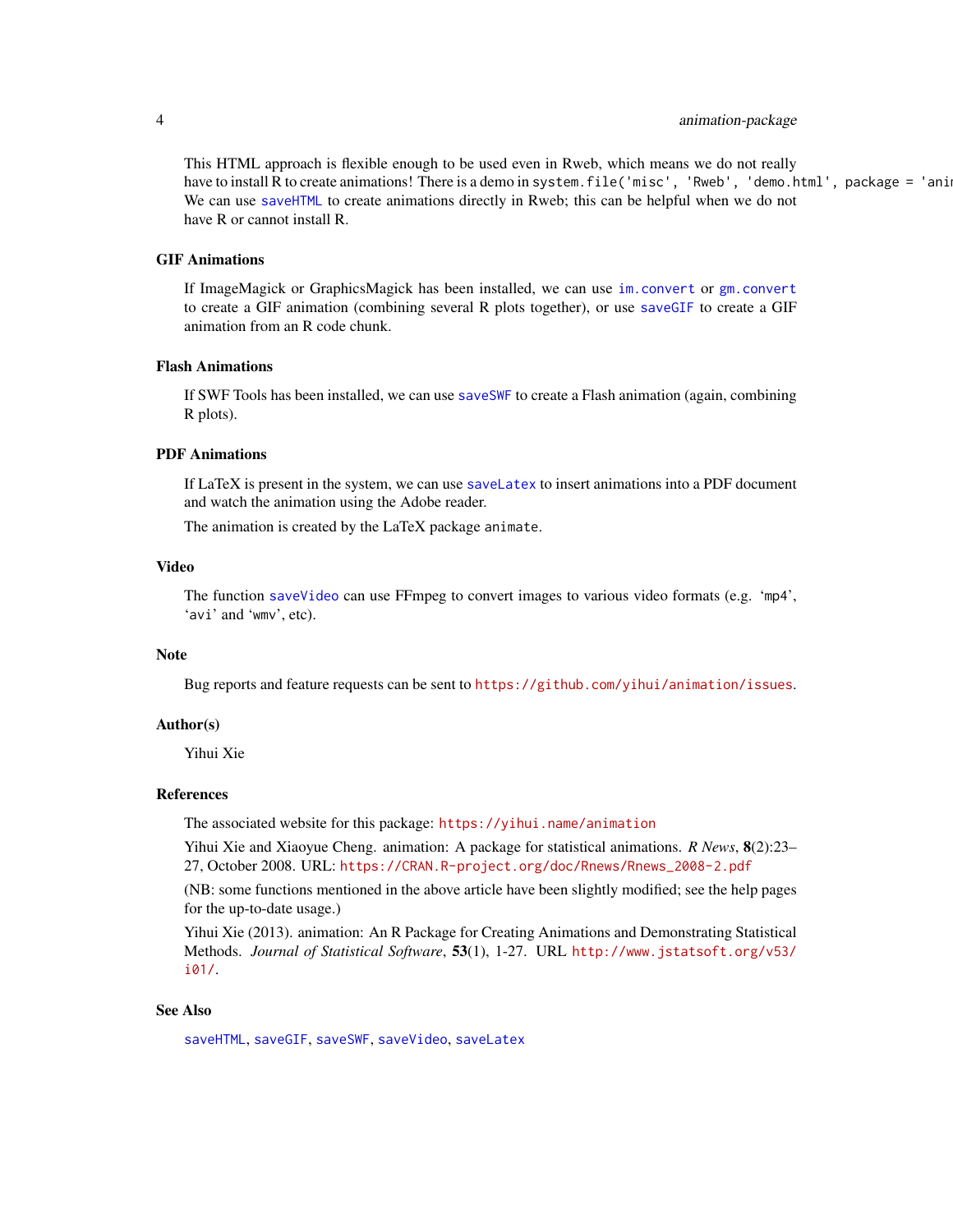<span id="page-4-1"></span><span id="page-4-0"></span>

There are various parameters that control the behaviour of the animation, such as time interval, maximum number of animation frames, height and width, etc.

#### Usage

```
ani.options(...)
```
#### Arguments

... arguments in tag = value form, or a list of tagged values. The tags usually come from the animation parameters described below, but they are not restricted to these tags (any tag can be used; this is similar to [options](#page-0-0)).

#### Value

ani.options() returns a list containing the options: when parameters are set, their former values are returned in an invisible named list. Such a list can be passed as an argument to [ani.options](#page-4-1) to restore the parameter values.

ani.options('tag') returns the value of the option 'tag'.

ani.options(c('tag1', 'tag2')) or ani.options('tag1', 'tag2') returns a list containing the corresponding options.

#### Animation options

The supported animation parameters:

- interval a positive number to set the time interval of the animation (unit in seconds); default to be 1.
- nmax maximum number of steps in a loop (e.g. iterations) to create animation frames. Note: the actual number of frames can be less than this number, depending on specific animations. Default to be 50.
- **ani.width, ani.height** width and height of image frames (unit in  $px$ ); see graphics devices like  $png$ , [jpeg](#page-0-0), ...; default to be 480. NB: for different graphics devices, the units of these values might be different, e.g. PDF devices usually use inches, whereas bitmap devices often use pixels.
- imgdir character: the name of the directory (a relative path) for images when creating HTML animation pages; default to be 'images'.
- htmlfile character: name of the target HTML main file (without path name; basename only; default to be 'index.html')
- ani.dev a function or a function name: the graphics device; e.g. ([png](#page-0-0), [pdf](#page-0-0), ...); default to be 'png'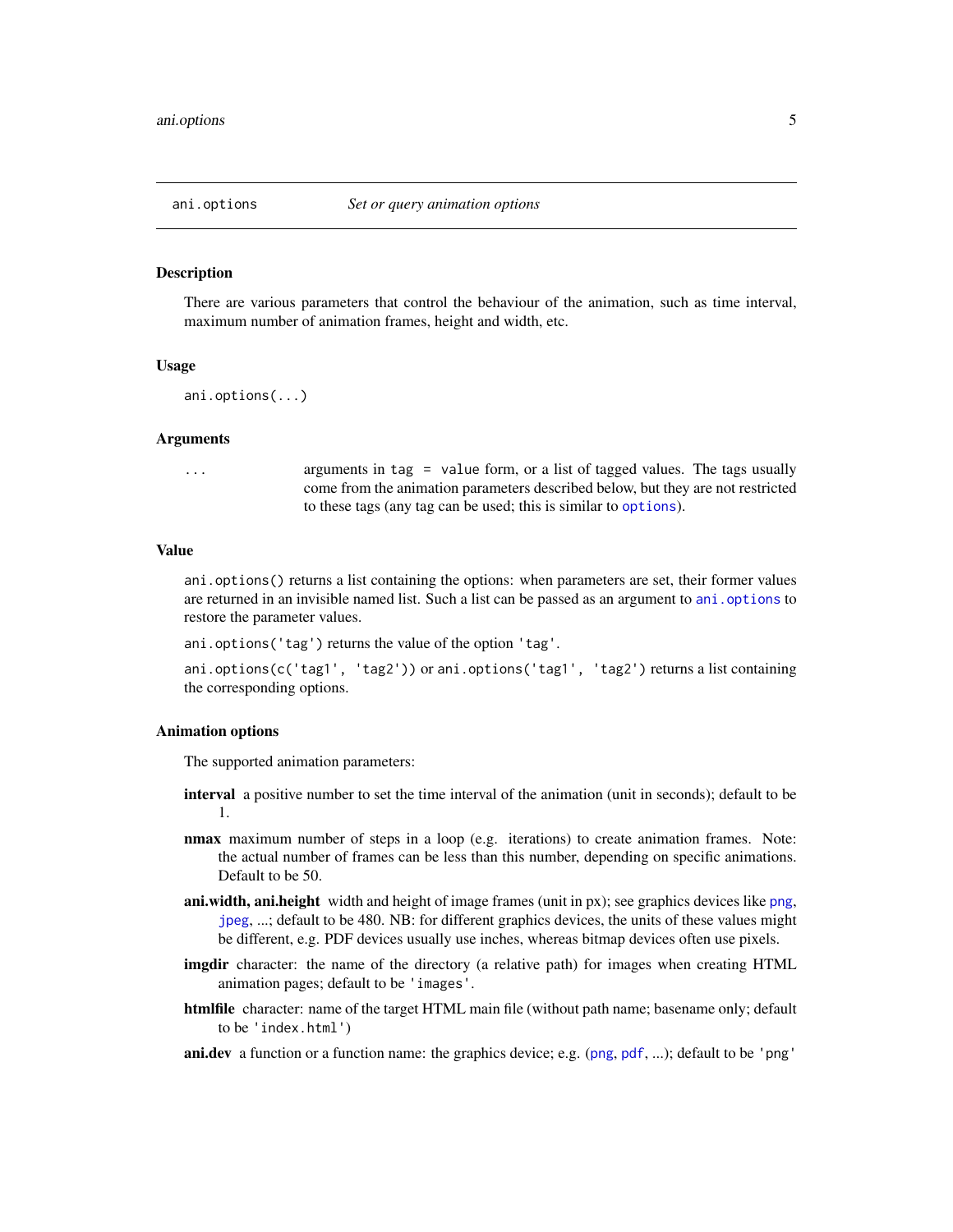- <span id="page-5-0"></span>ani.type character: image format for animation frames, e.g. png, jpeg, ...; default to be 'png'; this will be used as the file extension of images, so don't forget to change this option as well when you changed the option ani.dev
- title, description character: the title and description of the animation in the HTML page created by [saveHTML](#page-55-1)
- verbose logical or character: if TRUE, write a footer part in the HTML page containing detailed technical information; if given a character string, it will be used as the footer message; in other cases, the footer of the page will be blank.
- loop logical or numeric: Number of times the GIF animation is to cycle through the image sequence before stopping. By default, this is set to zero or boolean value TRUE (infinite loop).
- autobrowse logical: whether auto-browse the animation page immediately after it is created? (default to be interactive())
- autoplay logical: whether to autoplay the animation when the HTML page is loaded (default to be TRUE); only applicable to [saveHTML](#page-55-1)
- use.dev whether to use the graphics device specified in ani.options ('ani.dev') (default to be TRUE); if FALSE, we need to generate image files by our own approaches in the expression expr (see functions [saveHTML](#page-55-1), [saveGIF](#page-53-1), [saveLatex](#page-57-1) and [saveSWF](#page-59-1)); this can be useful when the output cannot be captured by standard R graphics devices  $-$  a typical example is the **rgl** graphics (we can use rgl.snapshot to capture rgl graphics to png files, or rgl.postscript to save plots as postscript/pdf; see demo('rgl\_animation') or demo('use\_Cairo') for examples or the last example below). Note, however, we do not really have to create the images using R graphics devices – see demo('flowers') on how to download images from the Internet and create an HTML animation page!

#### Hidden options

There are a couple of "hidden" options which are designed to facilitate the usage of some functions but are not initialized like the above options when the package is loaded, including:

- convert this option will be checked first when calling im. convert (or [saveGIF](#page-53-1)) to see if it contains the path to 'convert.exe'; we can specify it beforehand to save the efforts in searching for 'convert.exe' in ImageMagick under Windows. For example, ani.options(convert = 'c:/program files/imagemagick/convert.exe'); note this option also works for Mac and Linux (see help(im.convert))
- swftools this can help [saveSWF](#page-59-1) save the efforts of searching for the software package "SWF Tools" under Windows; e.g. we can specify ani.options(swftools = 'c:/program files/swftools') in advance
- img.fmt the value of this option can be used to determine the image filename format when we want to use custom graphics devices to record images, e.g. in [saveLatex](#page-57-1), if ani.options('use.dev') == FALSE, then ani.options('img.fmt') will be a string like 'path/to/output/img.name%d.png', so we can use it to generate file names in the argument expr; see demo('rgl\_animation') for example or the last example below
- qpdf the path of the program qpdf, e.g. ani.options(qpdf =  $'C$ :/Software/qpdf/bin/qpdf.exe'); qpdf is mainly used to compress PDF files in this package, and it is a smaller tool than pdftk. It is recommended over pdftk especially under Linux, because tests show that pdftk does not work well under Linux in compressing PDF files, while qpdf is much better.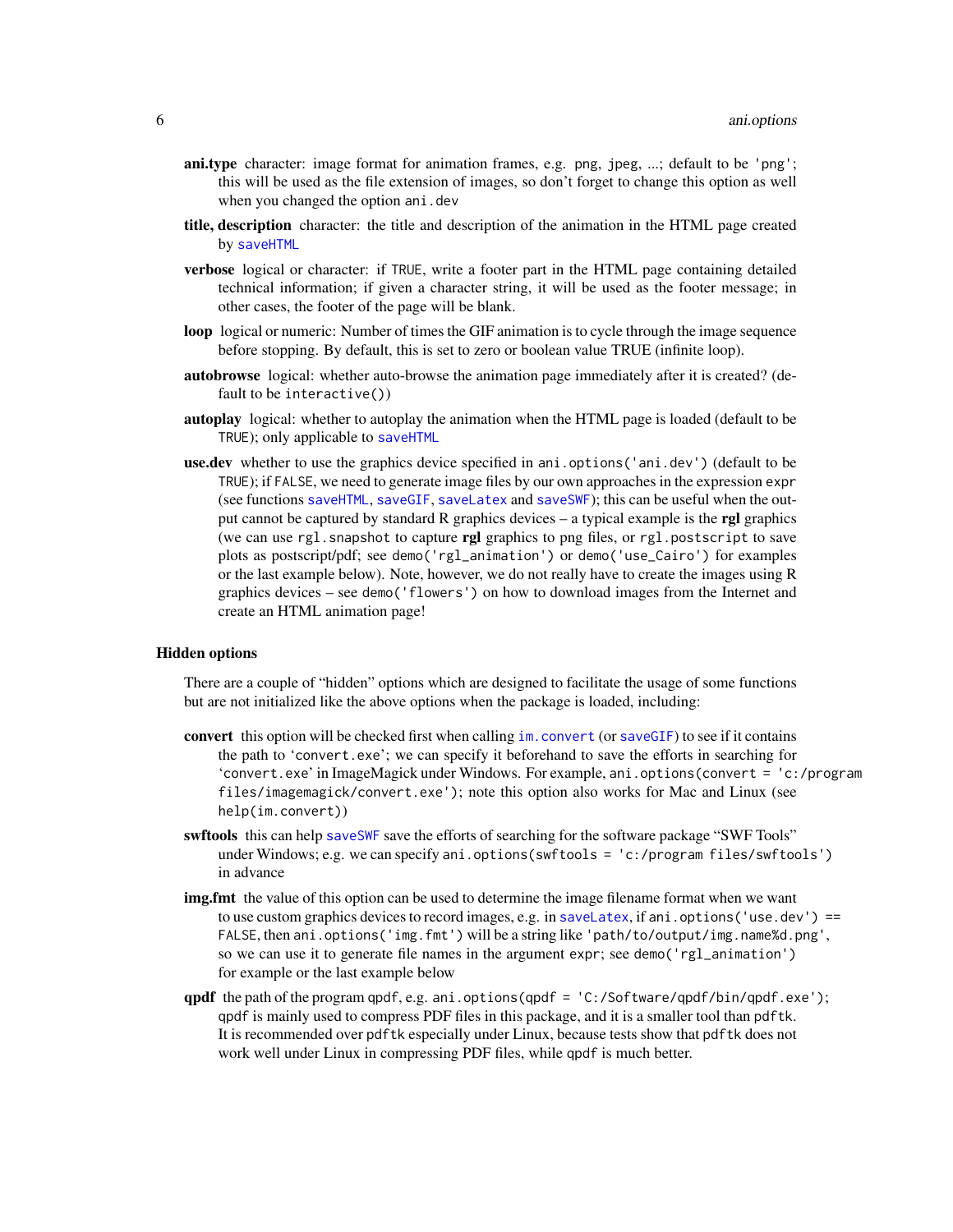#### <span id="page-6-0"></span>ani.pause 7

- pdftk the path of the program Pdftk, e.g. ani.options(pdftk = 'C:/Software/pdftk.exe') or ani.options(pdftk = '/home/john/bin/pdftk'); pdftk will be used to compress the PDF graphics output in the function [pdftk](#page-43-1); compression will not be tried if this options is NULL. This option will only affect [saveGIF](#page-53-1), [saveLatex](#page-57-1) and [saveSWF](#page-59-1) when ani.options('ani.type') is 'pdf'.
- ffmpeg the path of the progam ffmpeg, e.g. ani.options(ffmpeg = 'C:/Software/ffmpeg/bin/ffmpeg.exe'); FFmpeg is used to convert a sequence of images to a video. See [saveVideo](#page-60-1).

#### Note

Please note that nmax is not always equal to the number of animation frames. Sometimes there is more than one frame recorded in a single step of a loop, for instance, there are 2 frames generated in each step of [kmeans.ani](#page-31-1), and 4 frames in [knn.ani](#page-32-1), etc; whereas for [newton.method](#page-41-1), the number of animation frames is not definite, because there are other criteria to break the loop.

This function can be used for almost all the animation functions such as [brownian.motion](#page-14-1), [boot.iid](#page-12-1), [buffon.needle](#page-15-1), [cv.ani](#page-19-1), [flip.coin](#page-23-1), [kmeans.ani](#page-31-1), [knn.ani](#page-32-1), etc. Most of the options here will affect the behaviour of animations of the formats HTML, GIF, SWF and PDF; on-screen animations are only affected by interval and nmax.

#### Author(s)

Yihui Xie

### See Also

```
options, dev.interactive, saveHTML, saveGIF, saveLatex, saveSWF, pdftk
http://qpdf.sourceforge.net/
http://www.pdflabs.com/docs/pdftk-man-page/
```
<span id="page-6-1"></span>ani.pause *Pause for a while and flush the current graphical device*

#### Description

If this function is called in an interactive graphics device, it will pause for a time interval (by default specified in [ani.options\(](#page-4-1)'interval')) and flush the current device; otherwise it will do nothing.

#### Usage

```
ani.pause(interval = ani.options("interval"))
```
#### **Arguments**

interval a time interval to pause (in seconds)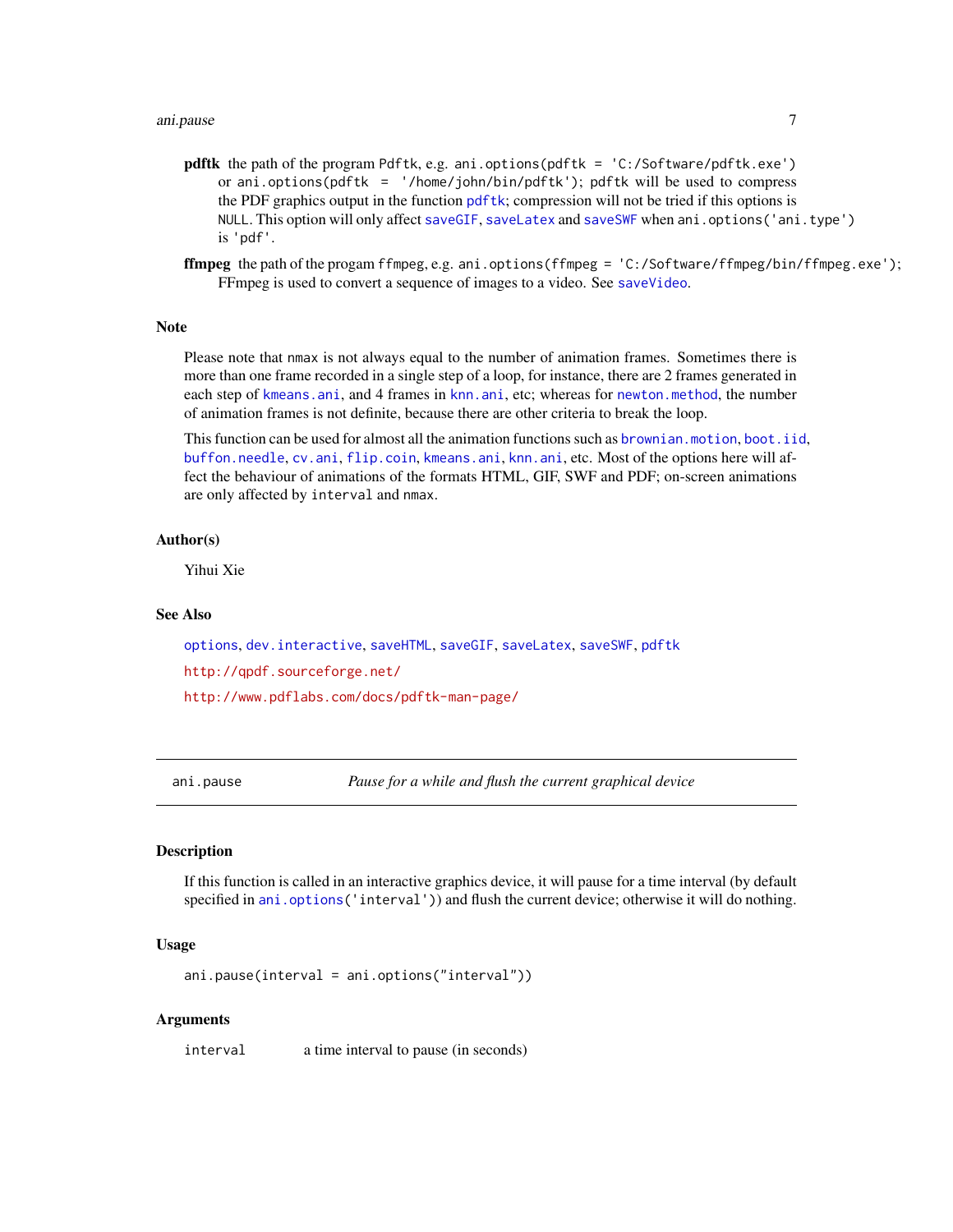### Value

Invisible NULL.

### Author(s)

Yihui Xie

### See Also

[dev.interactive](#page-0-0), [Sys.sleep](#page-0-0), [dev.flush](#page-0-0)

### Examples

```
## pause for 2 seconds
oopt = ani.options(interval = 2)
for (i in 1:5) {
    plot(runif(10), ylim = c(0, 1))ani.pause()
}
ani.options(oopt)
## see demo('Xmas2', package = 'animation') for another example
```
<span id="page-7-1"></span>ani.record *Record and replay animations*

### <span id="page-7-2"></span>Description

These two functions use [recordPlot](#page-0-0) and [replayPlot](#page-0-0) to record image frames and replay the animation respectively.

Replay the animation

#### Usage

```
ani.record(reset = FALSE, replay.cur = FALSE)
```
ani.replay(list)

### Arguments

| reset      | if TRUE, the recording list will be cleared, otherwise new plots will be appended                                                                             |
|------------|---------------------------------------------------------------------------------------------------------------------------------------------------------------|
|            | to the existing list of recorded plots                                                                                                                        |
| replav.cur | whether to replay the current plot (we can set both reset and replay cur to<br>TRUE so that low-level plotting changes can be captured by off-screen graphics |
|            | devices without storing all the plots in memory; see Note)                                                                                                    |

<span id="page-7-0"></span>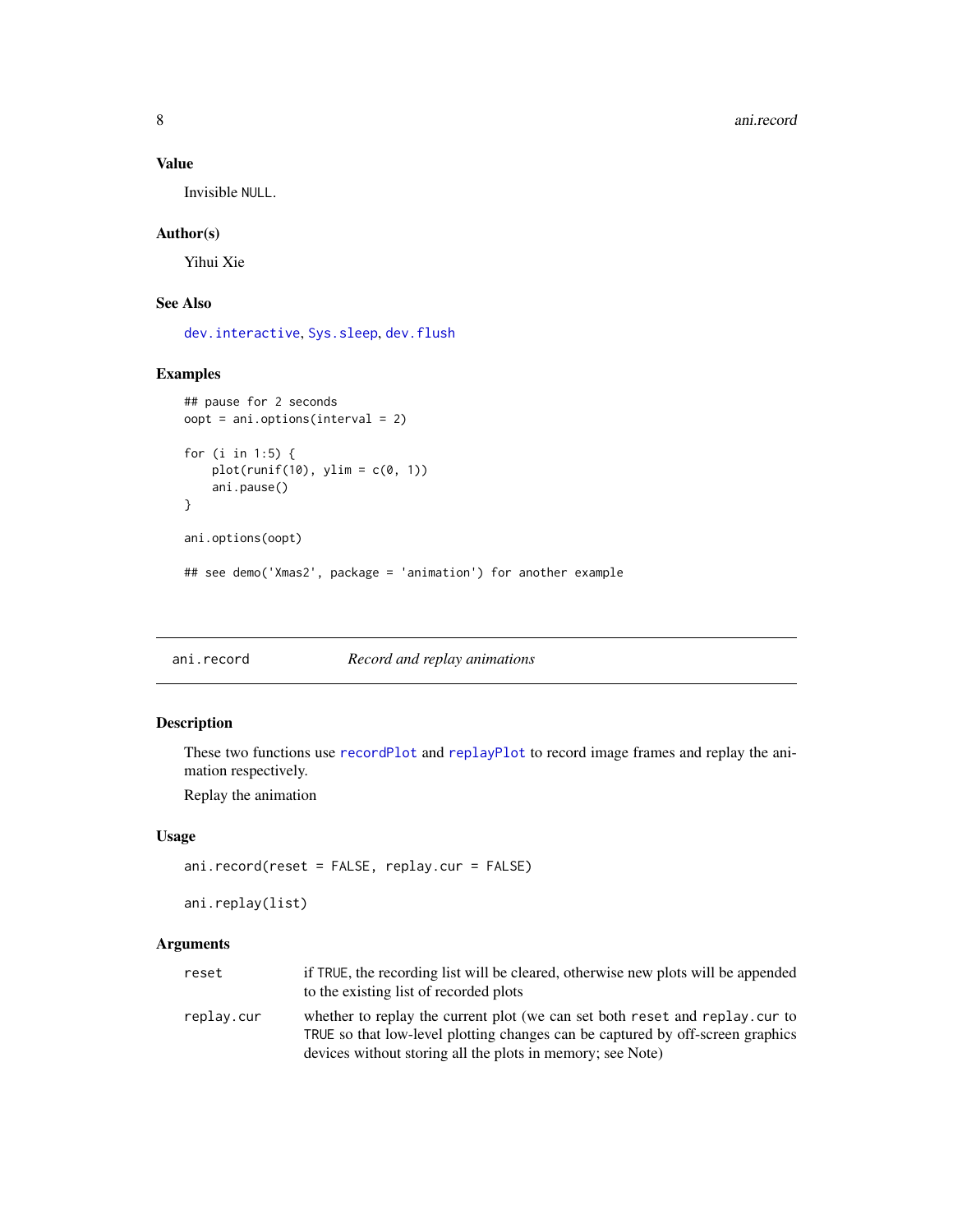#### <span id="page-8-0"></span>ani.record 9

#### Details

One difficulty in capturing images in R (base graphics) is that the off-screen graphics devices cannot capture low-level plotting commands as *new* image files – only high-level plotting commands can produce new image files; [ani.record](#page-7-1) uses [recordPlot](#page-0-0) to record the plots when any changes are made on the current plot. For a graphical device to be recordable, you have to call dev.control('enable') before plotting.

[ani.replay](#page-7-2) can replay the recorded plots as an animation. Moreover, we can convert the recorded plots to other formats too, e.g. use [saveHTML](#page-55-1) and friends.

The recorded plots are stored as a list in . ani. env\$. images, which is the default value to be passed to [ani.replay](#page-7-2); .ani.env is an invisible [environment](#page-0-0) created when this package is loaded, and it will be used to store some commonly used objects such as animation options ([ani.options](#page-4-1)).

### Value

Invisible NULL.

#### **Note**

Although we can record changes made by low-level plotting commands using ani. record, there is a price to pay – we need memory to store the recorded plots, which are usually verg large when the plots are complicated (e.g. we draw millions of points or polygons in a single plot). However, we can set replay.cur to force R to produce a new copy of the current plot, which will be automatically recorded by off-screen grapihcs devices as *new* image files. This method has a limitation: we must open a screen device to assist R to record the plots. See the last example below. We must be very careful that no other graphics devices are opened before we use this function.

If we use base graphics, we should bear in mind that the background colors of the plots might be transparent, which could lead to problems in HTML animation pages when we use the [png](#page-0-0) device (see the examples below).

#### Author(s)

Yihui Xie

#### See Also

[recordPlot](#page-0-0) and [replayPlot](#page-0-0); [ani.pause](#page-6-1)

#### Examples

```
library(animation)
```

```
n = 20x = sort(rnorm(n))y = \text{norm}(n)## set up an empty frame, then add points one by one
```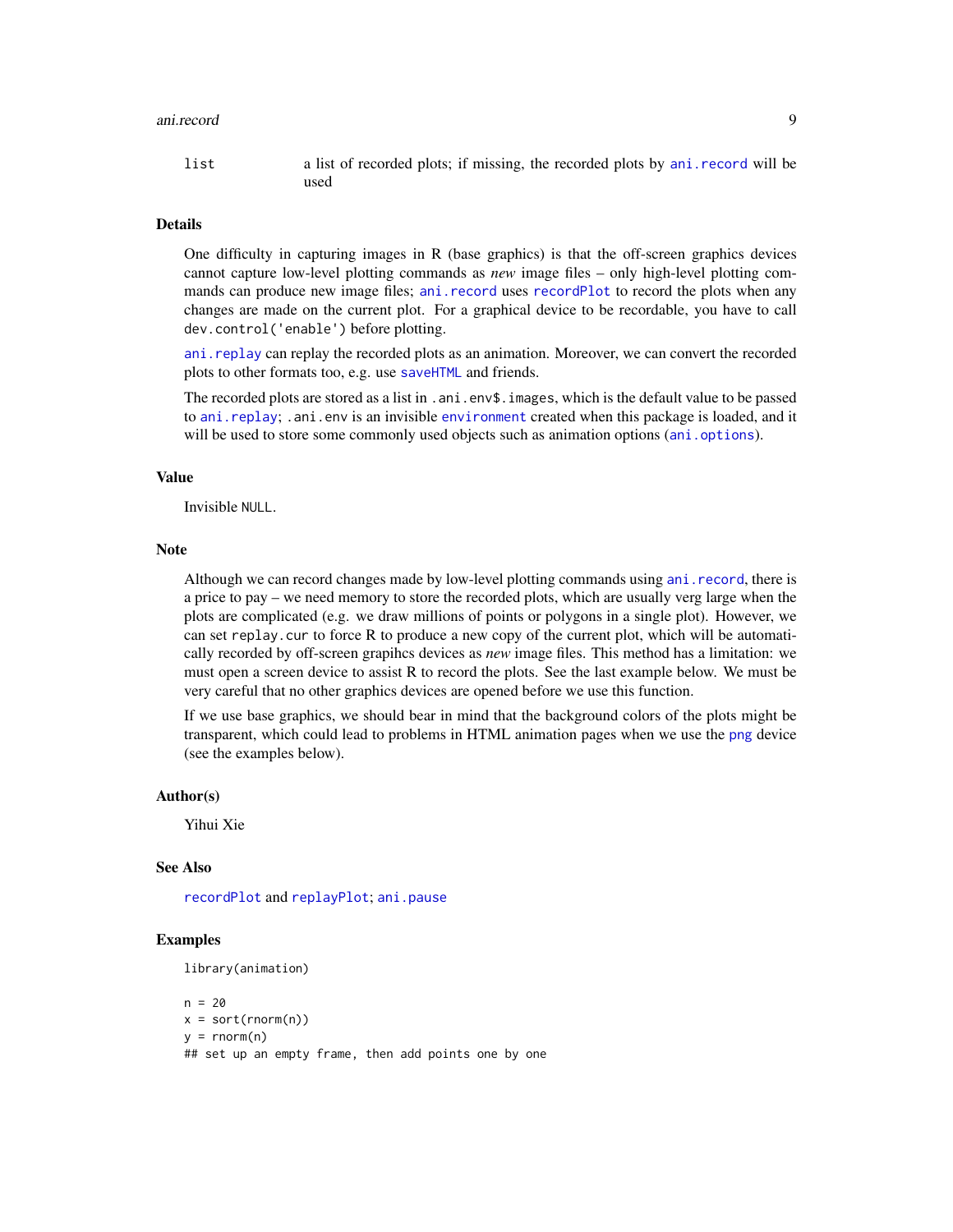```
par(bg = "white") # ensure the background color is white
plot(x, y, type = "n")ani.record(reset = TRUE) # clear history before recording
for (i in 1:n) {
    points(x[i], y[i], pch = 19, cex = 2)
    ani.record() # record the current frame
}
## now we can replay it, with an appropriate pause between frames
oopts = ani.options(interval = 0.5)ani.replay()
## or export the animation to an HTML page
saveHTML(ani.replay(), img.name = "record_plot")
## record plots and replay immediately
saveHTML({
    dev.control("enable") # enable recording
   par(bg = "white") # ensure the background color is white
   plot(x, y, type = "n")for (i in 1:n) {
        points(x[i], y[i], pch = 19, cex = 2)
        ani.record(reset = TRUE, replay.cur = TRUE) # record the current frame
    }
})
ani.options(oopts)
```
bisection.method *Demonstration of the Bisection Method for root-finding on an interval*

### Description

This is a visual demonstration of finding the root of an equation  $f(x) = 0$  on an interval using the Bisection Method.

### Usage

```
bisection.method(FUN = function(x) x^2 - 4, rg = c(-1, 10), tol = 0.001,
    interact = FALSE, main, xlab, ylab, ...)
```
#### Arguments

| FUN | the function in the equation to solve (univariate)                                                    |
|-----|-------------------------------------------------------------------------------------------------------|
| rg  | a vector containing the end-points of the interval to be searched for the root; in<br>$ac(a, b)$ form |
| tol | the desired accuracy (convergence tolerance)                                                          |

<span id="page-9-0"></span>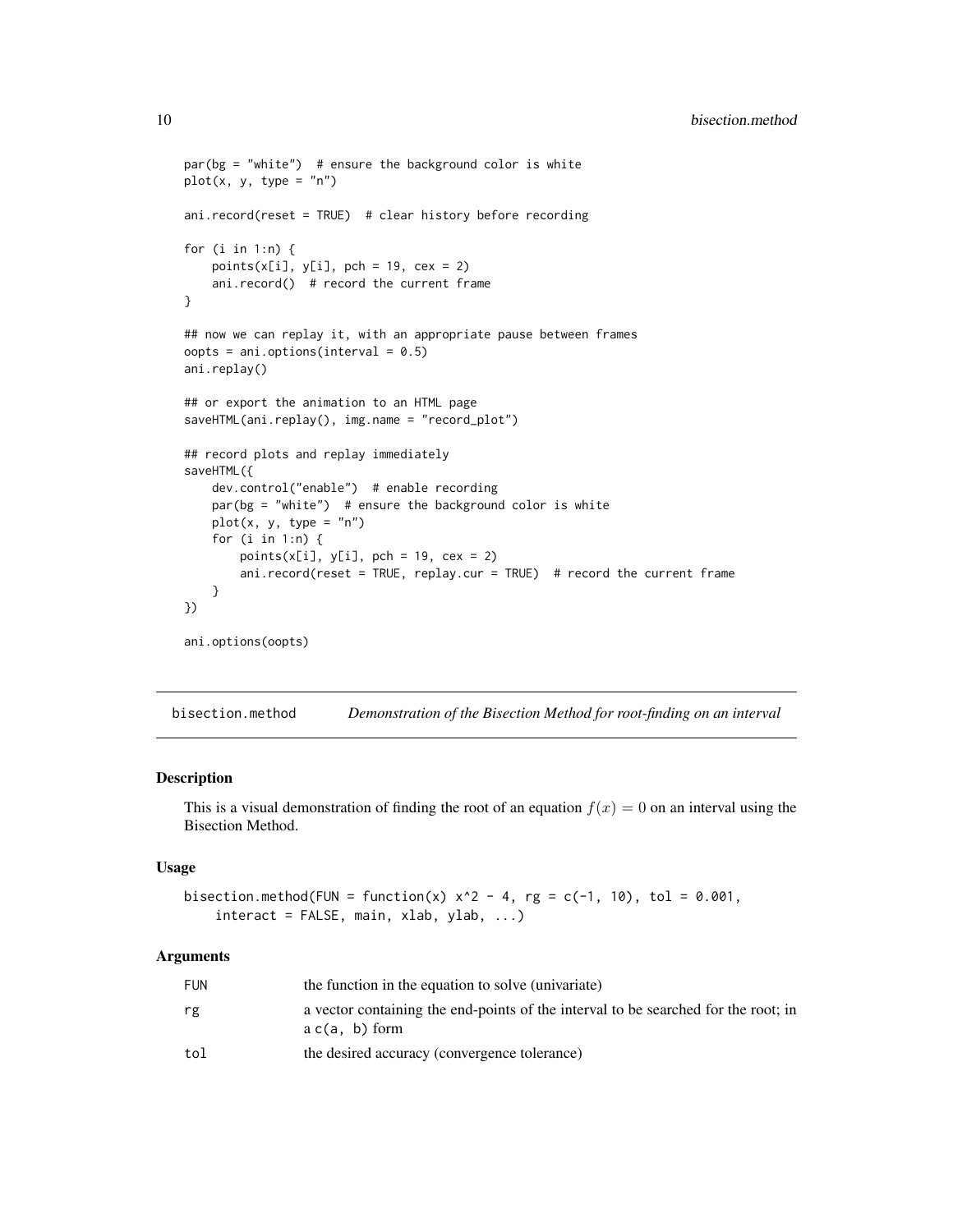<span id="page-10-0"></span>

| interact | logical; whether choose the end-points by cliking on the curve (for two times) |
|----------|--------------------------------------------------------------------------------|
|          | $1' \ldots 100$                                                                |

|                  | directly?                                   |
|------------------|---------------------------------------------|
| xlab, ylab, main |                                             |
|                  | axis and main titles to be used in the plot |

... other arguments passed to [curve](#page-0-0)

### Details

Suppose we want to solve the equation  $f(x) = 0$ . Given two points a and b such that  $f(a)$  and  $f(b)$ have opposite signs, we know by the intermediate value theorem that  $f$  must have at least one root in the interval  $[a, b]$  as long as f is continuous on this interval. The bisection method divides the interval in two by computing  $c = (a + b)/2$ . There are now two possibilities: either  $f(a)$  and  $f(c)$ have opposite signs, or  $f(c)$  and  $f(b)$  have opposite signs. The bisection algorithm is then applied recursively to the sub-interval where the sign change occurs.

During the process of searching, the mid-point of subintervals are annotated in the graph by both texts and blue straight lines, and the end-points are denoted in dashed red lines. The root of each iteration is also plotted in the right margin of the graph.

### Value

A list containing

| root  | the root found by the algorithm                                                                                                                                               |
|-------|-------------------------------------------------------------------------------------------------------------------------------------------------------------------------------|
| value | the value of FUN(root)                                                                                                                                                        |
| iter  | number of iterations; if it is equal to ani.options ('nmax'), it's quite likely<br>that the root is not reliable because the maximum number of iterations has been<br>reached |

### Note

The maximum number of iterations is specified in ani.options('nmax').

### Author(s)

Yihui Xie

### References

[http://en.wikipedia.org/wiki/Bisection\\_method](http://en.wikipedia.org/wiki/Bisection_method)

### See Also

[deriv](#page-0-0), [uniroot](#page-0-0), [curve](#page-0-0)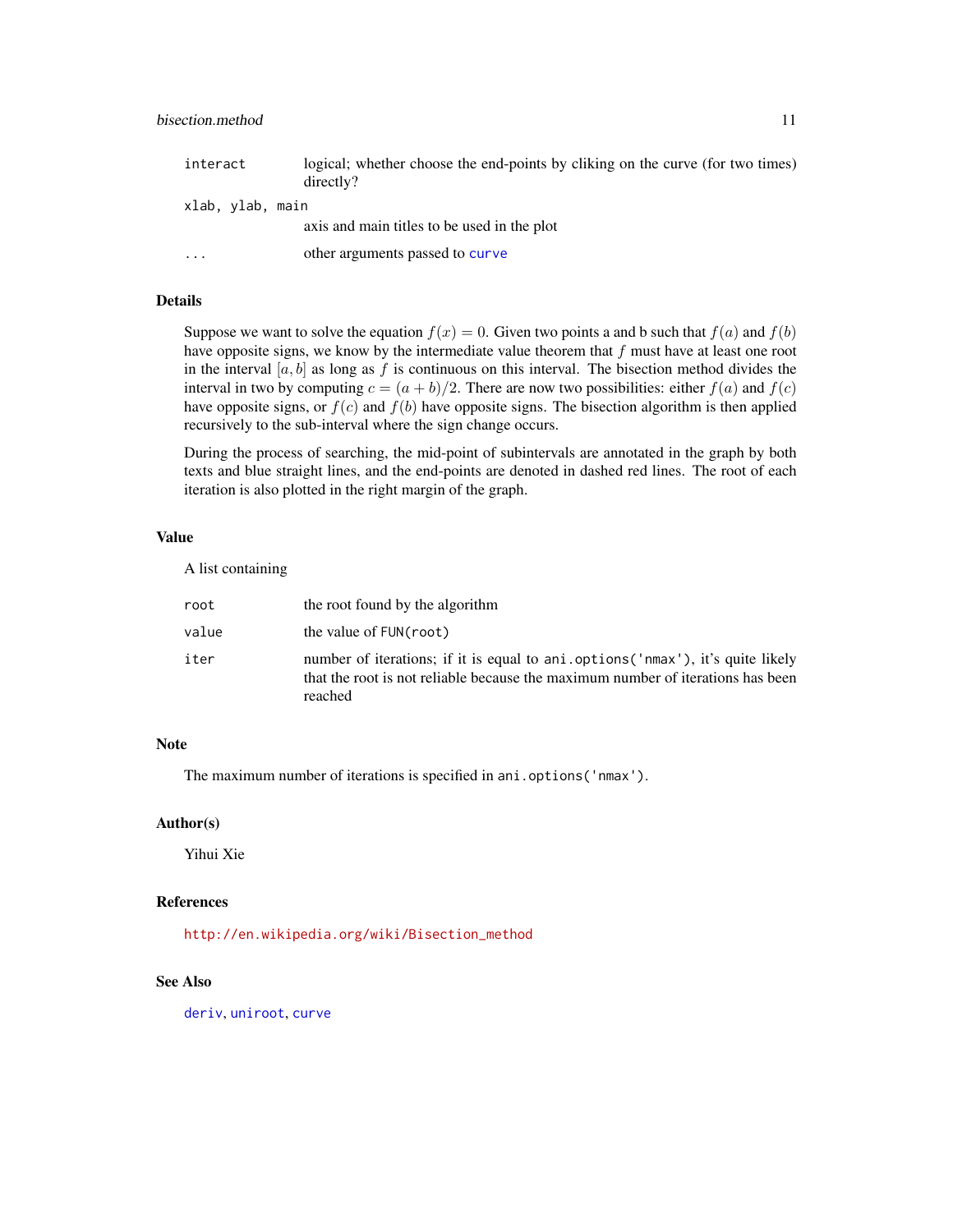<span id="page-11-1"></span><span id="page-11-0"></span>

Several points moving randomly in a circle.

### Usage

BM.circle( $n = 20$ , col = rainbow( $n$ ), ...)

### Arguments

| n   | number of points                  |
|-----|-----------------------------------|
| col | colors of points                  |
| .   | other parameters passed to points |

### Details

This is a solution to the question raised in R-help: [https://stat.ethz.ch/pipermail/r-help/](https://stat.ethz.ch/pipermail/r-help/2008-December/183018.html) [2008-December/183018.html](https://stat.ethz.ch/pipermail/r-help/2008-December/183018.html).

### Value

Invisible NULL.

## Note

The maximum number of steps in the motion is specified in ani.options('nmax').

### Author(s)

Yihui Xie

## See Also

[brownian.motion](#page-14-1), [rnorm](#page-0-0)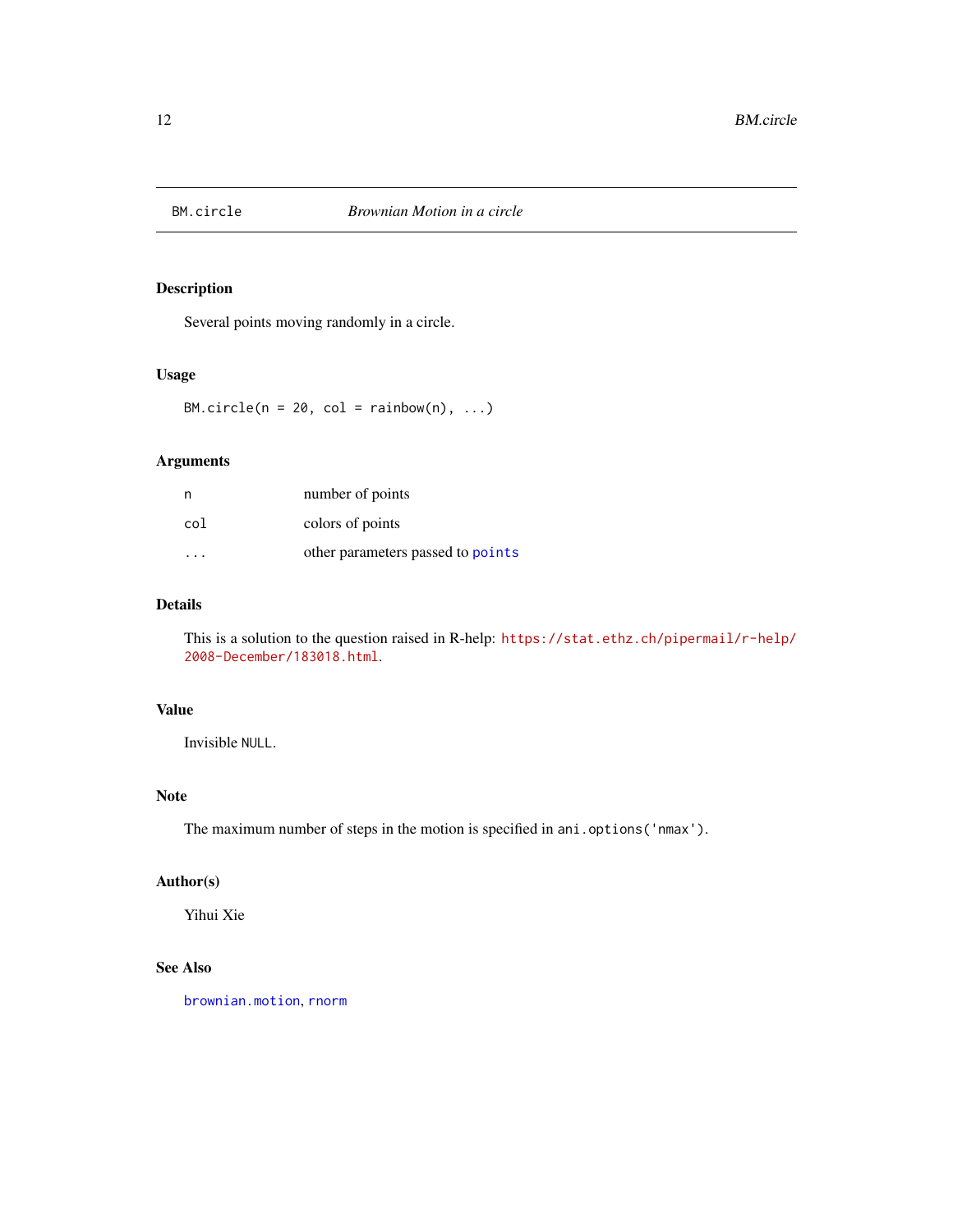<span id="page-12-1"></span><span id="page-12-0"></span>

Use a sunflower scatter plot to illustrate the results of resampling, and a histogram to show the distribution of the statistic of interest.

### Usage

```
boot.iid(x = runif(20), statistic = mean, m = length(x), mat = matrix(1:2, 2),
   widths = rep(1, ncol(mat)), heights = rep(1, nrow(mat)), col = c("black", "red","bisque", "red", "gray"), cex = c(1.5, 0.8), main, ...)
```
#### Arguments

| a numerical vector (the original data).                                                                                                                                           |
|-----------------------------------------------------------------------------------------------------------------------------------------------------------------------------------|
| A function which returns a value of the statistic of interest when applied to the<br>data x.                                                                                      |
| the sample size for bootstrapping $(m$ -out-of-n bootstrap)                                                                                                                       |
| mat, widths, heights                                                                                                                                                              |
| arguments passed to layout to set the layout of the two graphs                                                                                                                    |
| a character vector of length 5 specifying the colors of: points of original data,<br>points for the sunflowerplot, rectangles of the histogram, the density line, and<br>the rug. |
| a numeric vector of length 2: magnification of original data points and the sun-<br>flowerplot points.                                                                            |
| a character vector of length 2: the main titles of the two graphs.                                                                                                                |
| other arguments passed to hist                                                                                                                                                    |
|                                                                                                                                                                                   |

### Details

This is actually a very naive version of bootstrapping but may be useful for novices. By default, the circles denote the original dataset, while the red sunflowers (probably) with leaves denote the points being resampled; the number of leaves just means how many times these points are resampled, as bootstrap samples *with* replacement. The x-axis is the sample values, and y-axis is the indices of sample points.

The whole process has illustrated the steps of resampling, computing the statistic and plotting its distribution based on bootstrapping.

#### Value

A list containing

| t0    | The observed value of 'statistic' applied to 'x'. |
|-------|---------------------------------------------------|
| tstar | Bootstrap versions of the 'statistic'.            |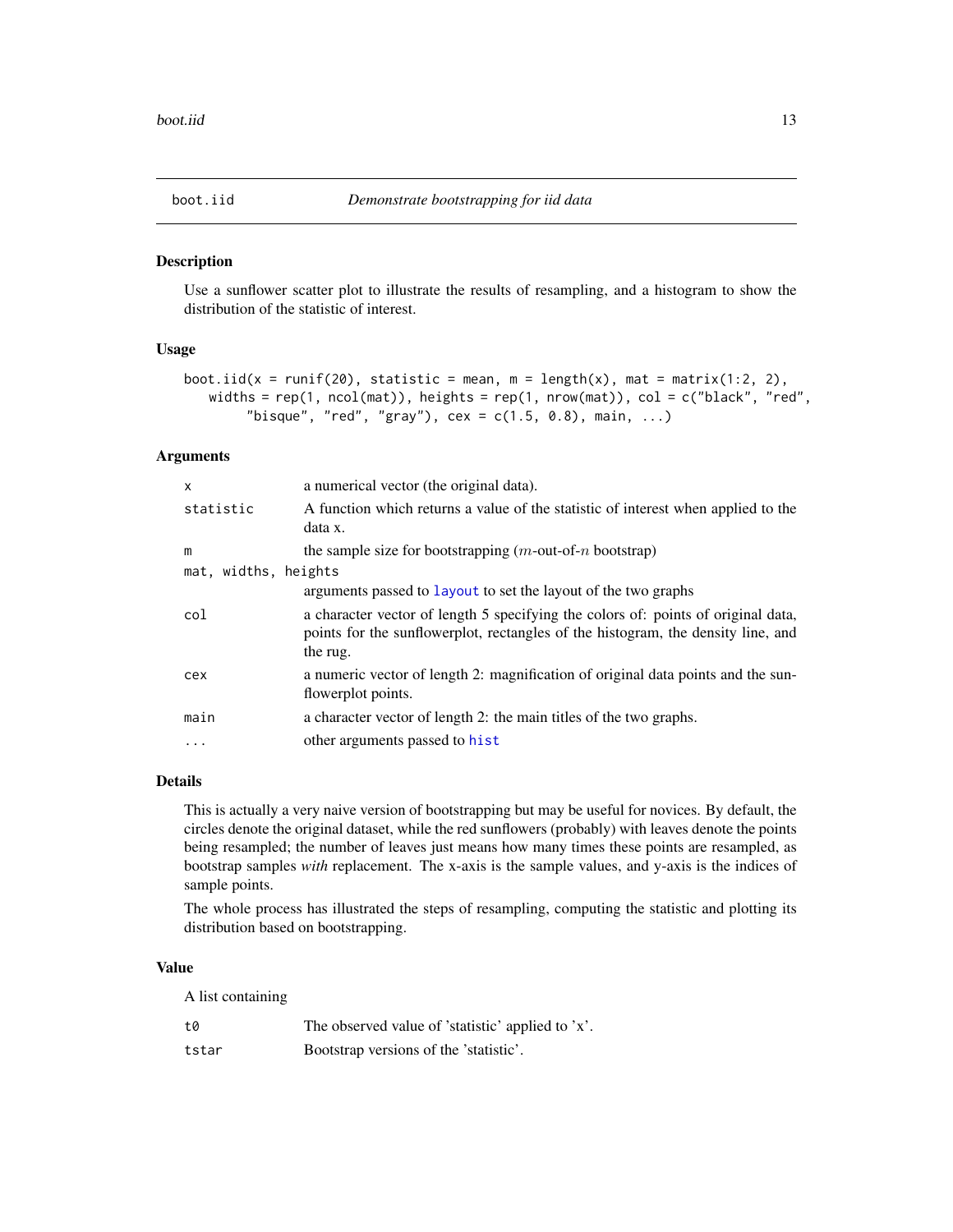<span id="page-13-0"></span>The maximum times of resampling is specified in ani.options('nmax').

### Author(s)

Yihui Xie

### References

There are many references explaining the bootstrap and its variations.

Efron, B. and Tibshirani, R. (1993) *An Introduction to the Bootstrap*. Chapman & Hall.

#### See Also

[sunflowerplot](#page-0-0)

boot.lowess *Bootstrapping with LOWESS*

#### Description

Sample the original data with replacement and fit LOWESS curves accordingly.

#### Usage

boot.lowess(x,  $y = NULL$ ,  $f = 2/3$ , iter = 3, line.col = "#FF000033", ...)

#### Arguments

|                         | x, y, f, iter passed to lowess                    |
|-------------------------|---------------------------------------------------|
| line.col                | the color of the LOWESS lines                     |
| $\cdot$ $\cdot$ $\cdot$ | other arguments passed to the scatterplot by plot |

#### Details

We keep on resampling the data and finally we will see several bootstrapped LOWESS curves, which may give us a rough idea about a "confidence interval" of the LOWESS fit.

#### Author(s)

Yihui Xie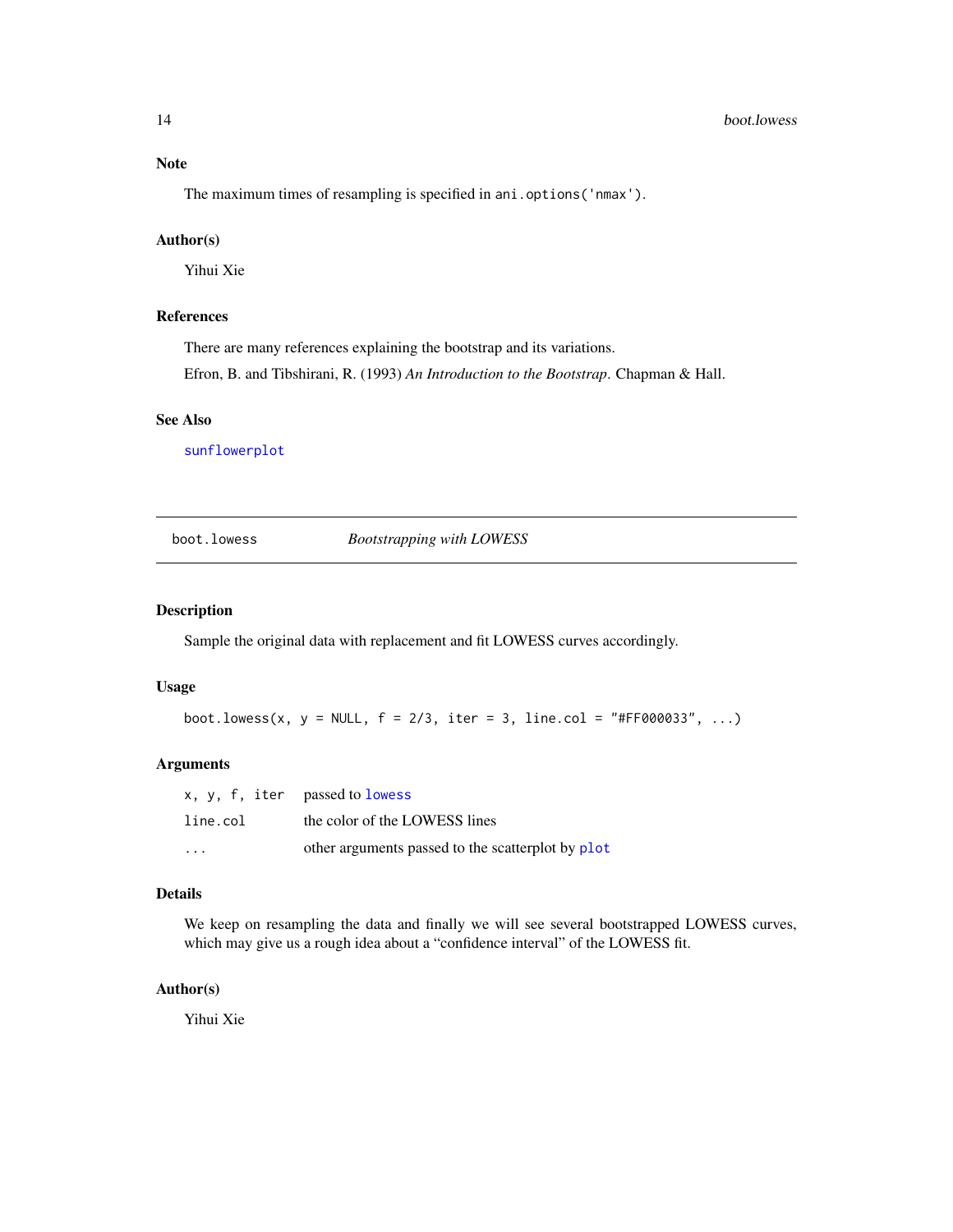<span id="page-14-1"></span><span id="page-14-0"></span>

Brownian motion, or random walk, can be regarded as the trace of some cumulative normal random numbers.

### Usage

brownian.motion( $n = 10$ , xlim = c(-20, 20), ylim = c(-20, 20), ...)

### Arguments

| n                       | Number of points in the scatterplot                                                                                            |
|-------------------------|--------------------------------------------------------------------------------------------------------------------------------|
| xlim, ylim              | Arguments passed to plot, default to control the apperance of the scatterplot<br>(title, points, etc), see points for details. |
| $\cdot$ $\cdot$ $\cdot$ | other arguments passed to plot. default                                                                                        |

### Details

The location of the next step is "current location + random Gaussian numbers", i.e.,

$$
x_{k+1} = x_k + \text{norm}(1)
$$

$$
y_{k+1} = y_k + rnorm(1)
$$

where  $(x, y)$  stands for the location of a point.

### Value

None (invisible NULL).

### Note

The maximum number of steps in the motion is specified in ani.options('nmax').

### Author(s)

Yihui Xie

#### See Also

[rnorm](#page-0-0)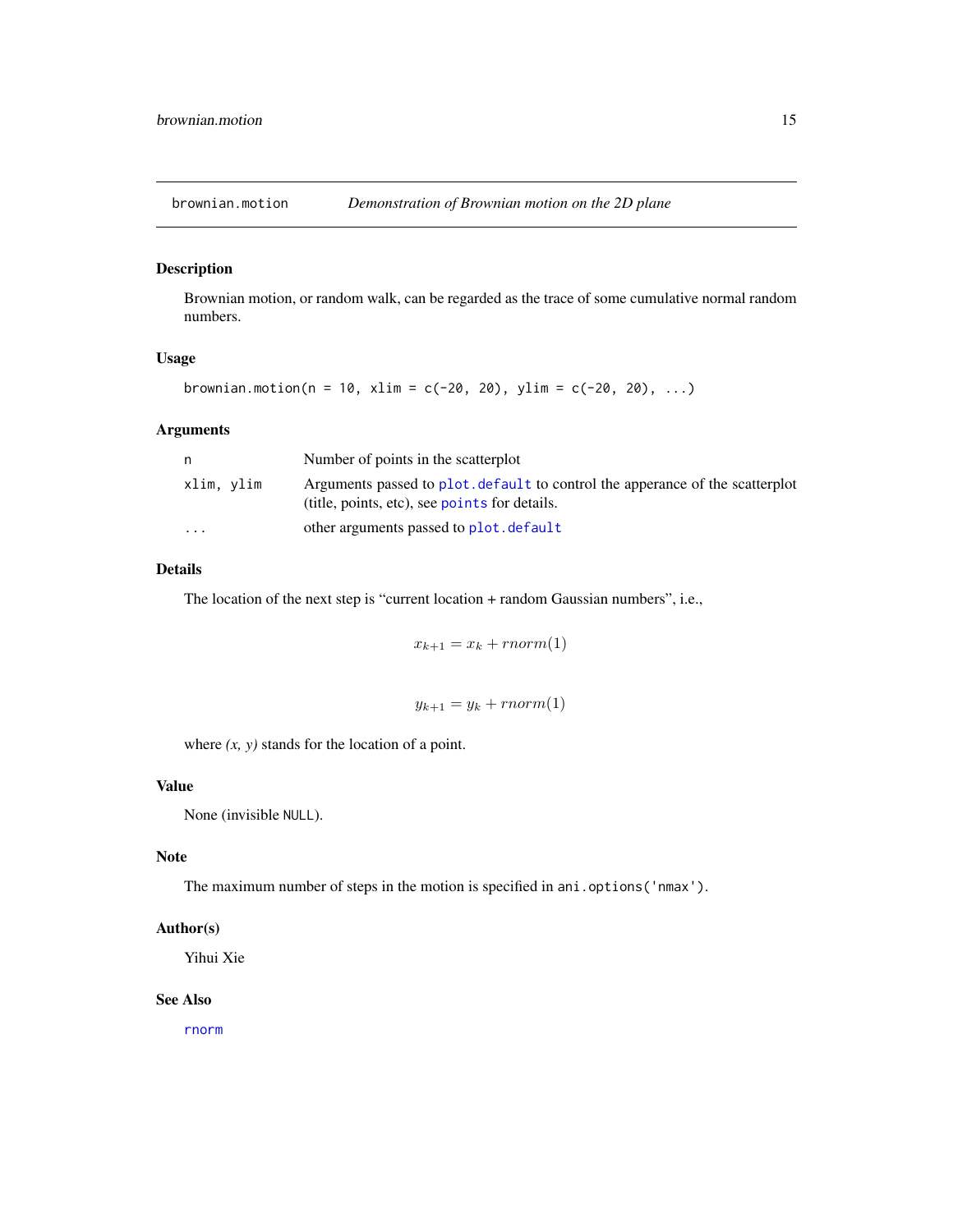<span id="page-15-1"></span><span id="page-15-0"></span>

This function provides a simulation for the problem of Buffon's Needle, which is one of the oldest problems in the field of geometrical probability.

### Usage

```
buffon.needle(l = 0.8, d = 1, redraw = TRUE, mat = matrix(c(1, 3, 2, 3), 2),
   heights = c(3, 2), col = c("lightgray", "red", "gray", "red", "blue", "black","red"), expand = 0.4, type = "1", ...
```
#### Arguments

| 1            | numerical. length of the needle; shorter than d.                                                                                                                                                                                |
|--------------|---------------------------------------------------------------------------------------------------------------------------------------------------------------------------------------------------------------------------------|
| d            | numerical. distances between lines; it should be longer than 1.                                                                                                                                                                 |
| redraw       | logical. redraw former 'needles' or not for each drop.                                                                                                                                                                          |
| mat, heights | arguments passed to layout to set the layout of the three graphs.                                                                                                                                                               |
| col          | a character vector of length 7 specifying the colors of: background of the area<br>between parallel lines, the needles, the sin curve, points below / above the sin<br>curve, estimated $\pi$ values, and the true $\pi$ value. |
| expand       | a numerical value defining the expanding range of the y-axis when plotting the<br>estimated $\pi$ values: the ylim will be (1 +/- expand) $*$ pi.                                                                               |
| type         | an argument passed to plot when plotting the estimated $\pi$ values (default to be<br>lines).                                                                                                                                   |
| $\ddots$     | other arguments passed to plot when plotting the values of estimated $\pi$ .                                                                                                                                                    |

#### Details

This is quite an old problem in probability. For mathematical background, please refer to [http://](http://en.wikipedia.org/wiki/Buffon) [en.wikipedia.org/wiki/Buffon's\\_needle](http://en.wikipedia.org/wiki/Buffon) or [http://www.mste.uiuc.edu/reese/buffon/bu](http://www.mste.uiuc.edu/reese/buffon/buffon.html)ffon. [html](http://www.mste.uiuc.edu/reese/buffon/buffon.html).

'Needles' are denoted by segments on the 2D plane, and dropped randomly to check whether they cross the parallel lines. Through many times of 'dropping' needles, the approximate value of  $\pi$  can be calculated out.

There are three graphs made in each step: the top-left one is a simulation of the scenario, the topright one is to help us understand the connection between dropping needles and the mathematical method to estimate  $\pi$ , and the bottom one is the result for each drop.

### Value

The values of estimated  $\pi$  are returned as a numerical vector (of length nmax).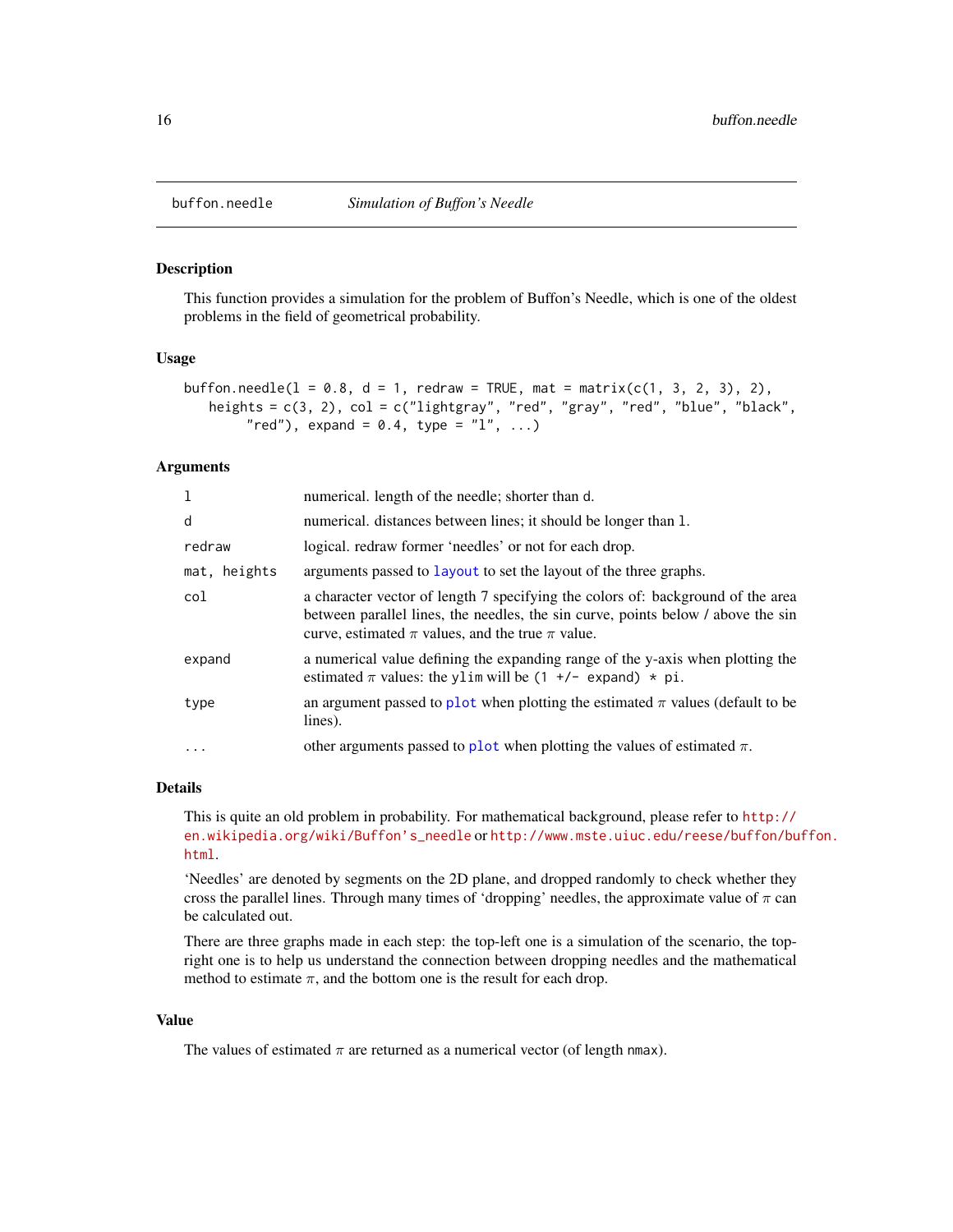#### <span id="page-16-0"></span> $CLELALO9$  17

### Note

Note that redraw has great influence on the speed of the simulation (animation) if the control argument nmax (in [ani.options](#page-4-1)) is quite large, so you'd better specify it as FALSE when doing a large amount of simulations.

The maximum number of drops is specified in ani.options('nmax').

#### Author(s)

Yihui Xie

#### **References**

Ramaley, J. F. (Oct 1969). Buffon's Noodle Problem. *The American Mathematical Monthly* 76 (8): 916-918.

| The NBA game between CLE Cavaliers and LAL Lakers on Dec 25,<br>CLELAL09<br>2009 |  |
|----------------------------------------------------------------------------------|--|
|----------------------------------------------------------------------------------|--|

#### Description

Cleveland Cavaliers played against Los Angeles Lakers at Staples Center in LA on Dec 25, 2009 and won the game by 102:87. This data recorded the locations of players on the court and the results of the shots.

#### Format

A data frame with 455 observations on the following 7 variables.

player a character vector: the current player

time a character vector: the time

period a numeric vector: the period (1 - 4)

realx a numeric vector: the x-axis location

realy a numeric vector: the y-axis location

result a factor with levels made and missed

team a factor with levels CLE, LAL and OFF

#### Note

We view the court with CLE in the left and LAL in the right: realx is the distance to the left border of CLE's court, and realy is the distance to the bottom border of the court; notice that the size of the court is  $94 \times 50$  (feet).

#### Source

<http://www.basketballgeek.com/data/> (transformed based on the original data)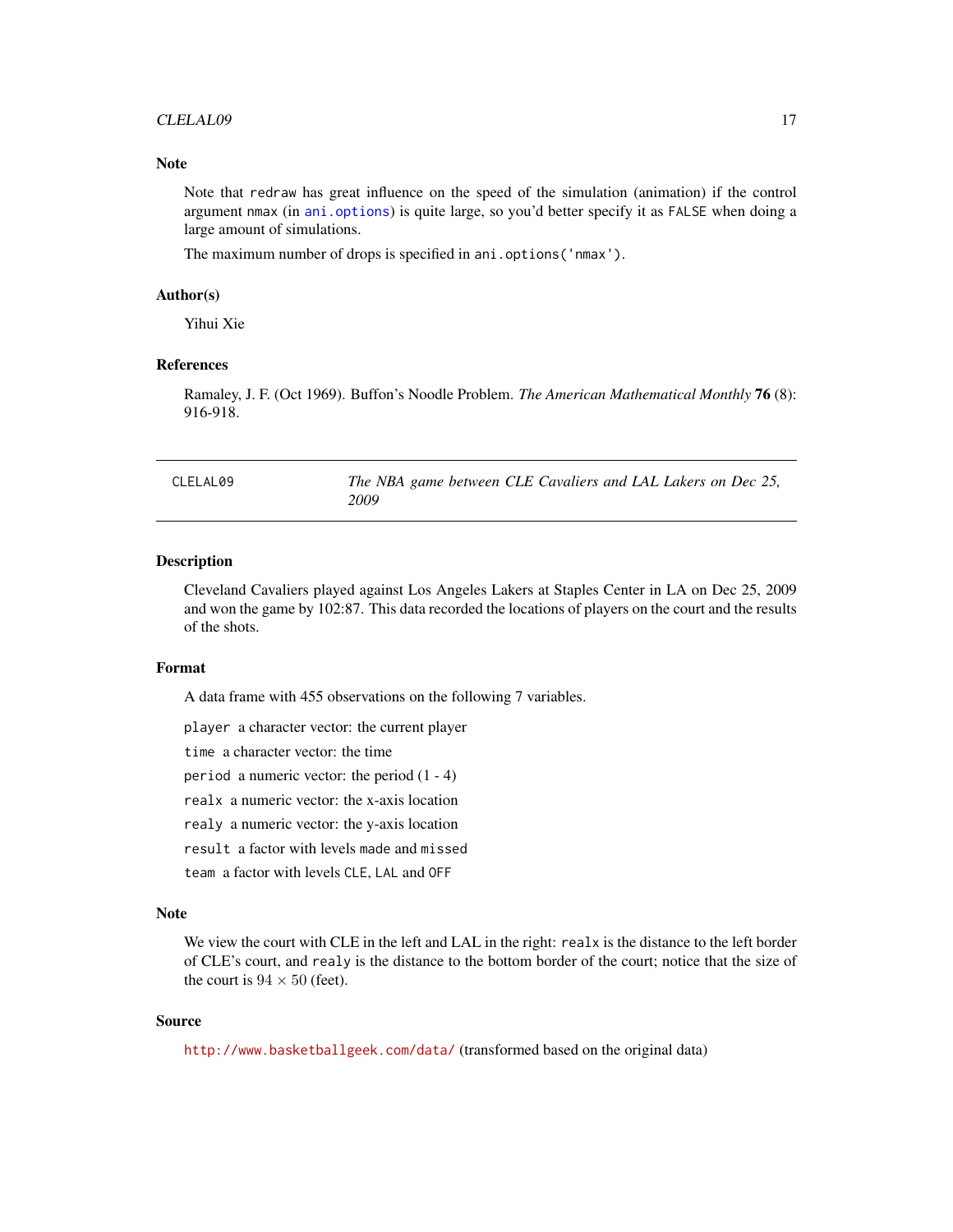#### <span id="page-17-0"></span>Examples

```
## see demo('CLEvsLAL', package = 'animation') for a `replay' of the game
```
#### clt.ani *Demonstration of the Central Limit Theorem*

#### Description

First of all, a number of obs observations are generated from a certain distribution for each variable  $X_j$ ,  $j = 1, 2, \dots, n$ , and  $n = 1, 2, \dots, n$  max, then the sample means are computed, and at last the density of these sample means is plotted as the sample size  $n$  increases (the theoretical limiting distribution is denoted by the dashed line), besides, the P-values from the normality test [shapiro.test](#page-0-0) are computed for each  $n$  and plotted at the same time.

#### Usage

```
clt.ani(obs = 300, FUN = rexp, mean = 1, sd = 1, col = c("bisque", "red", "blue",
   "black"), mat = matrix(1:2, 2), widths = rep(1, ncol(mat)), heights = rep(1,nrow(mat)), xlim, ...)
```
#### Arguments

| obs                  | the number of sample means to be generated from the distribution based on<br>a given sample size $n$ ; these sample mean values will be used to create the<br>histogram                                                                                                                |
|----------------------|----------------------------------------------------------------------------------------------------------------------------------------------------------------------------------------------------------------------------------------------------------------------------------------|
| <b>FUN</b>           | the function to generate n random numbers from a certain distribution                                                                                                                                                                                                                  |
| mean, sd             | the expectation and standard deviation of the population distribution (they will<br>be used to plot the density curve of the theoretical Normal distribution with<br>mean equal to mean and sd equal to $sd/\sqrt{n}$ ; if any of them is NA, the density<br>curve will be suppressed) |
| col                  | a vector of length 4 specifying the colors of the histogram, the density curve of<br>the sample mean, the theoretical density cuve and P-values.                                                                                                                                       |
| mat, widths, heights | arguments passed to layout to set the layout of the two graphs.                                                                                                                                                                                                                        |
| xlim                 | the x-axis limit for the histogram (it has a default value if not specified)                                                                                                                                                                                                           |
| $\cdots$             | other arguments passed to plot. default to plot the P-values                                                                                                                                                                                                                           |

#### Details

As long as the conditions of the Central Limit Theorem (CLT) are satisfied, the distribution of the sample mean will be approximate to the Normal distribution when the sample size n is large enough, no matter what is the original distribution. The largest sample size is defined by nmax in [ani.options](#page-4-1).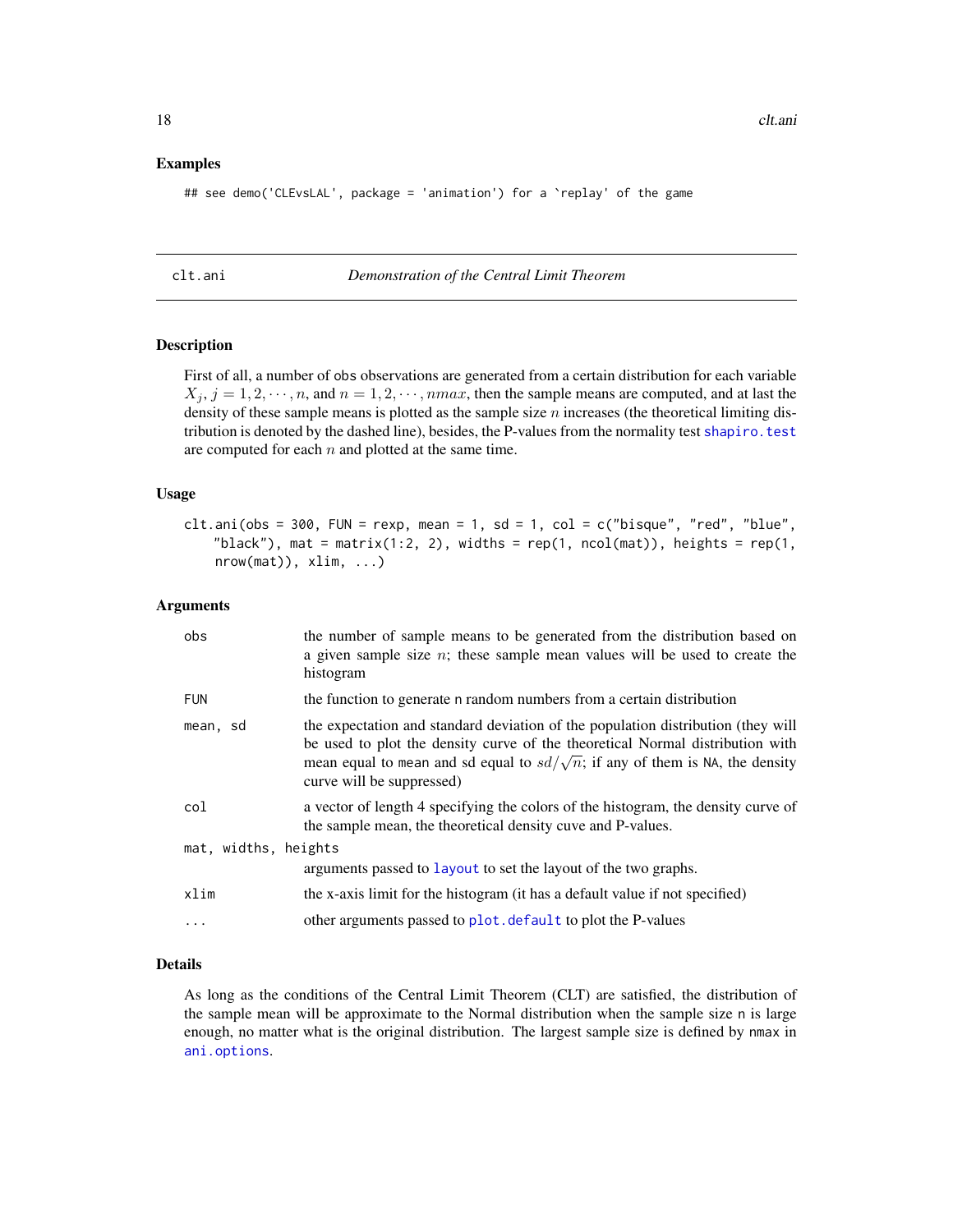#### <span id="page-18-0"></span>conf.int 19

### Value

A data frame of P-values.

### Author(s)

Yihui Xie

### See Also

[hist](#page-0-0), [density](#page-0-0)

### conf.int *Demonstration of the concept of confidence intervals*

#### Description

This function gives a demonstration of the concept of confidence intervals in mathematical statistics.

### Usage

```
conf.int(level = 0.95, size = 50, cl = c("red", "gray"), ...)
```
#### Arguments

| level    | the confidence level $(1 - \alpha)$ , e.g. 0.95                                                                        |
|----------|------------------------------------------------------------------------------------------------------------------------|
| size     | the sample size for drawing samples from $N(0, 1)$                                                                     |
| c1       | two different colors to annotate whether the confidence intervals cover the true<br>mean $(cl[1]$ : no; $cl[2]$ : yes) |
| $\cdots$ | other arguments passed to plot. default                                                                                |

#### Details

Keep on drawing samples from the Normal distribution  $N(0, 1)$ , computing the intervals based on a given confidence level and plotting them as segments in a graph. In the end, we may check the coverage rate against the given confidence level.

Intervals that cover the true parameter are denoted in color cl[2], otherwise in color cl[1]. Each time we draw a sample, we can compute the corresponding confidence interval. As the process of drawing samples goes on, there will be a legend indicating the numbers of the two kinds of intervals respectively and the coverage rate is also denoted in the top-left of the plot.

The argument nmax in [ani.options](#page-4-1) controls the maximum times of drawing samples.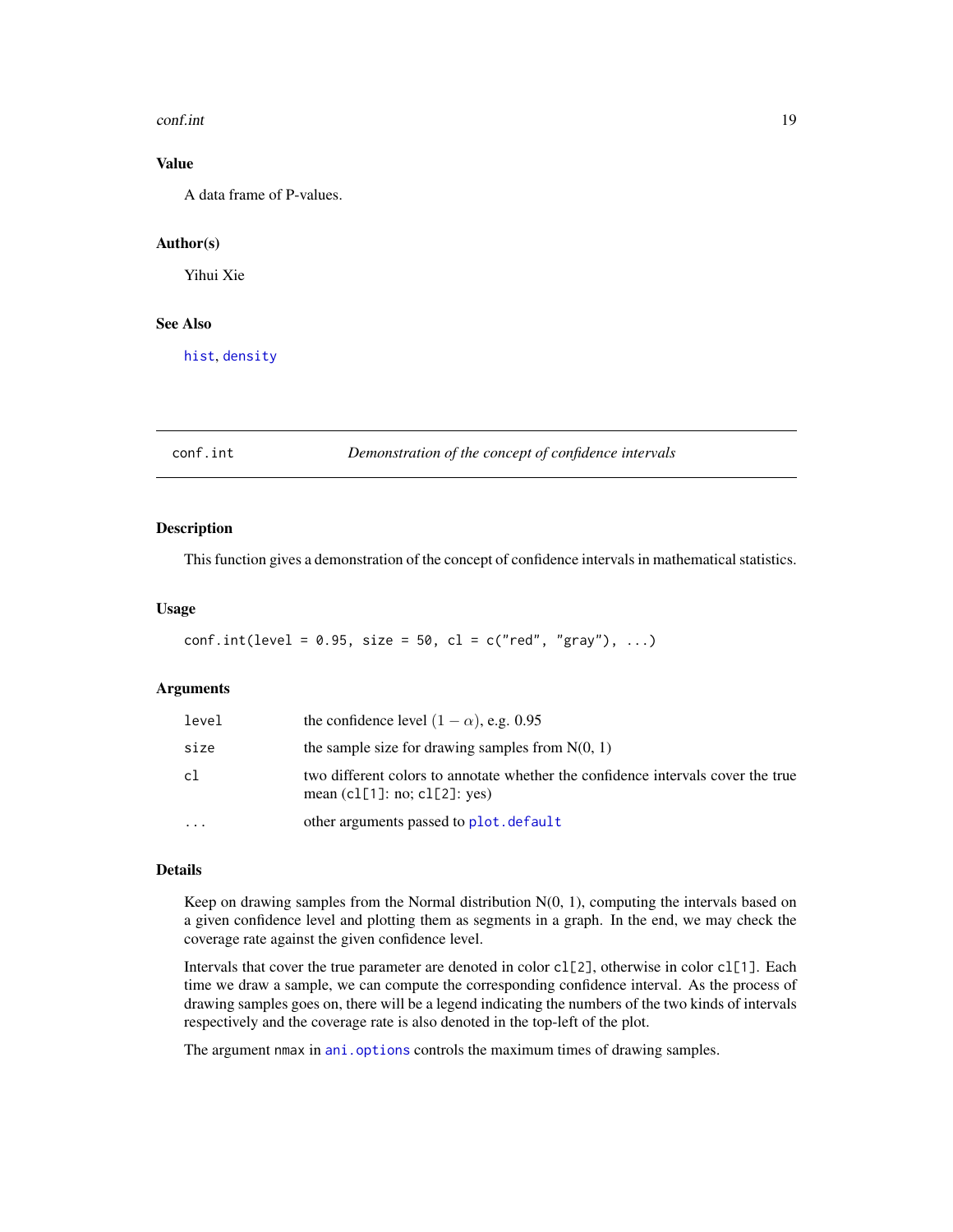20 cv.ani

### Value

|  | A list containing |  |
|--|-------------------|--|
|  |                   |  |

| level     | confidence level                                 |
|-----------|--------------------------------------------------|
| size      | sample size                                      |
| СI        | a matrix of confidence intervals for each sample |
| <b>CR</b> | coverage rate                                    |
|           |                                                  |

## Author(s)

Yihui Xie

#### References

George Casella and Roger L. Berger. *Statistical Inference*. Duxbury Press, 2th edition, 2001.

<span id="page-19-1"></span>

cv.ani *Demonstration for the process of cross-validation*

#### Description

This function uses rectangles to illustrate the  $k$  folds and mark the test set and the training set with different colors.

### Usage

 $cv.$ ani(x = runif(150), k = 10, col = c("green", "red", "blue"), pch = c(4, 1), ...)

### Arguments

| X   | a numerical vector which stands for the sample points.                                                                                                           |
|-----|------------------------------------------------------------------------------------------------------------------------------------------------------------------|
| k   | an integer: how many parts should we split the data into? (comes from the $k$ -fold<br>cross-validation.)                                                        |
| col | a character vector of length 3 specifying the colors of: the rectangle representing<br>the test set, the points of the test set, and points of the training set. |
| pch | a numeric vector of length 2 specifying the symbols of the test set and training<br>set respectively.                                                            |
|     | other arguments passed to plot. default                                                                                                                          |

### Details

Briefly speaking, the process of cross-validation is just to split the whole data set into several parts and select one part as the test set and the rest parts as the training set.

The computation of sample sizes is base on [kfcv](#page-30-1).

<span id="page-19-0"></span>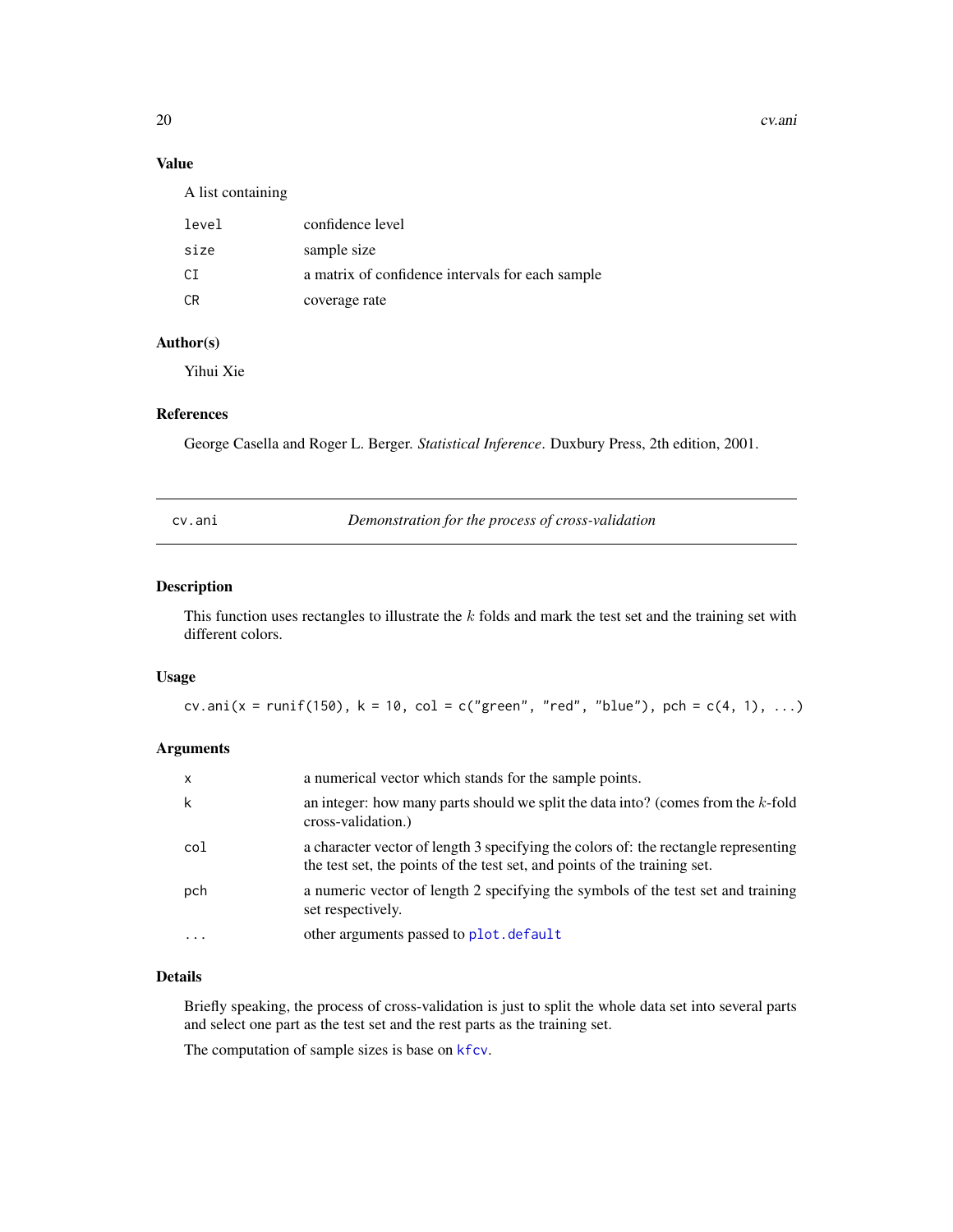### <span id="page-20-0"></span>Value

None (invisible NULL).

### Note

For the 'leave-one-out' cross-validation, just specify  $k$  as length $(x)$ , then the rectangles will 'shrink' into single lines.

The final number of animation frames is the smaller one of ani.options('nmax') and k.

This function has nothing to do with specific models used in cross-validation.

#### Author(s)

Yihui Xie

### See Also

[kfcv](#page-30-1)

| cv.nfeaturesLDA | Cross-validation to find the optimum number of features (variables) in |
|-----------------|------------------------------------------------------------------------|
|                 | LDA                                                                    |

### Description

This function provids an illustration of the process of finding out the optimum number of variables using k-fold cross-validation in a linear discriminant analysis (LDA).

### Usage

```
cv.nfeaturesLDA(data = matrix(rnorm(600), 60), cl = gl(3, 20), k = 5, cex.rg = c(0.5,
    3), col.av = c("blue", "red"), ...
```
### Arguments

| data      | a data matrix containg the predictors in columns                                                                                  |
|-----------|-----------------------------------------------------------------------------------------------------------------------------------|
| cl        | a factor indicating the classification of the rows of data                                                                        |
| k         | the number of folds                                                                                                               |
| cex.rg    | the range of the magnification to be used to the points in the plot                                                               |
| col.av    | the two colors used to respectively denote rates of correct predictions in the i-th<br>fold and the average rates for all k folds |
| $\ddotsc$ | arguments passed to points to draw the points which denote the correct rate                                                       |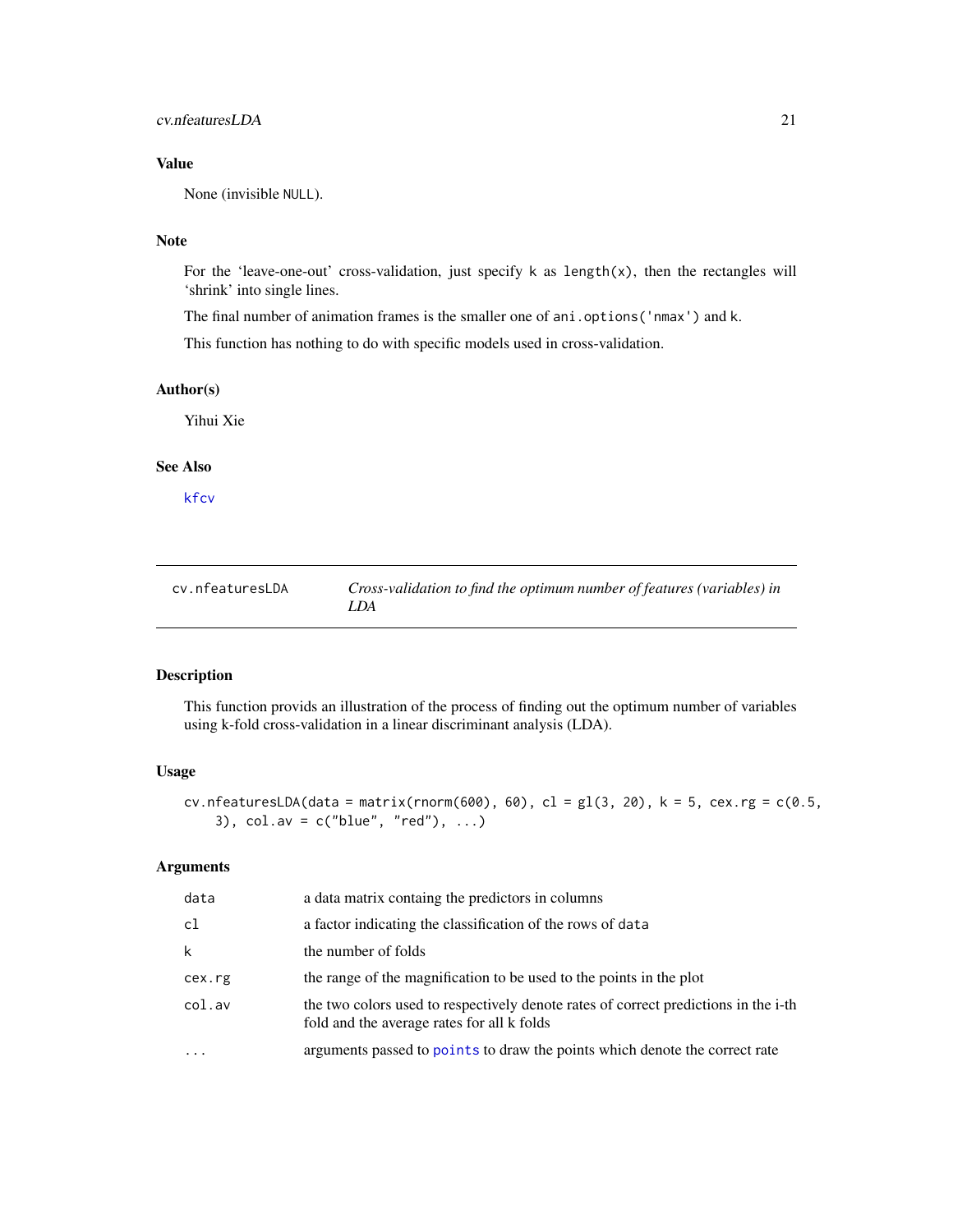### <span id="page-21-0"></span>Details

For a classification problem, usually we wish to use as less variables as possible because of difficulties brought by the high dimension.

The selection procedure is like this:

- Split the whole data randomly into  $k$  folds:
	- For the number of features  $g = 1, 2, \dots, g_{max}$ , choose g features that have the largest discriminatory power (measured by the F-statistic in ANOVA):
		- \* For the fold  $i$   $(i = 1, 2, \dots, k)$ :
			- $\cdot$  Train a LDA model without the *i*-th fold data, and predict with the *i*-th fold for a proportion of correct predictions  $p_{gi}$ ;
	- Average the k proportions to get the correct rate  $p_q$ ;
- Determine the optimum number of features with the largest  $p$ .

Note that  $g_{max}$  is set by ani.options('nmax') (i.e. the maximum number of features we want to choose).

### Value

A list containing

| accuracy | a matrix in which the element in the i-th row and j-th column is the rate of correct<br>predictions based on LDA, i.e. build a LDA model with j variables and predict<br>with data in the i-th fold (the test set) |
|----------|--------------------------------------------------------------------------------------------------------------------------------------------------------------------------------------------------------------------|
| optimum  | the optimum number of features based on the cross-validation                                                                                                                                                       |

#### Author(s)

Yihui Xie <<http://yihui.name>>

#### References

Maindonald J, Braun J (2007). *Data Analysis and Graphics Using R - An Example-Based Approach*. Cambridge University Press, 2nd edition. pp. 400

#### See Also

[kfcv](#page-30-1), [cv.ani](#page-19-1), [lda](#page-0-0)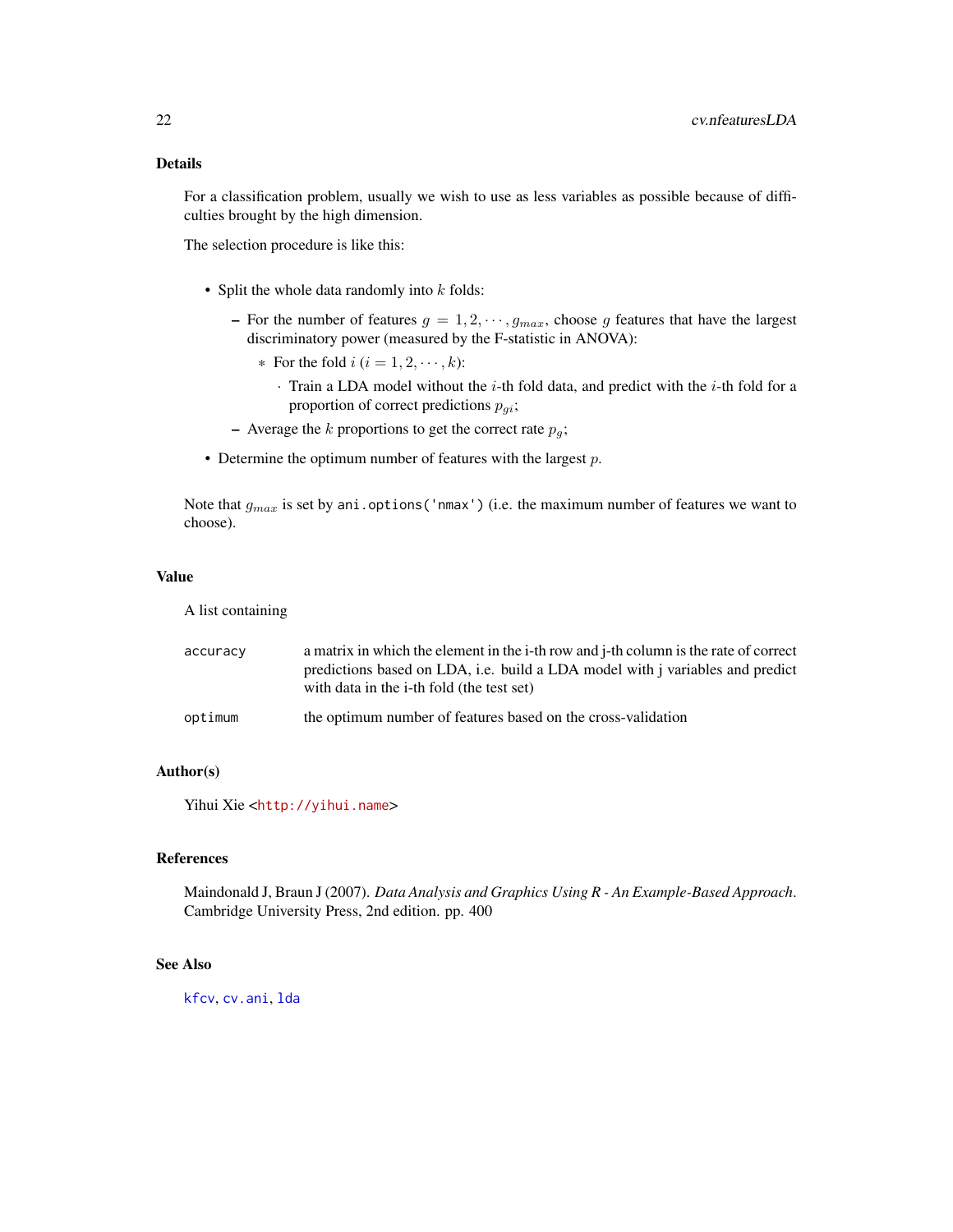<span id="page-22-0"></span>

Suppose there are two plant species in a field: A and B. One of them will die at each time and a new plant will grow in the place where the old plant died; the species of the new plant depends on the proportions of two species: the larger the proportion is, the greater the probability for this species to come up will be.

### Usage

```
ecol.death.sim(nr = 10, nc = 10, num(sp = c(50, 50), col(sp = c(1, 2), pch(sp = c(1, 1))2), col.die = 1, pch.die = 4, cex = 3, ...)
```
### Arguments

| nr, nc                | number of rows and columns of the field (plants grow on a nr x nc grid)                                       |
|-----------------------|---------------------------------------------------------------------------------------------------------------|
| num.sp                | number of two plants respectively                                                                             |
|                       | col.sp, pch.sp colors and point symbols of the two species respectively                                       |
| col.die, pch.die, cex |                                                                                                               |
|                       | the color, point symbol and magnification to annotate the plant which dies (sym-<br>bol default to be an 'X') |
| .                     | other arguments passed to plot to set up the plot                                                             |

#### Value

a vector (factor) containing 1's and 2's, denoting the plants finally survived

### Note

2 \* ani.options('nmax') image frames will actually be produced.

#### Author(s)

Yihui Xie

#### References

This animation is motivated by a question raised from Jing Jiao, a student in biology, to show the evolution of two species.

The original post is in the forum of the "Capital of Statistics": <http://cos.name/cn/topic/14093> (in Chinese)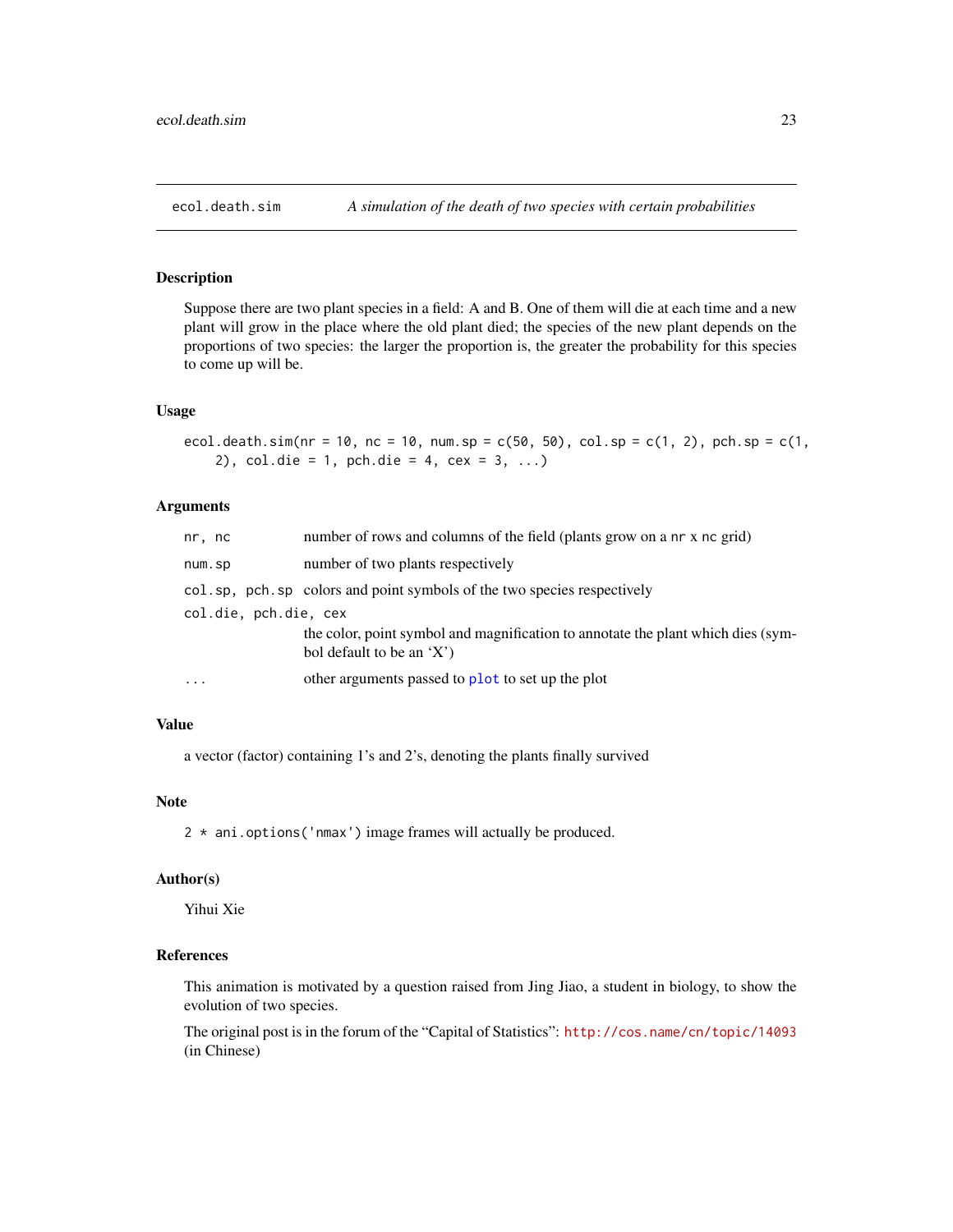### Examples

```
oopt = ani.options(mmax = ifelse(interactive(), 50, 2), interval = 0.3)par(ann = FALSE, mar = rep(0, 4))ecol.death.sim()
## large scale simulation
ani.options(nmax = ifelse(interactive(), 1000, 2), interval = 0.02)
ecol.death.sim(col.sp = c(8, 2), pch.sp = c(20, 17))
ani.options(oopt)
```
<span id="page-23-1"></span>flip.coin *Probability in flipping coins*

### Description

This function provides a simulation to the process of flipping coins and computes the frequencies for 'heads' and 'tails'.

#### Usage

```
flip.coin(faces = 2, prob = NULL, border = "white", grid = "white", col = 1:2,
   type = "p", pch = 21, bg = "transparent", digits = 3)
```
#### Arguments

| faces         | an integer or a character vector. See details below.                                                      |
|---------------|-----------------------------------------------------------------------------------------------------------|
| prob          | the probability vector of showing each face. If NULL, each face will be shown in<br>the same probability. |
| border        | The border style for the rectangles which stand for probabilities.                                        |
| grid          | the color for horizontal grid lines in these rectangles                                                   |
| col           | The colors to annotate different faces of the 'coin'.                                                     |
| type, pch, bg | See points.                                                                                               |
| digits        | integer indicating the precision to be used in the annotation of frequencies in the<br>plot               |

#### Details

If faces is a single integer, say 2, a sequence of integers from 1 to faces will be used to denote the faces of a coin; otherwise this character vector just gives the names of each face.

When the  $i$ -th face shows up, a colored thin rectangle will be added to the corresponding place (the  $i$ -th bar), and there will be corresponding annotations for the number of tosses and frequencies.

<span id="page-23-0"></span>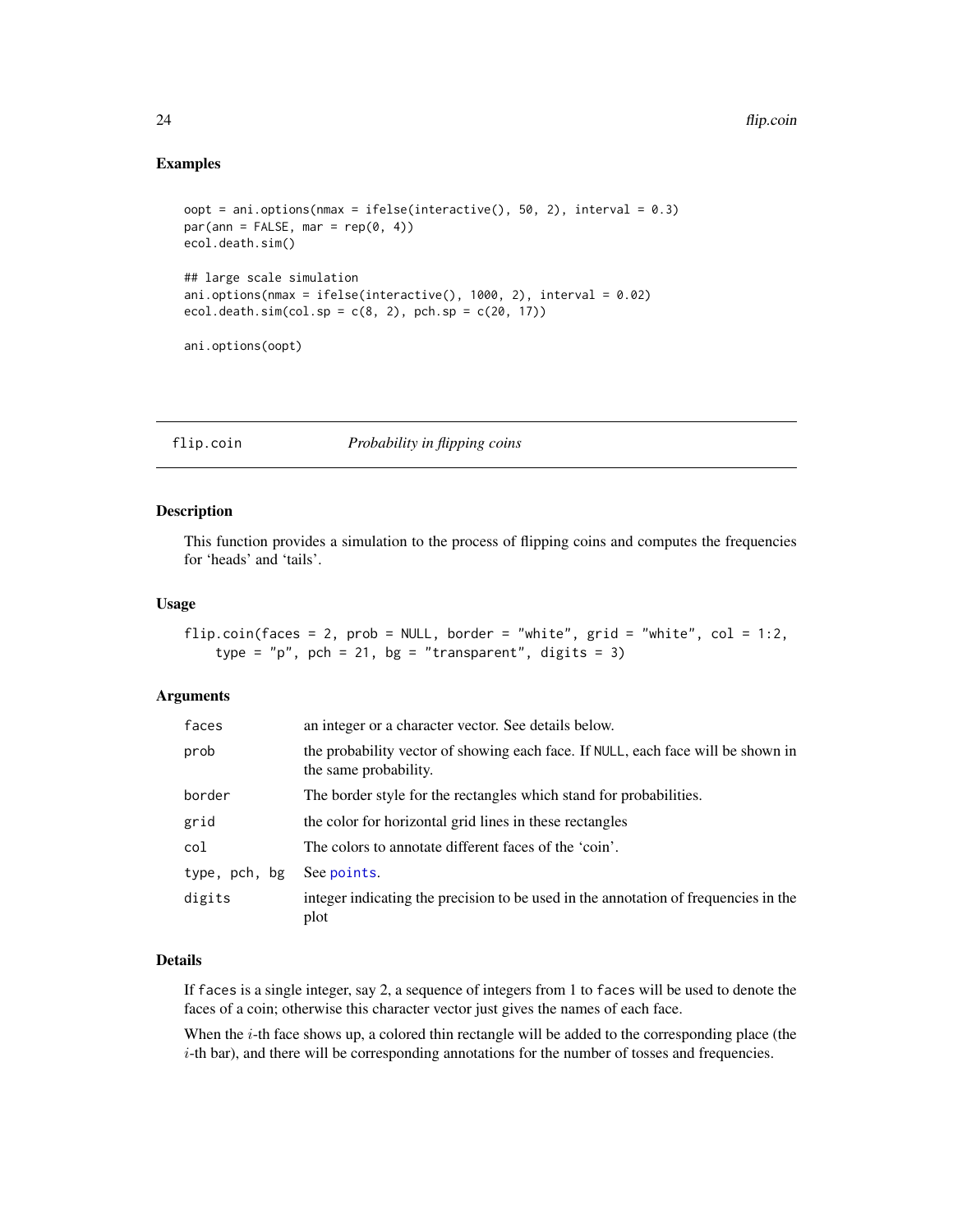### <span id="page-24-0"></span>g.brownian.motion 25

The special argument grid is for consideration of a too large number of flipping, in which case if you still draw horizontal lines in these rectangles, the rectangles will be completely covered by these lines, thus we should specify it as NA.

At last the frequency for each face will be computed and shown in the header of the plot – this shall be close to prob if ani.options('nmax') is large enough.

#### Value

A list containing

| freg | A vector of frequencies (simulated probabilities) |
|------|---------------------------------------------------|
| nmax | the total number of tosses                        |

### Note

You may change the colors of each face using the argument col (repeated if shorter than the number of faces).

#### Author(s)

Yihui Xie

### See Also

[points](#page-0-0), [sample](#page-0-0)

g.brownian.motion *Brownian Motion using Google Visualization API*

#### Description

We can use R to generate random numbers from the Normal distribution and write them into an HTML document, then the Google Visualization gadget "motionchart" will prepare the animation for us (a Flash animation with several buttons).

#### Usage

```
g.brownian.motion(p = 20, start = 1900, digits = 14, file = "index.html", width = 800,
    height = 600)
```
#### Arguments

| p             | number of points                                                                                          |
|---------------|-----------------------------------------------------------------------------------------------------------|
| start         | start "year"; it has no practical meaning in this animation but it's the required by<br>the Google gadget |
| digits        | the precision to round the numbers                                                                        |
| file          | the HTML filename                                                                                         |
| width, height | width and height of the animation                                                                         |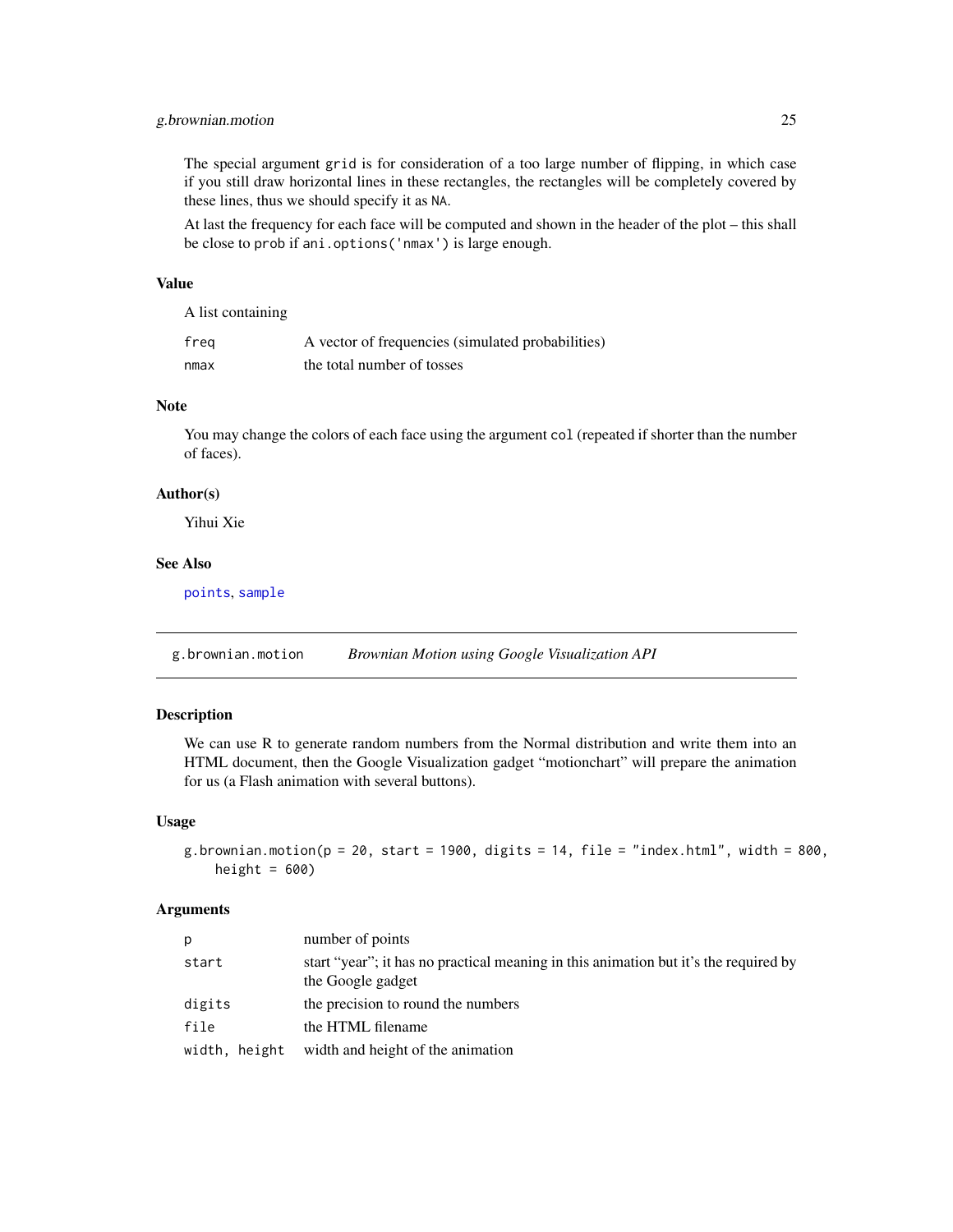<span id="page-25-0"></span>Value

NULL. An HTML page will be opened as the side effect.

### Note

The number of frames is controlled by ani.options('nmax') as usual.

Due to the "security settings" of Adobe Flash player, you might not be able to view the generated Flash animation locally, i.e. using an address like 'file:///C:/Temp/index.html'. In this case, you can upload the HTML file to a web server and use the http address to view the Flash file.

#### Author(s)

Yihui Xie

### References

<http://code.google.com/apis/visualization/> and <http://bit.ly/12w1sYi>

### See Also

[brownian.motion](#page-14-1), [BM.circle](#page-11-1), [rnorm](#page-0-0)

#### Examples

```
g.brownian.motion(15, digits = 2, width = 600, height = 500,
    file = "BM-motion-chart.html")
```
grad.desc *Gradient Descent Algorithm for the 2D case*

#### Description

This function provids a visual illustration for the process of minimizing a real-valued function through Gradient Descent Algorithm.

#### Usage

```
grad.desc(FUN = function(x, y) x^2 + 2 \times y^2, rg = c(-3, -3, 3, 3), init = c(-3,
    3), gamma = 0.05, tol = 0.001, gr = NULL, len = 50, interact = FALSE,
    col.contour = "red", col.arrow = "blue", main)
```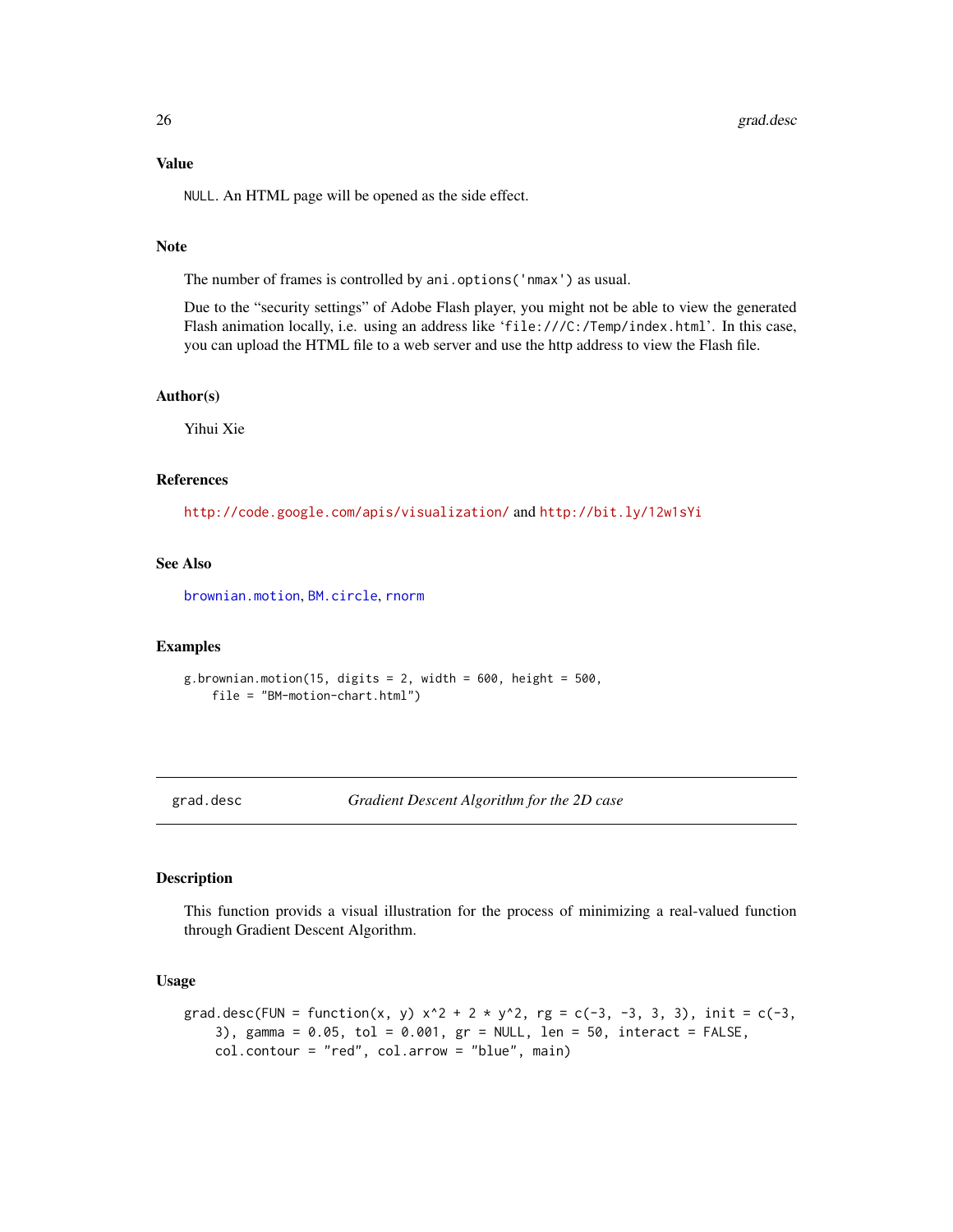#### <span id="page-26-0"></span>grad.desc 27

### Arguments

| <b>FUN</b>             | a bivariate objective function to be minimized (variable names do not have to be<br>x and y); if the gradient argument gr is NULL, deriv will be used to calculate<br>the gradient, in which case we should not put braces around the function body<br>of FUN (e.g. the default function is function(x, y) $x^2 + 2 \times y^2$ ) |
|------------------------|-----------------------------------------------------------------------------------------------------------------------------------------------------------------------------------------------------------------------------------------------------------------------------------------------------------------------------------|
| rg                     | ranges for independent variables to plot contours; in a $c(x0, y0, x1, y1)$ form                                                                                                                                                                                                                                                  |
| init                   | starting values                                                                                                                                                                                                                                                                                                                   |
| gamma                  | size of a step                                                                                                                                                                                                                                                                                                                    |
| tol                    | tolerance to stop the iterations, i.e. the minimum difference between $F(x_i)$ and<br>$F(x_{i+1})$                                                                                                                                                                                                                                |
| gr                     | the gradient of FUN; it should be a bivariate function to calculate the gradient (not<br>the negative gradient!) of FUN at a point $(x, y)$ , e.g. function(x, y) $2 \times x + 4 \times y$ .<br>If it is NULL, R will use $deriv$ to calculate the gradient                                                                      |
| len                    | desired length of the independent sequences (to compute z values for contours)                                                                                                                                                                                                                                                    |
| interact               | logical; whether choose the starting values by clicking on the contour plot di-<br>rectly?                                                                                                                                                                                                                                        |
| col.contour, col.arrow | colors for the contour lines and arrows respectively (default to be red and blue)                                                                                                                                                                                                                                                 |
| main                   | the title of the plot; if missing, it will be derived from FUN                                                                                                                                                                                                                                                                    |

### Details

Gradient descent is an optimization algorithm. To find a local minimum of a function using gradient descent, one takes steps proportional to the negative of the gradient (or the approximate gradient) of the function at the current point. If instead one takes steps proportional to the gradient, one approaches a local maximum of that function; the procedure is then known as gradient ascent.

The arrows are indicating the result of iterations and the process of minimization; they will go to a local minimum in the end if the maximum number of iterations ani.options('nmax') has not been reached.

#### Value

#### A list containing

| par      | the solution for the local minimum                                                                                                                                                     |
|----------|----------------------------------------------------------------------------------------------------------------------------------------------------------------------------------------|
| value    | the value of the objective function corresponding to par                                                                                                                               |
| iter     | the number of iterations; if it is equal to ani. options ('nmax'), it's quite likely<br>that the solution is not reliable because the maximum number of iterations has<br>been reached |
| gradient | the gradient function of the objective function                                                                                                                                        |
| persp    | a function to make the perspective plot of the objective function; can accept<br>further arguments from persp (see the examples below)                                                 |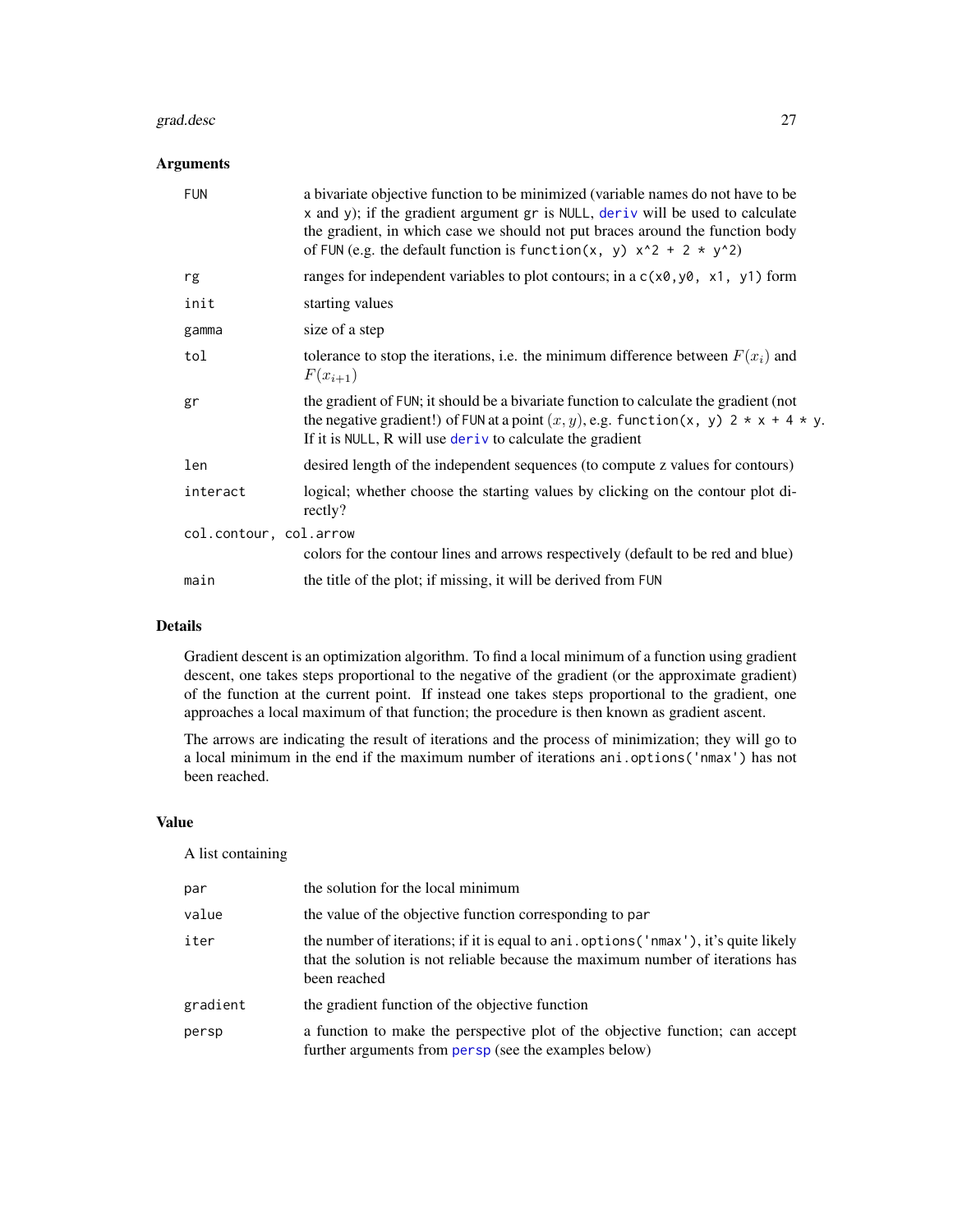Please make sure the function FUN provided is differentiable at init, what's more, it should also be 'differentiable' using [deriv](#page-0-0) if you do not provide the gradient function gr.

If the arrows cannot reach the local minimum, the maximum number of iterations nmax in [ani.options](#page-4-1) may need to be increased.

#### Author(s)

Yihui Xie

### See Also

[deriv](#page-0-0), [persp](#page-0-0), [contour](#page-0-0), [optim](#page-0-0)

HuSpeech *Word counts of a speech by the Chinese President Hu*

#### Description

This speech came on the 30th anniversary of China's economic reform in 1978.

#### Format

int [1:75] 119 175 222 204 276 168 257 89 61 288 ...

### Details

On Dec 18, 2008, Chinese President Hu gave a speech on the 30th anniversary of China's economic reform in 1978, and this data has recorded the number of words used in each paragraph of his speech.

### Source

The full text of speech is at <http://cpc.people.com.cn/GB/64093/64094/8544901.html>

#### Examples

```
## clear pattern: 1/3 short, 1/3 long, 1/3 short again
plot(HuSpeech, type = "b", pch = 20, xlab = "paragraph index", ylab = "word count")
## see ?moving.block for an animation example
```
<span id="page-27-0"></span>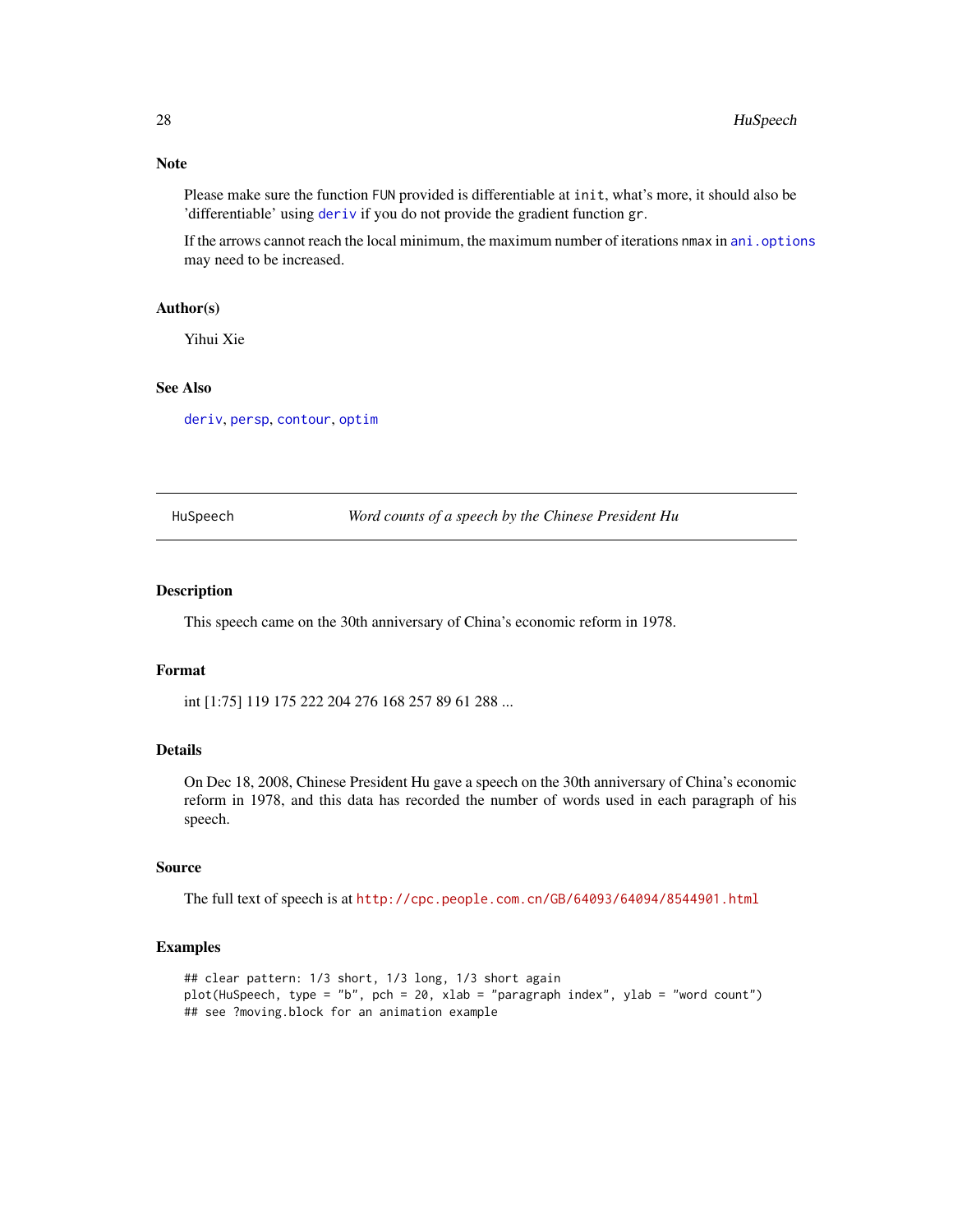<span id="page-28-0"></span>

Temperatures in central Iowa over 106 years.

### Format

Time-Series [1:116] from 1895 to 2010: 32.7 27.8 32.7 30.4 42.6 31.9 34.5 39.8 32.6 39.6 ...

### Source

[http://www.wrcc.dri.edu/cgi-bin/divplot1\\_form.pl?1305](http://www.wrcc.dri.edu/cgi-bin/divplot1_form.pl?1305)

### Examples

plot(iatemp)

<span id="page-28-1"></span>im.convert *A wrapper for the 'convert' utility of ImageMagick or GraphicsMagick*

### <span id="page-28-2"></span>Description

The main purpose of these two functions is to create GIF animations.

### Usage

```
im.convert(files, output = "animation.gif", convert = c("convert", "gm convert"),
   cmd.fun = if (.Platform$OS.type == "windows") shell else system, extra.opts = "",
   clean = FALSE)
```
 $gm.convert(..., convert = "gm convert")$ 

### Arguments

| files   | either a character vector of file names, or a single string containing wildcards<br>$(e.g. 'Rplot*.png')$                                                                                                                                                                                                                                            |
|---------|------------------------------------------------------------------------------------------------------------------------------------------------------------------------------------------------------------------------------------------------------------------------------------------------------------------------------------------------------|
| output  | the file name of the output (with proper extensions, e.g. gif)                                                                                                                                                                                                                                                                                       |
| convert | the convert command; it must be either 'convert' or 'gm convert'; and it<br>can be pre-specified as an option in ani.options ('convert'), e.g. (Windows<br>users) ani.options(convert = 'c:/program files/imagemagick/convert.exe'),<br>or (Mac users) ani.options (convert = $'/opt/local/bin/convert')$ ; see<br>the Note section for more details |
| cmd.fun | a function to invoke the OS command; by default system                                                                                                                                                                                                                                                                                               |
|         |                                                                                                                                                                                                                                                                                                                                                      |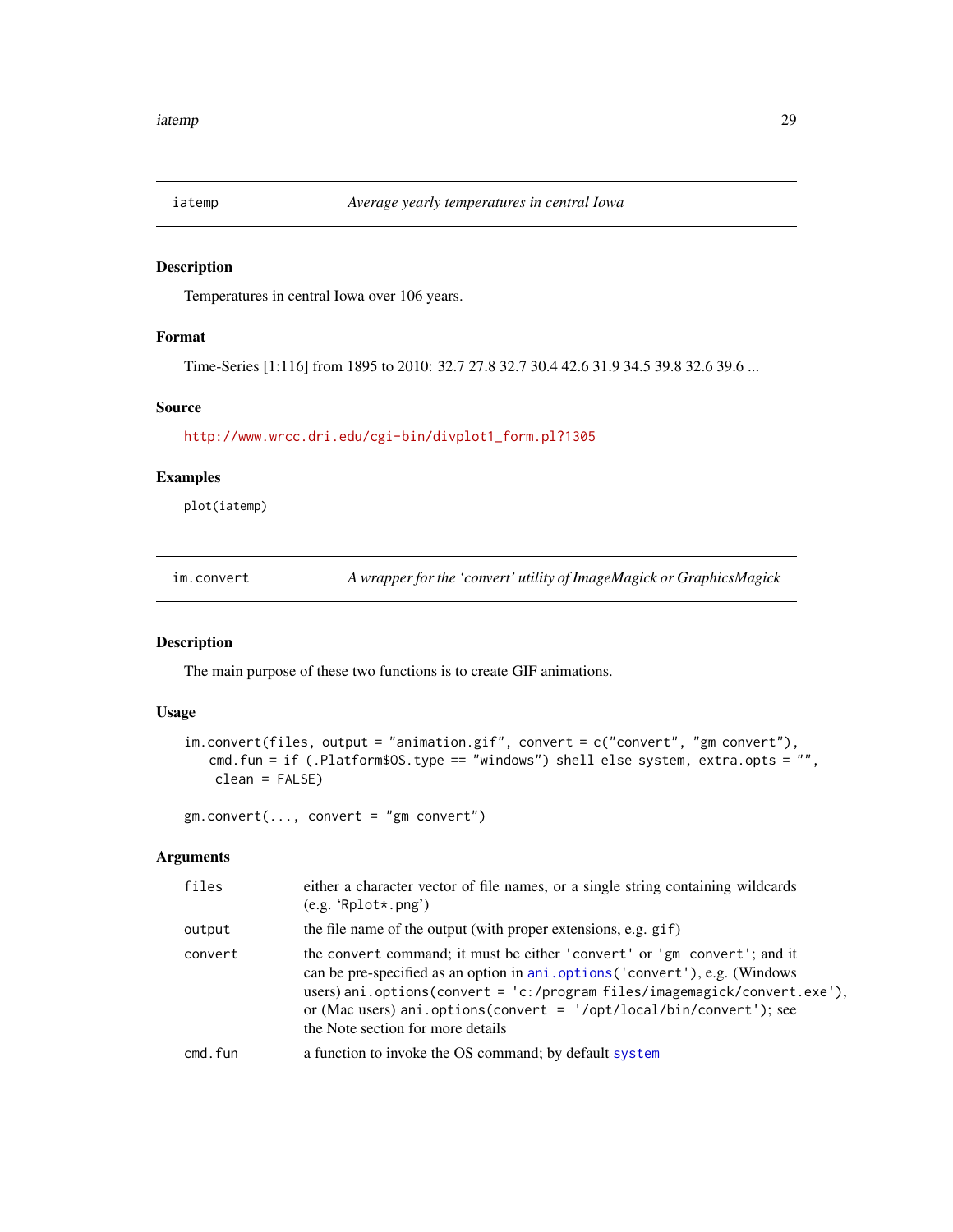<span id="page-29-0"></span>30 im.convert

| extra.opts | additional options to be passed to convert (or gm convert) |
|------------|------------------------------------------------------------|
| clean      | logical: delete the input files or not                     |
| $\cdots$   | arguments to be passed to im. convert                      |

### Details

The function im.convert simply wraps the arguments of the convert utility of ImageMagick to make it easier to call ImageMagick in R;

The function gm.convert is a wrapper for the command gm convert of GraphicsMagick.

### Value

The command for the conversion.

If ani.options('autobrowse') == TRUE, this function will also try to open the output automatically.

#### **Note**

If files is a character vector, please make sure the order of filenames is correct! The first animation frame will be files[1], the second frame will be files[2], ...

Both ImageMagick and GraphicsMagick may have a limit on the number of images to be converted. It is a known issue that this function can fail with more than (approximately) 9000 images. The function [saveVideo](#page-60-1) is a better alternative in such a case.

Most Windows users do not have read the boring notes below after they have installed ImageMagick or GraphicsMagick. For the rest of Windows users:

ImageMagick users Please install ImageMagick from <http://www.imagemagick.org>, and make sure the the path to convert.exe is in your 'PATH' variable, in which case the command convert can be called without the full path. Windows users are often very confused about the ImageMagick and 'PATH' setting, so I'll try to search for ImageMagick in the Registry Hive by readRegistry('SOFTWARE\ImageMagick\Current')\$BinPath, thus you might not really need to modify your 'PATH' variable.

For Windows users who have installed LyX, I will also try to find the convert utility in the LyX installation directory, so they do not really have to install ImageMagick if LyX exists in their system (of course, the LyX should be installed with ImageMagick).

Once the convert utility is found, the animation option 'convert' will be set (ani.options(convert = 'path/to/convert.exe')); this can save time for searching for convert in the operating system next time.

GraphicsMagick users During the installation of GraphicsMagick, you will be asked if you allow it to change the PATH variable; please do check the option.

A reported problem is cmd.fun = shell might not work under Windows but cmd.fun = system works fine. Try this option in case of failures.

### Author(s)

Yihui Xie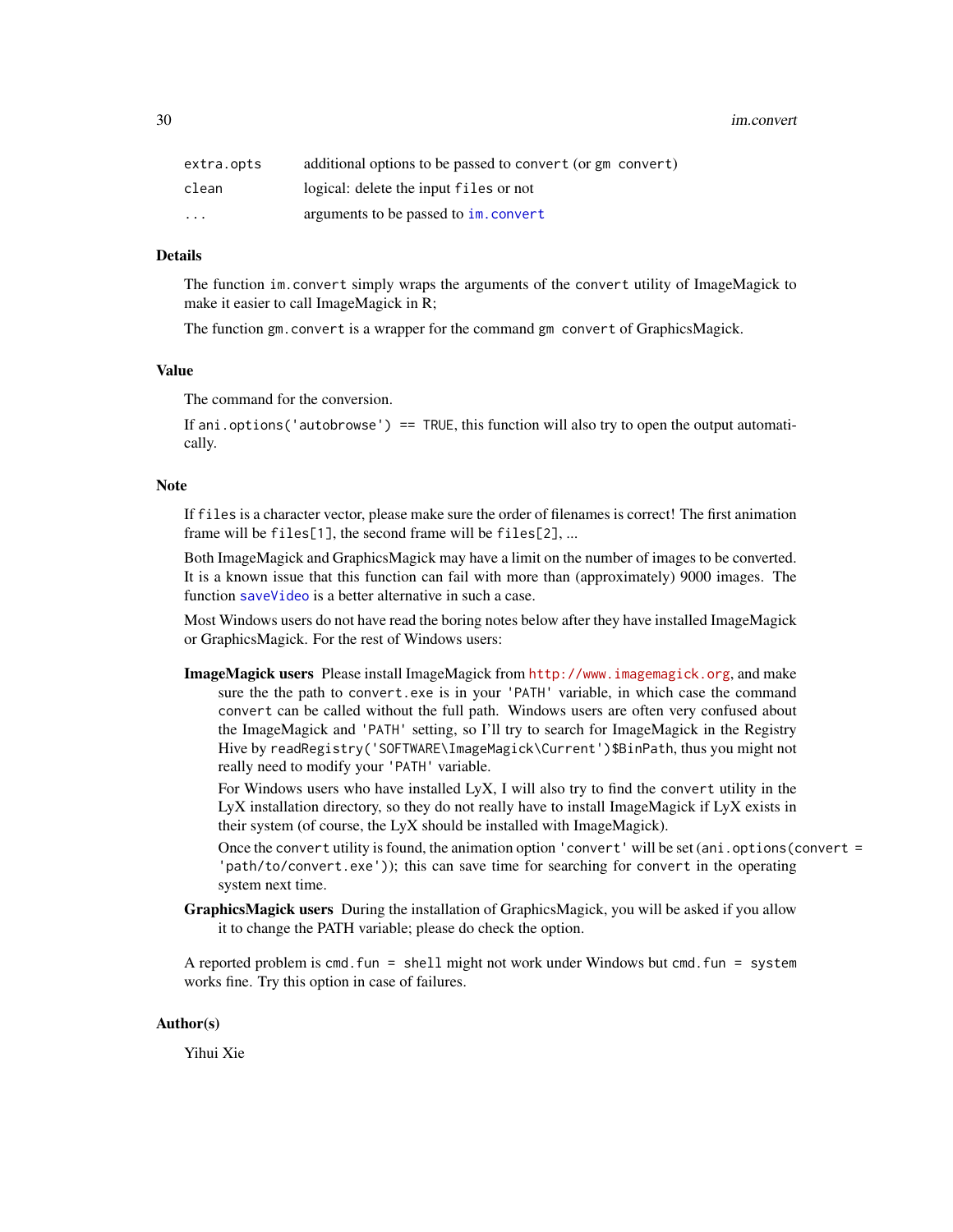#### <span id="page-30-0"></span> $k$ fcv $\frac{31}{2}$

### References

ImageMagick: <http://www.imagemagick.org/script/convert.php> GraphicsMagick: [http:](http://www.graphicsmagick.org) [//www.graphicsmagick.org](http://www.graphicsmagick.org)

### See Also

Other utilities: [saveGIF](#page-53-1), [saveHTML](#page-55-1), [saveLatex](#page-57-1), [saveSWF](#page-59-1), [saveVideo](#page-60-1)

<span id="page-30-1"></span>

| × |
|---|
|---|

Sample sizes for k-fold cross-validation

#### Description

Compute sample sizes for  $k$ -fold cross-validation.

#### Usage

kfcv(k, N)

### Arguments

| k | number of groups.  |
|---|--------------------|
| Ν | total sample size. |

### Details

If N/k is an integer, the sample sizes are k 'N/k's (N/k, N/k, ...), otherwise the remainder will be allocated to each group as 'uniformly' as possible, and at last these sample sizes will be permuted randomly.

### Value

A vector of length  $k$  containing  $k$  sample sizes.

### Author(s)

Yihui Xie

### See Also

[cv.ani](#page-19-1)

### Examples

## divisible kfcv(5, 25)

## not divisible kfcv(10, 77)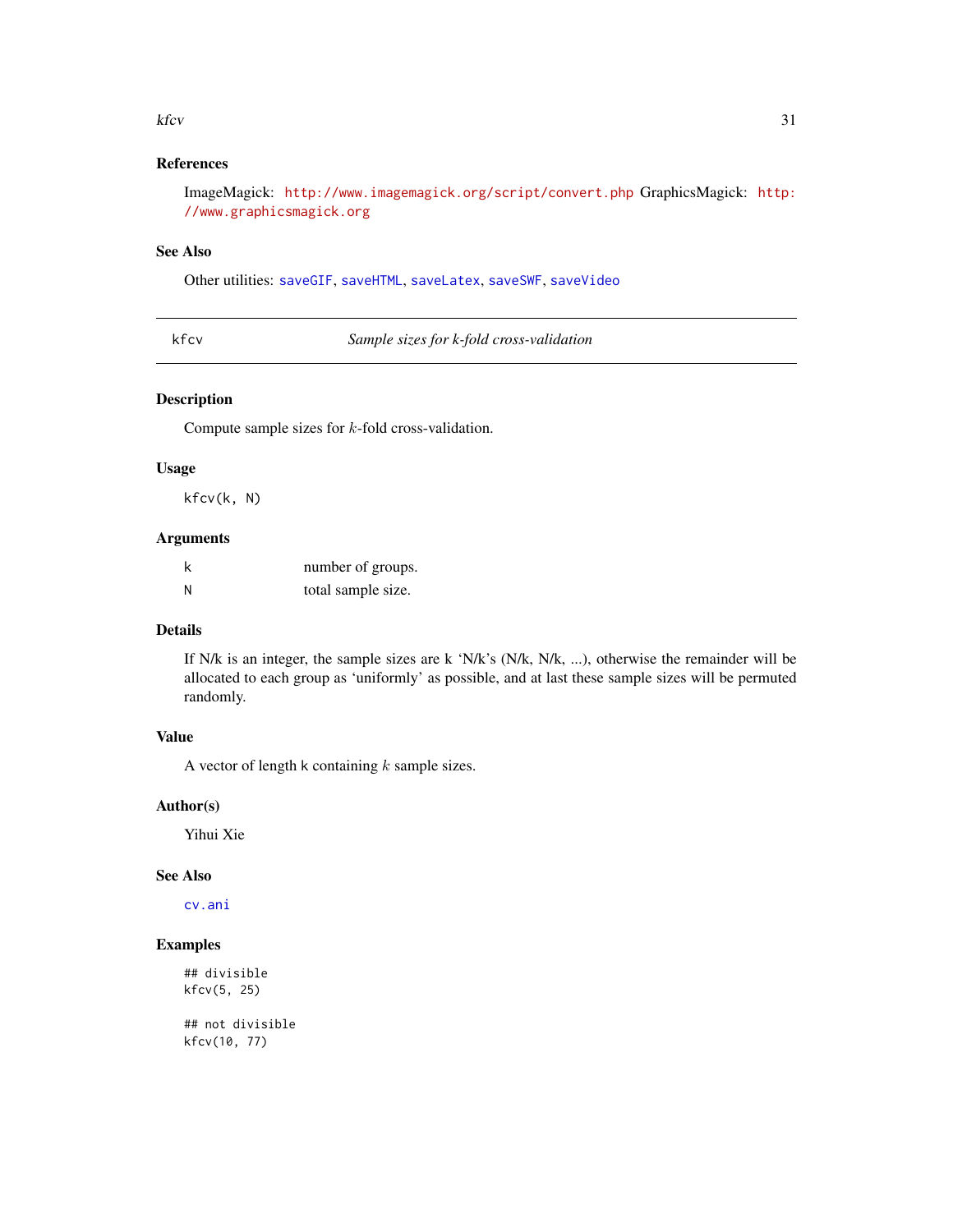<span id="page-31-1"></span><span id="page-31-0"></span>

This function provides a demo of the k-Means cluster algorithm for data containing only two variables (columns).

### Usage

```
kmeans.ani(x = cbind(X1 = runif(50), X2 = runif(50)), centers = 3,
   hints = c("Move centers!", "Find cluster?"), pch = 1:3, col = 1:3)
```
### Arguments

| $\mathsf{x}$ | A numercal matrix or an object that can be coerced to such a matrix (such as<br>a numeric vector or a data frame with all numeric columns) containing only 2<br>columns. |
|--------------|--------------------------------------------------------------------------------------------------------------------------------------------------------------------------|
| centers      | Either the number of clusters or a set of initial (distinct) cluster centres. If a<br>number, a random set of (distinct) rows in x is chosen as the initial centres.     |
| hints        | Two text strings indicating the steps of k-means clustering: move the center or<br>find the cluster membership?                                                          |
| pch, col     | Symbols and colors for different clusters; the length of these two arguments<br>should be equal to the number of clusters, or they will be recycled.                     |

### Details

The k-Means cluster algorithm may be regarded as a series of iterations of: finding cluster centers, computing distances between sample points, and redefining cluster membership.

The data given by x is clustered by the  $k$ -means method, which aims to partition the points into  $k$ groups such that the sum of squares from points to the assigned cluster centers is minimized. At the minimum, all cluster centres are at the mean of their Voronoi sets (the set of data points which are nearest to the cluster centre).

### Value

A list with components

| cluster | A vector of integers indicating the cluster to which each point is allocated. |
|---------|-------------------------------------------------------------------------------|
| centers | A matrix of cluster centers.                                                  |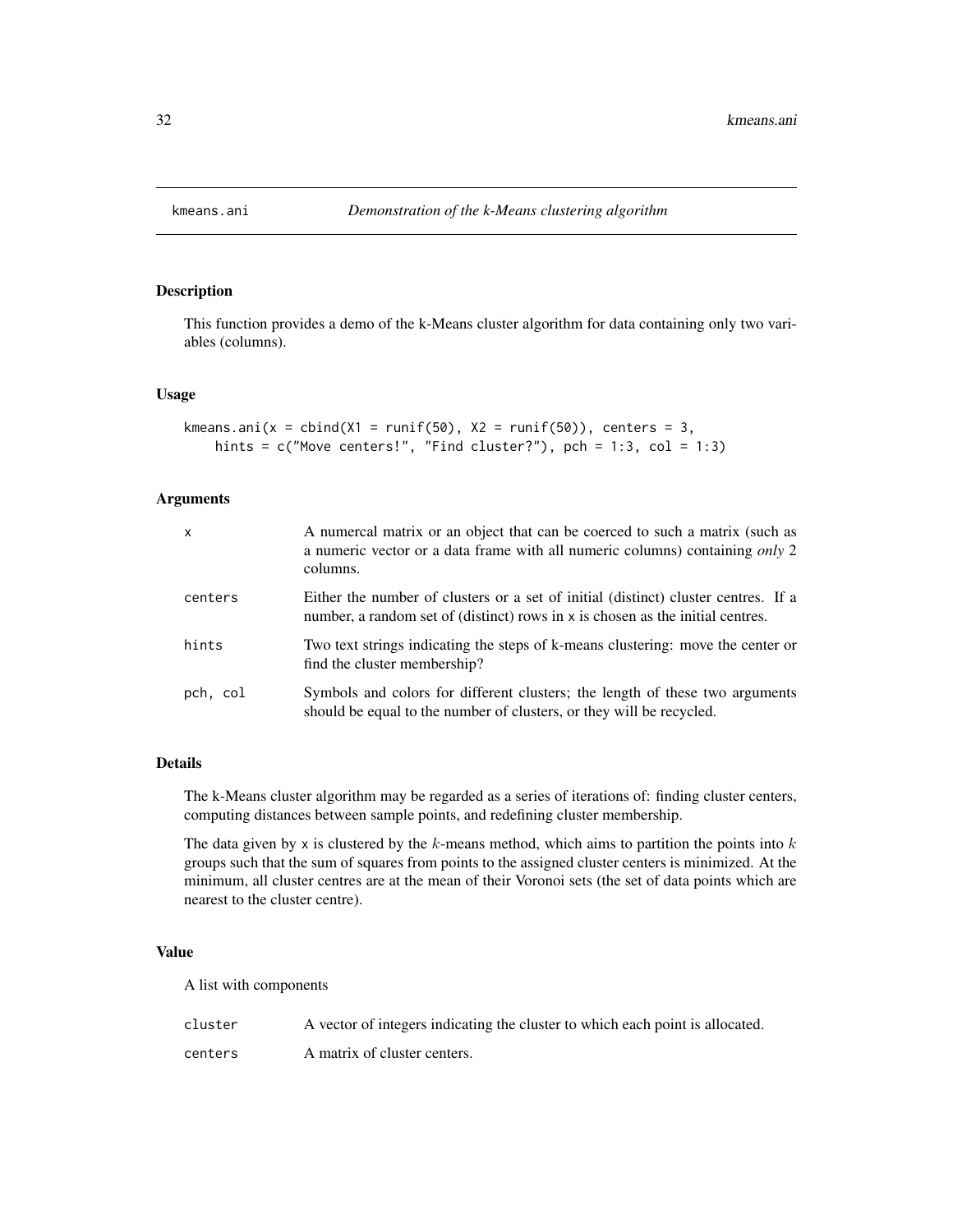#### <span id="page-32-0"></span>knn.ani 33

#### Note

This function is only for demonstration purpose. For practical applications please refer to [kmeans](#page-0-0).

Note that ani.options('nmax') is defined as the maximum number of iterations in such a sense: an iteration includes the process of computing distances, redefining membership and finding centers. Thus there should be 2  $*$  ani.options('nmax') animation frames in the output if the other condition for stopping the iteration has not yet been met (i.e. the cluster membership will not change any longer).

#### Author(s)

Yihui Xie

#### See Also

[kmeans](#page-0-0)

<span id="page-32-1"></span>

knn.ani *Demonstration of the k-Nearest Neighbour classification*

### Description

Demonstrate the process of k-Nearest Neighbour classification on the 2D plane.

#### Usage

```
knn.ani(train, test, cl, k = 10, interact = FALSE, tt.col = c("blue", "red"),
   cl.pch = seq_along(unique(cl)), dist.lty = 2, dist,col = "gray", knn,col = "green",...)
```
### Arguments

| train              | matrix or data frame of training set cases containing only 2 columns                                                                                                                                                              |
|--------------------|-----------------------------------------------------------------------------------------------------------------------------------------------------------------------------------------------------------------------------------|
| test               | matrix or data frame of test set cases. A vector will be interpreted as a row<br>vector for a single case. It should also contain only 2 columns. This data set will<br>be <i>ignored</i> if interact = TRUE; see interact below. |
| cl                 | factor of true classifications of training set                                                                                                                                                                                    |
| k                  | number of neighbours considered.                                                                                                                                                                                                  |
| interact           | logical. If TRUE, the user will have to choose a test set for himself using mouse<br>click on the screen; otherwise compute kNN classification based on argument<br>test.                                                         |
| tt.col             | a vector of length 2 specifying the colors for the training data and test data.                                                                                                                                                   |
| $cl.$ pch          | a vector specifying symbols for each class                                                                                                                                                                                        |
| dist.lty, dist.col |                                                                                                                                                                                                                                   |
|                    | the line type and color to annotate the distances                                                                                                                                                                                 |
| knn.col            | the color to annotate the k-nearest neighbour points using a polygon                                                                                                                                                              |
| $\ddots$           | additional arguments to create the empty frame for the animation (passed to<br>plot.default)                                                                                                                                      |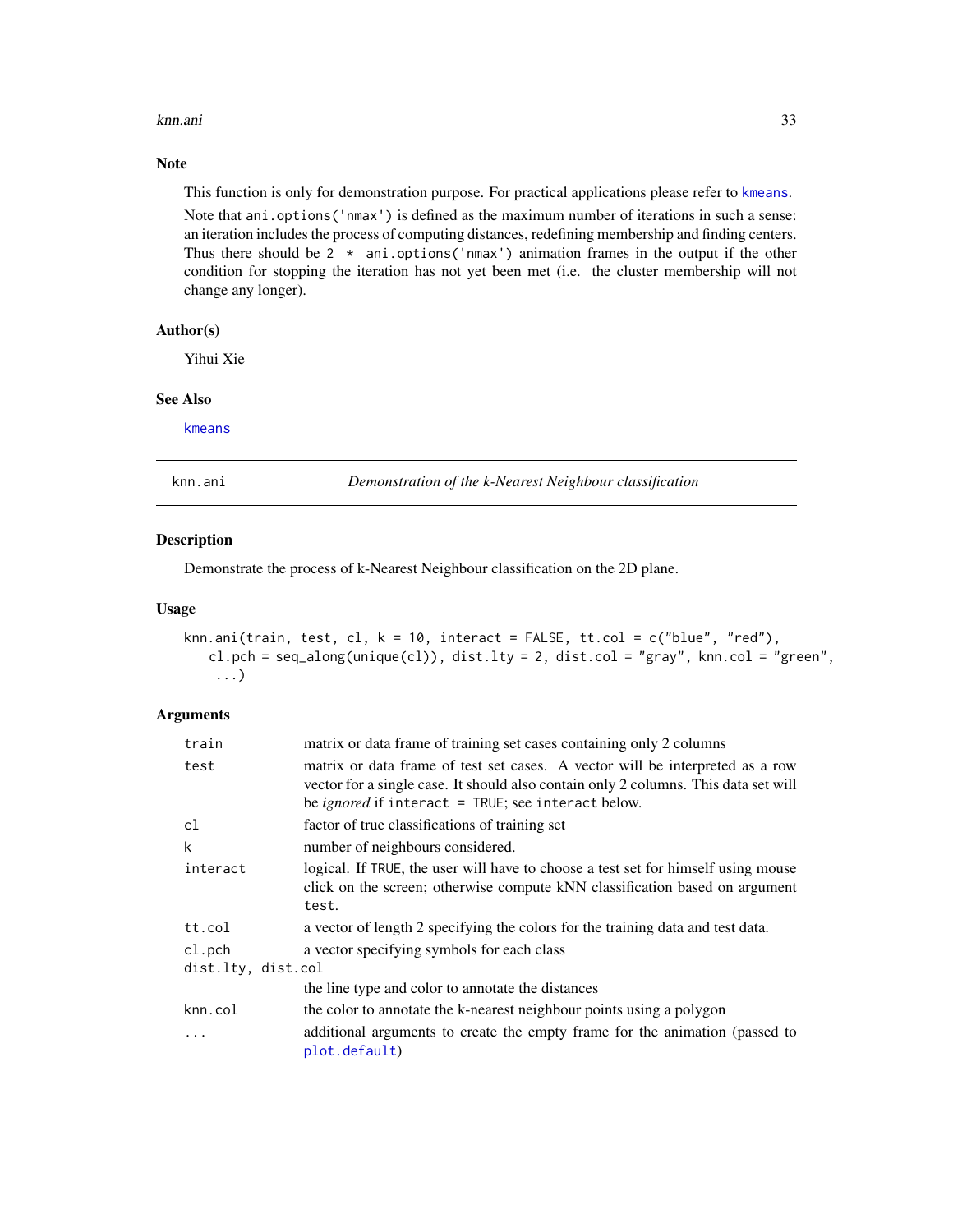### <span id="page-33-0"></span>Details

For each row of the test set, the k nearest (in Euclidean distance) training set vectors are found, and the classification is decided by majority vote, with ties broken at random. For a single test sample point, the basic steps are:

- 1. locate the test point
- 2. compute the distances between the test point and all points in the training set
- 3. find  $k$  shortest distances and the corresponding training set points
- 4. vote for the result (find the maximum in the table for the true classifications)

As there are four steps in an iteration, the total number of animation frames should be  $4 * min(nrow(test), ani.options()$ at last.

#### Value

A vector of class labels for the test set.

#### Note

There is a special restriction (only two columns) on the training and test data set just for sake of the convenience for making a scatterplot. This is only a rough demonstration; for practical applications, please refer to existing kNN functions such as [knn](#page-0-0) in class, etc.

If either one of train and test is missing, there'll be random matrices prepared for them. (It's the same for cl.)

### Author(s)

Yihui Xie

### References

Venables, W. N. and Ripley, B. D. (2002) *Modern Applied Statistics with S*. Fourth edition. Springer.

### See Also

[knn](#page-0-0)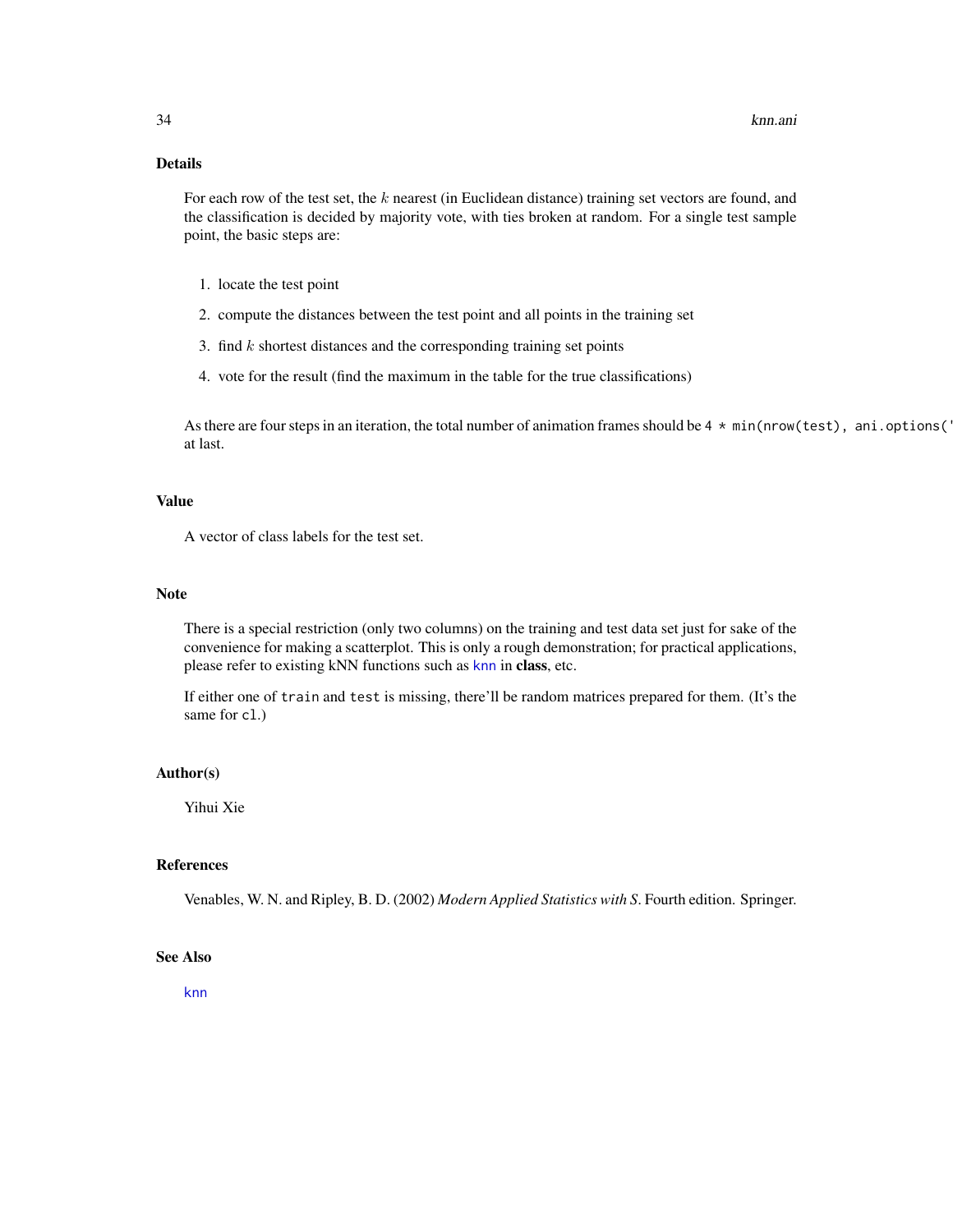<span id="page-34-0"></span>

This is a simple demonstration of the meaning of least squares in univariate linear regression.

#### Usage

```
least.squares(x, y, n = 15, ani.type = c("slope", "intercept"), a, b, a.range, b.range,
   ab.col = c("gray", "black"), est. pch = 19, v. col = "red", v. lty = 2, rss. pch = 19,rss.type = "o", mfrow = c(1, 2), ...)
```
### Arguments

| $\times$          | a numeric vector: the independent variable                                                                                                                           |  |
|-------------------|----------------------------------------------------------------------------------------------------------------------------------------------------------------------|--|
| У                 | a numeric vector: the dependent variable                                                                                                                             |  |
| n                 | the sample size: when x and y are missing, we use simulated values of $y(x = 1:n)$<br>and $y = a + b * x + \text{norm}(n)$                                           |  |
| ani.type          | 'slope': the slope is changing with the intercept fixed; 'intercept': intercept<br>changing and slope fixed                                                          |  |
| a, b              | the fixed intercept and slope; depending on ani. type, we only need to specify<br>one of them; e.g. when ani.type $==$ 'slope', we need to specify the value of<br>a |  |
| a.range, b.range  |                                                                                                                                                                      |  |
|                   | a vector of length 2 to define the range of the intercept and the slope; only one<br>of them need to be specified; see above                                         |  |
| ab.col            | the colors of two lines: the real regression line and the moving line with either<br>intercept or slope changing                                                     |  |
| est.pch           | the point character of the 'estimated' values given x                                                                                                                |  |
| v.col, v.lty      | the color and line type of the vetical lines which demonstrate the residuals                                                                                         |  |
| rss.pch, rss.type |                                                                                                                                                                      |  |
|                   | the point character and plot type of the residual plot                                                                                                               |  |
| mfrow             | defines the layout of the graph; see par                                                                                                                             |  |
| $\cdots$          | other parameters passed to plot to define the appearance of the scatterplot                                                                                          |  |

### Details

With either the intercept or the slope changing, the lines will be moving in the graph and corresponding residuals will be plotted. We can finally see the best estimate of the intercept and the slope from the residual plot.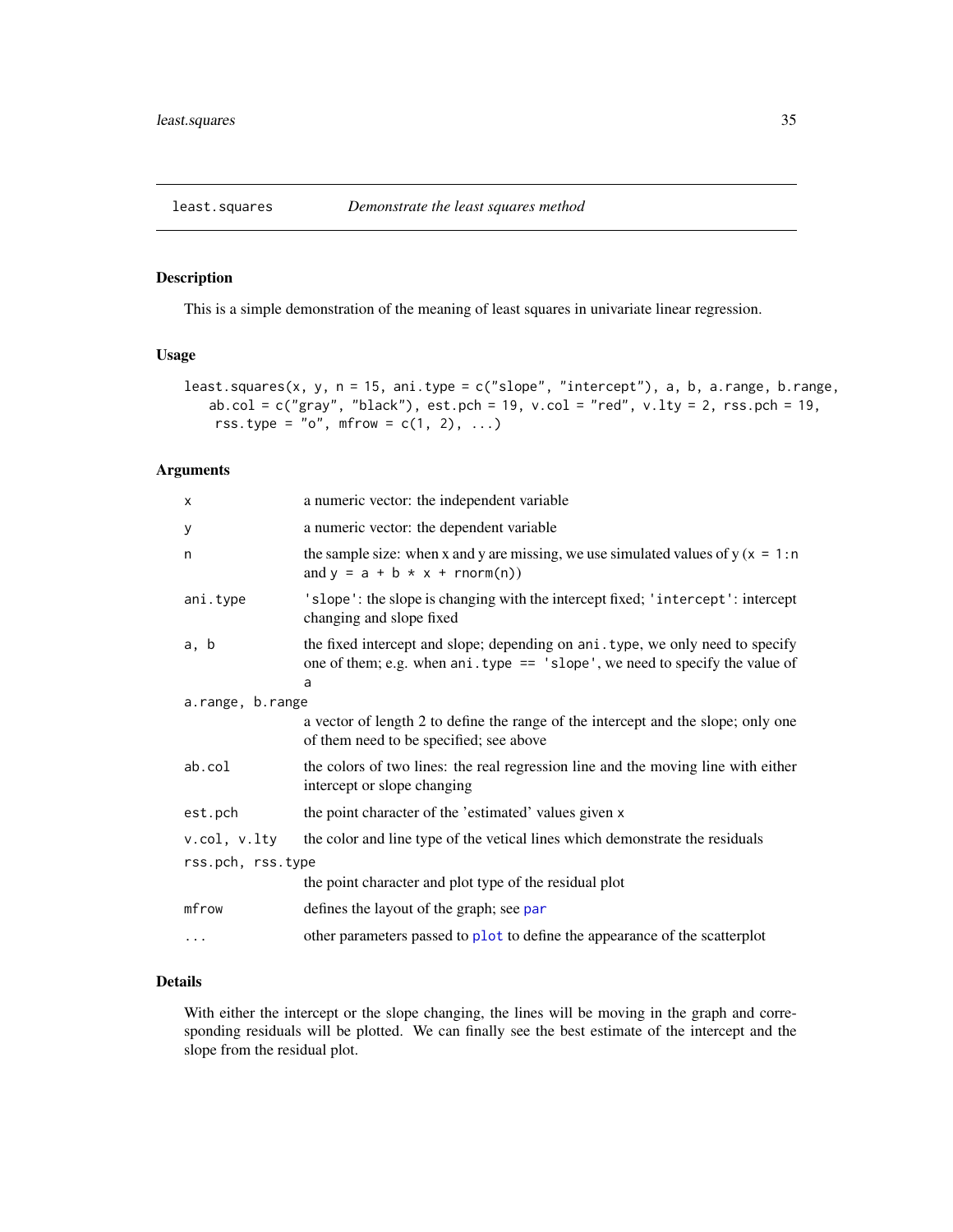### Value

The value returned depends on the animation type.

If it is a slope animation, the value will be a list containing

| lmfit | the estimates of the intercept and slope with lm |  |  |  |
|-------|--------------------------------------------------|--|--|--|
|       |                                                  |  |  |  |

anifit the estimate of the slope in the animation

If it is an intercept animation, the second component of the above list will be the estimate of the intercept.

Note the estimate will not be precise generally.

#### Note

ani.options('nmax') specifies the maximum number of steps for the slope or intercept to move.

### Author(s)

Yihui Xie

### See Also

[lm](#page-0-0)

lln.ani *Demonstration of Law of Large Numbers*

### Description

This function plots the sample mean as the sample size grows to check whether the sample mean approaches to the population mean.

### Usage

 $11n.$ ani(FUN = rnorm, mu = 0, np = 30, pch = 20, col.poly = "bisque", col.mu = "gray", ...)

### Arguments

| <b>FUN</b> | a function to generate random numbers from a certain distribution: $function(n, mu)$                                                                                            |
|------------|---------------------------------------------------------------------------------------------------------------------------------------------------------------------------------|
| mu         | population mean; passed to FUN                                                                                                                                                  |
| np         | times for sampling from a distribution (not the sample size!); to examine the<br>behaviour of the sample mean, we need more times of sampling to get a series<br>of mean values |
| pch        | symbols for points; see Details                                                                                                                                                 |
| col.poly   | the color of the polygon to annotate the range of sample means                                                                                                                  |
| col.mu     | the color of the horizontal line which denotes the population mean                                                                                                              |
| .          | other arguments passed to points                                                                                                                                                |

<span id="page-35-0"></span>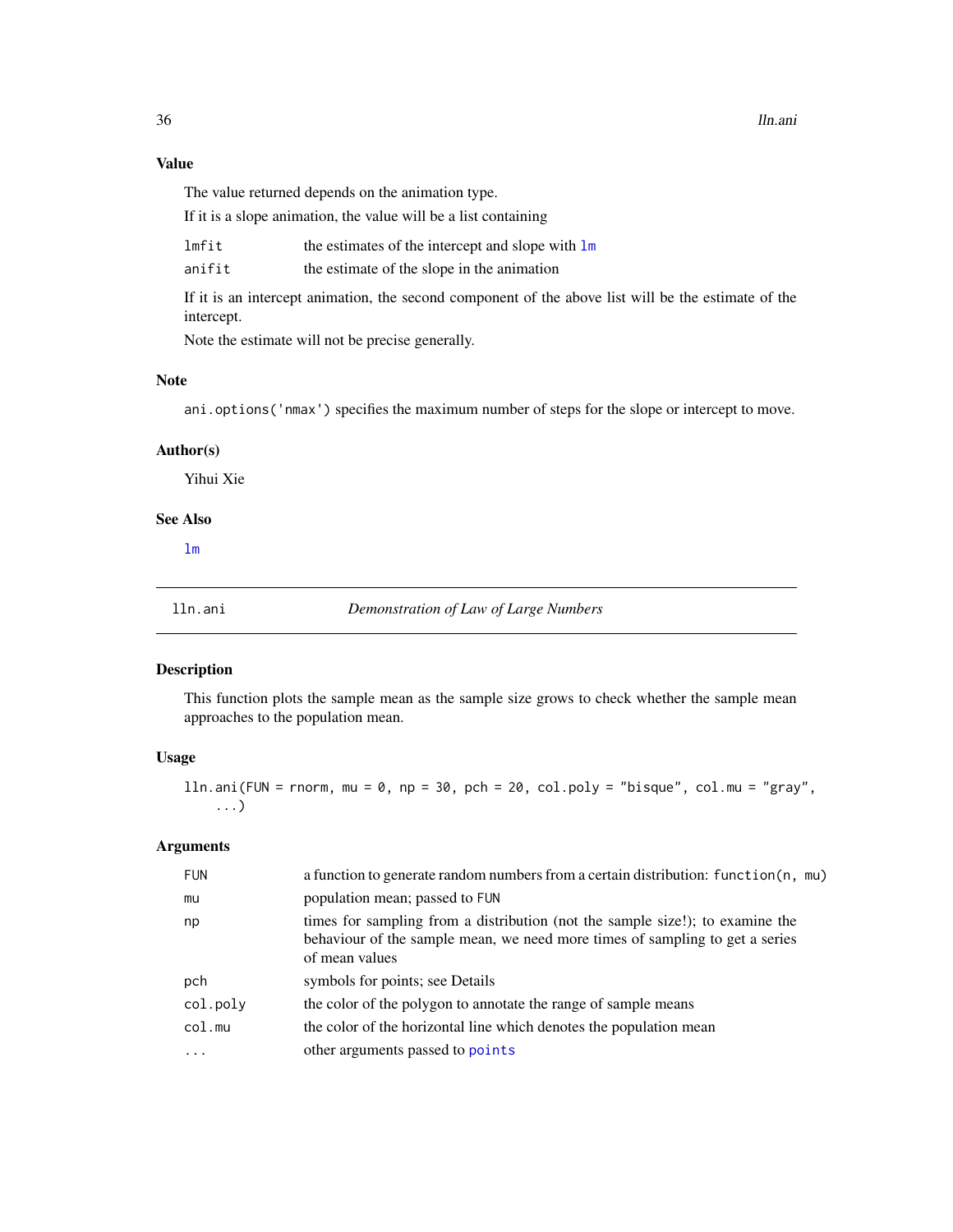### <span id="page-36-0"></span>MC.hitormiss 37

### Details

np points are plotted to denote the distribution of the sample mean; we will observe that the range of the sample mean just becomes smaller and smaller as the sample size increases and ultimately there will be an obvious trend that the sample mean converges to the population mean mu.

The parameter nmax in [ani.options](#page-4-1) means the maximum sample size.

#### Value

None (invisible NULL).

#### Note

The argument pch will influence the speed of plotting, and for a very large sample size (say, 300), it is suggested that this argument be specified as '.'.

#### Author(s)

Yihui Xie

<span id="page-36-1"></span>MC.hitormiss *Hit or Miss Monte Carlo integration*

#### Description

Integrate a function using the Hit-or-Miss Monte Carlo algorithm.

#### Usage

```
MC.hitormiss(FUN = function(x) x - x^2, n = ani.options("nmax"), from = 0, to = 1,
    col.points = c("black", "red"), pch.points = c(20, 4), ...)
```
#### Arguments

| <b>FUN</b>             | the function to be integrated                                                            |
|------------------------|------------------------------------------------------------------------------------------|
| n                      | number of points to be sampled from the Uniform $(0, 1)$ distribution                    |
| from, to               | the limits of integration                                                                |
| col.points, pch.points | colors and point characters for points which "hit" or "miss" the area under the<br>curve |
| .                      | other arguments passed to points                                                         |

### Details

We compute the proportion of points hitting the area under the curve, and the integral can be estimated by the proportion multiplied by the total area of the rectangle (from xmin to xmax, ymin to ymax).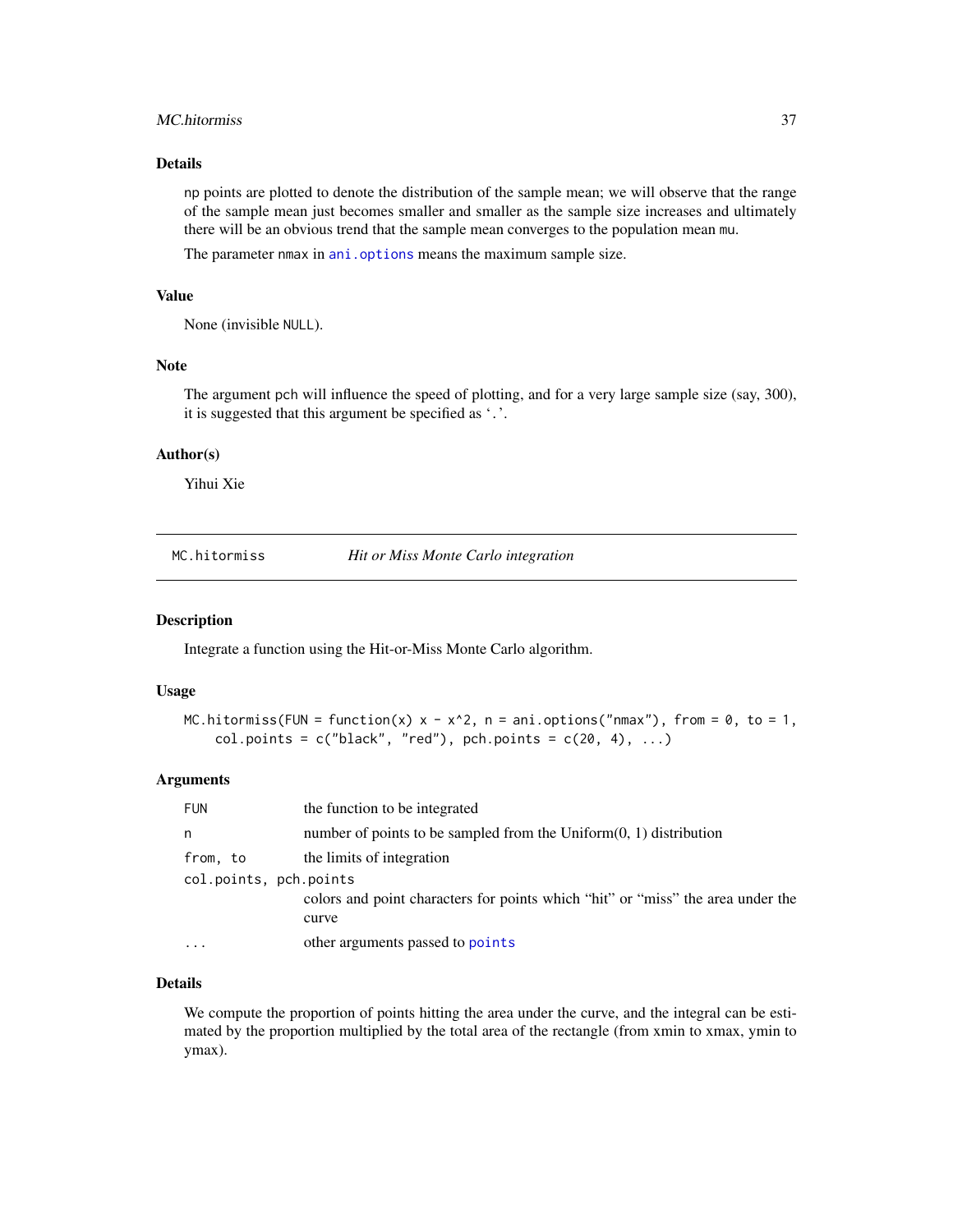### <span id="page-37-0"></span>Value

A list containing

| x1  | the Uniform random numbers generated on x-axis      |
|-----|-----------------------------------------------------|
| x2  | the Uniform random numbers generated on y-axis      |
| y   | function values evaluated at x1                     |
| n   | number of points drawn from the Uniform distribtion |
| est | the estimated value of the integral                 |

#### Note

This function is for demonstration purpose only; the integral might be very inaccurate when n is small.

ani.options('nmax') specifies the maximum number of trials.

### Author(s)

Yihui Xie

### See Also

[integrate](#page-0-0), [MC.samplemean](#page-37-1)

<span id="page-37-1"></span>MC.samplemean *Sample Mean Monte Carlo integration*

### Description

Integrate a function from 0 to 1 using the Sample Mean Monte Carlo algorithm

### Usage

```
MC.samplemean(FUN = function(x) x - x^2, n = ani.options("nmax"), col.rect = c("gray",
    "black"), adj.x = TRUE, ...
```
#### Arguments

| <b>FUN</b> | the function to be integrated                                                                                                                                                                                                                                    |
|------------|------------------------------------------------------------------------------------------------------------------------------------------------------------------------------------------------------------------------------------------------------------------|
| n          | number of points to be sampled from the $Uniform(0, 1)$ distribution                                                                                                                                                                                             |
| col.rect   | colors of rectangles (for the past rectangles and the current one)                                                                                                                                                                                               |
| adj.x      | should the locations of rectangles on the x-axis be adjusted? If TRUE, the rectan-<br>gles will be laid side by side and it is informative for us to assess the total area<br>of the rectangles, otherwise the rectangles will be laid at their exact locations. |
|            | other arguments passed to rect                                                                                                                                                                                                                                   |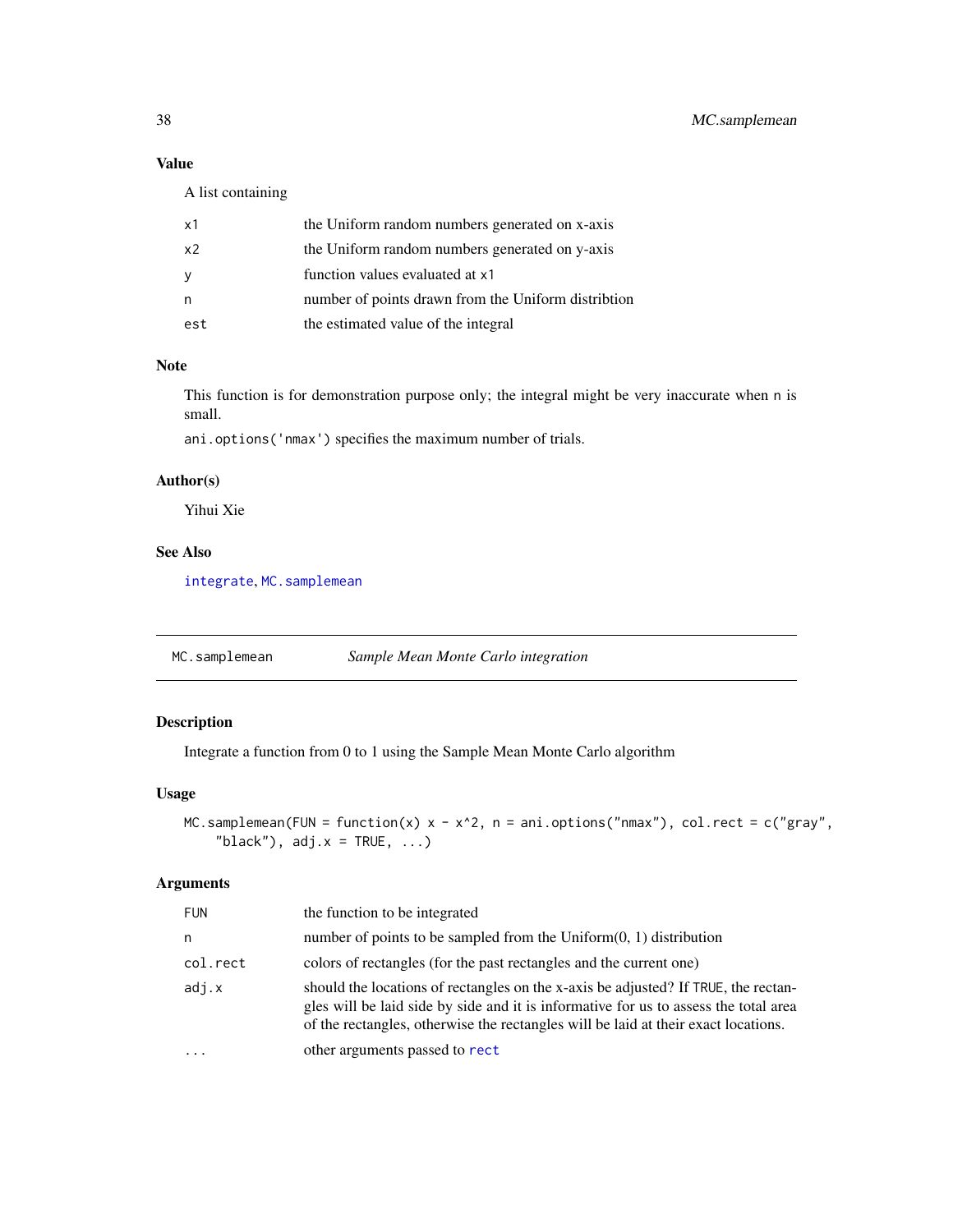#### <span id="page-38-0"></span>Details

*Sample Mean Monte Carlo* integration can compute

$$
I = \int_0^1 f(x) dx
$$

by drawing random numbers  $x_i$  from Uniform(0, 1) distribution and average the values of  $f(x_i)$ . As n goes to infinity, the sample mean will approach to the expectation of  $f(X)$  by Law of Large Numbers.

The height of the *i*-th rectangle in the animation is  $f(x_i)$  and the width is  $1/n$ , so the total area of all the rectangles is  $\sum f(x_i)1/n$ , which is just the sample mean. We can compare the area of rectangles to the curve to see how close is the area to the real integral.

#### Value

A list containing

|     | the Uniform random numbers                          |
|-----|-----------------------------------------------------|
|     | function values evaluated at x                      |
| n   | number of points drawn from the Uniform distribtion |
| est | the estimated value of the integral                 |
|     |                                                     |

#### Note

This function is for demonstration purpose only; the integral might be very inaccurate when n is small.

ani.options('nmax') specifies the maximum number of trials.

#### Author(s)

Yihui Xie

### See Also

[integrate](#page-0-0), [MC.hitormiss](#page-36-1)

moving.block *Cycle through an R object and plot each subset of elements*

#### Description

For a long numeric vector or matrix (or data frame), we can plot only a subset of its elements to take a closer look at its structure. With a moving "block" from the beginning to the end of a vector or matrix or any R objects to which we can apply subset, all elements inside the block are plotted as a line or scatter plot or any customized plots.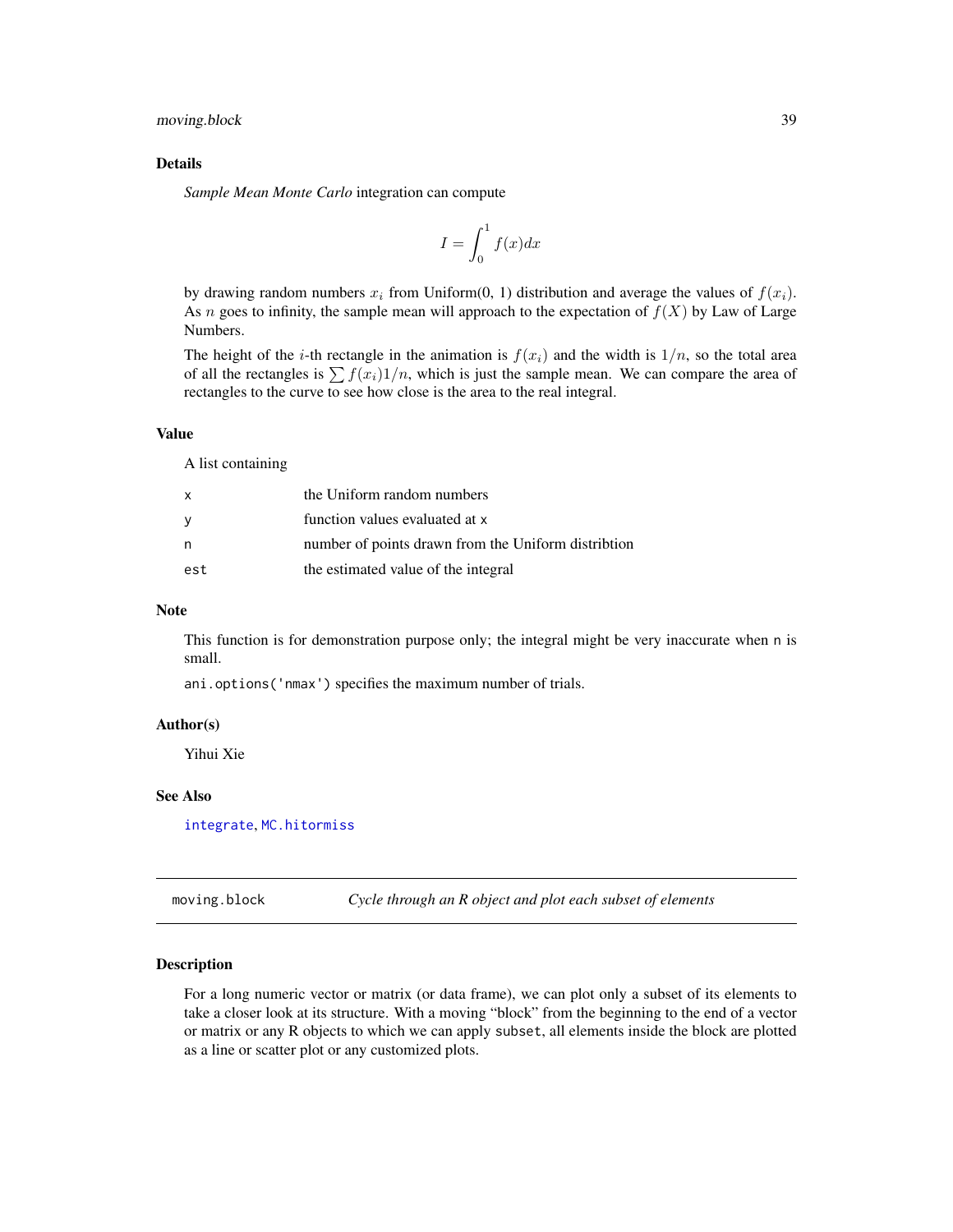#### 40 mwar.ani

#### Usage

```
moving.block(dat = runif(100), block, FUN, \ldots)
```
#### Arguments

| dat        | a numeric vector or two-column matrix                                |
|------------|----------------------------------------------------------------------|
| block      | block length (i.e. how many elements are to be plotted in each step) |
| <b>FUN</b> | a plot function to be applied to the subset of data                  |
| $\cdots$   | other arguments passed to FUN                                        |

#### Details

For a vector, the elments from  $i + 1$  to  $i + 1$  block will be plotted in the i-th step; similarly for a matrix or data frame, a (scatter) plot will be created from the  $i + 1$ -th row to  $i + 1$  hock-th row.

However, this function is not limited to scatter plots or lines – we can customize the function FUN as we wish.

### Value

NULL

#### Note

There will be ani.options('nmax') image frames created in the end. Ideally the relationship between ani.options('nmax') and block should follow this equality: block = length(x) - ani.options('nmax') + 1 (replace length(x) with  $nrow(x)$  when x is a matrix). The function will compute block according to the equality by default if no block length is specified.

The three arguments dat, i and block are passed to FUN in case we want to customize the plotting function, e.g. we may want to annonate the x-axis label with i, or we want to compute the mean value of  $dat[i + 1:block]$ , etc. See the examples below to learn more about how to make use of these three arguments.

#### Author(s)

Yihui Xie

mwar.ani *Demonstration for "Moving Window Auto-Regression"*

#### Description

This function just fulfills a very naive idea about moving window regression using rectangles to denote the "windows" and move them, and the corresponding AR(1) coefficients as long as rough confidence intervals are computed for data points inside the "windows" during the process of moving.

<span id="page-39-0"></span>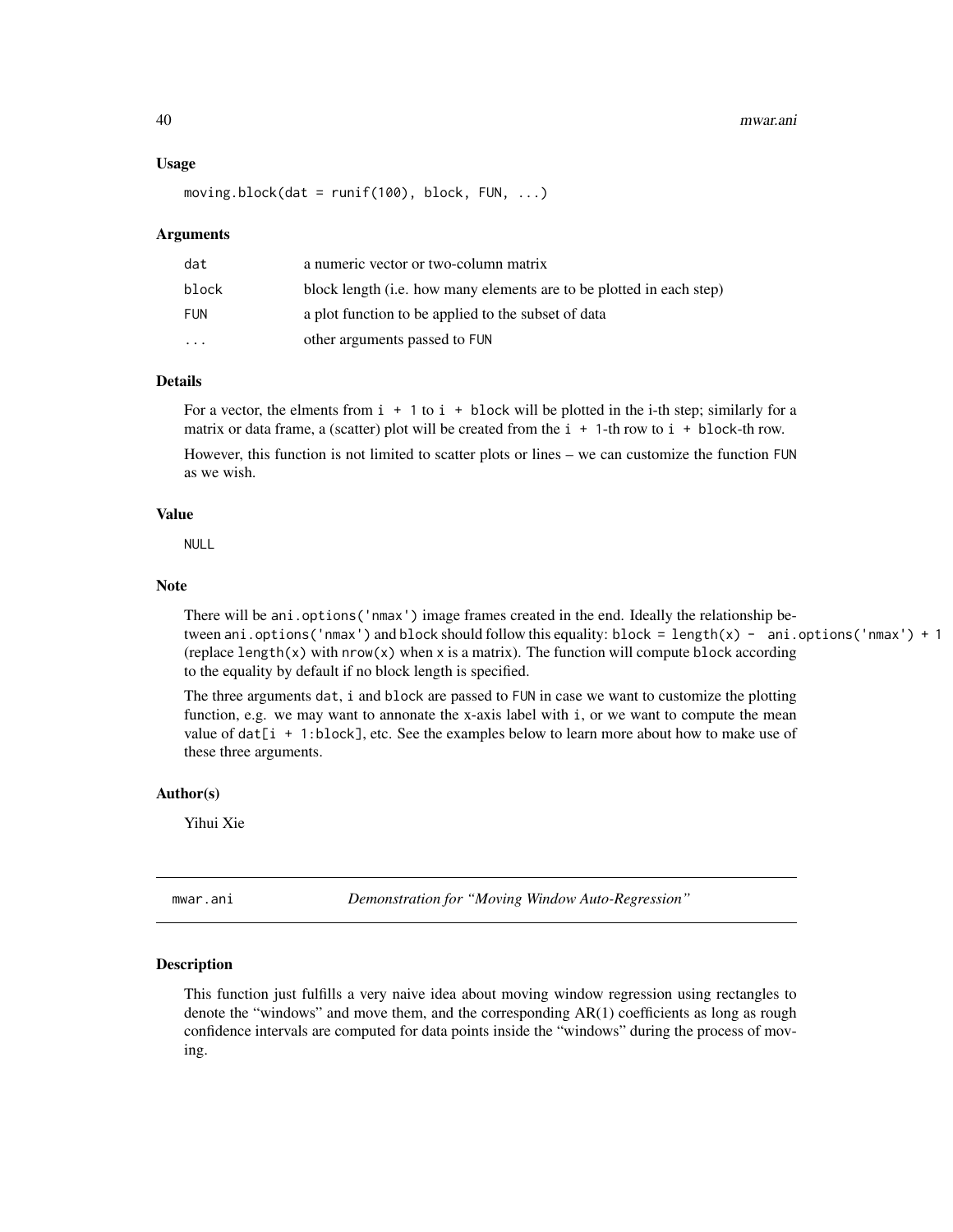#### <span id="page-40-0"></span>mwar.ani 41

### Usage

```
mwar.ani(x, k = 15, conf = 2, mat = matrix(1:2, 2), widths = rep(1, ncol(mat)),
   heights = rep(1, nrow(mat)), lty.rect = 2, ...)
```
### Arguments

| $\times$                         | univariate time-series (a single numerical vector); default to be $sin(seq(\theta, 2 * pi, length = 5\theta)) + r$ |
|----------------------------------|--------------------------------------------------------------------------------------------------------------------|
| k                                | an integer of the window width                                                                                     |
| conf                             | a positive number: the confidence intervals are computed as $c(ar1 - conf*s.e., ar1 + conf*s.e.)$                  |
| mat, widths, heights             | arguments passed to layout to divide the device into 2 parts                                                       |
| lty.rect                         | the line type of the rectangles respresenting the moving "windows"                                                 |
| $\bullet$ .<br><br><br>$\bullet$ | other arguments passed to points in the bottom plot (the centers of the arrows)                                    |
|                                  |                                                                                                                    |

### Details

The AR(1) coefficients are computed by [arima](#page-0-0).

### Value

A list containing

| phi          | the $AR(1)$ coefficients               |
|--------------|----------------------------------------|
| $\mathbf{I}$ | lower bound of the confidence interval |
| U            | upper bound of the confidence interval |

### Author(s)

Yihui Xie

### References

Robert A. Meyer, Jr. Estimating coefficients that change over time. *International Economic Review*, 13(3):705-710, 1972.

### See Also

[arima](#page-0-0)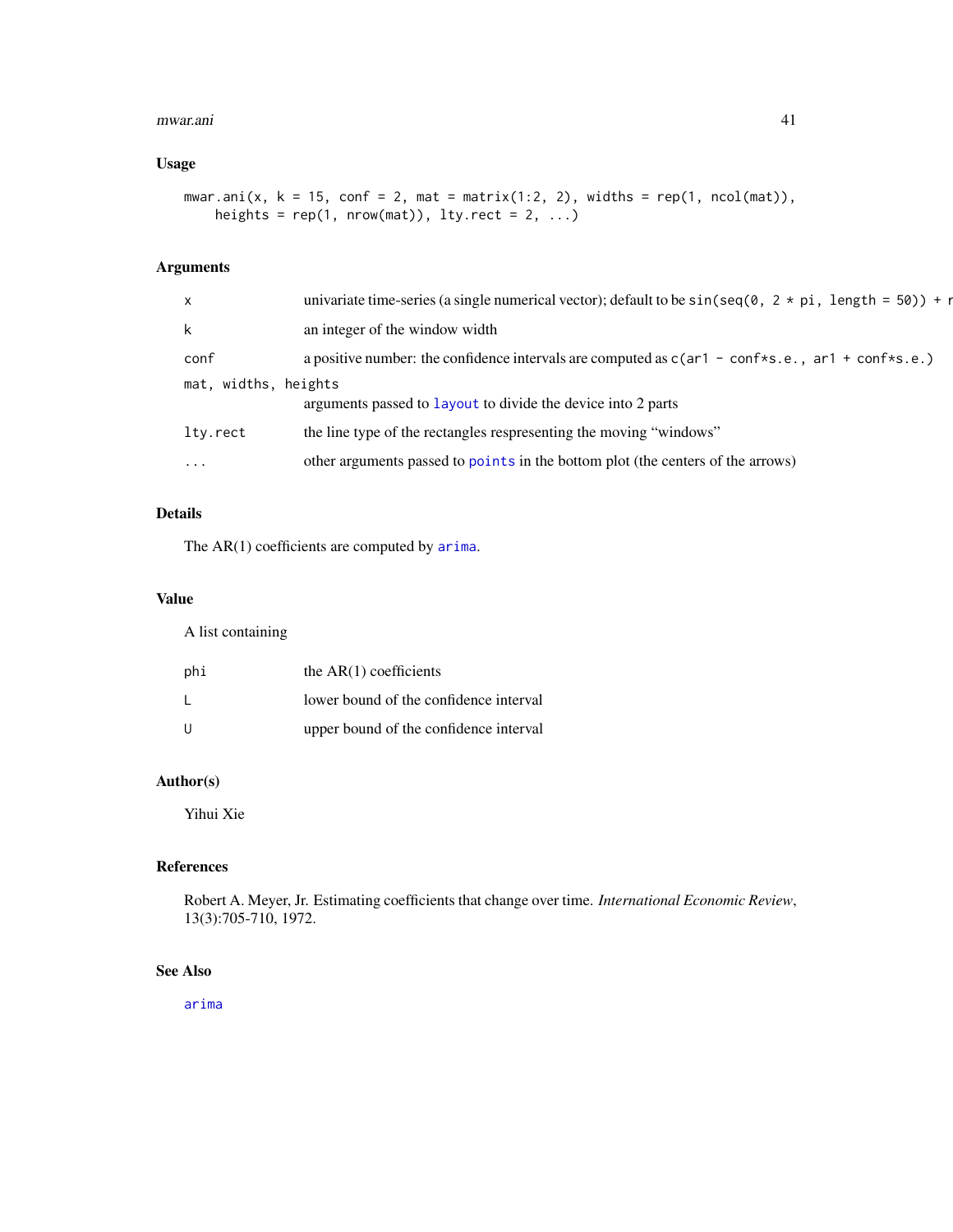<span id="page-41-1"></span><span id="page-41-0"></span>

This function provides an illustration of the iterations in Newton's method.

### Usage

```
newton.method(FUN = function(x) x^2 - 4, init = 10, rg = c(-1, 10), tol = 0.001,
    interact = FALSE, col.lp = c("blue", "red", "red"), main, xlab, ylab, ...)
```
#### Arguments

| <b>FUN</b>       | the function in the equation to solve (univariate), which has to be defined without<br>braces like the default one (otherwise the derivative cannot be computed) |
|------------------|------------------------------------------------------------------------------------------------------------------------------------------------------------------|
| init             | the starting point                                                                                                                                               |
| rg               | the range for plotting the curve                                                                                                                                 |
| tol              | the desired accuracy (convergence tolerance)                                                                                                                     |
| interact         | logical; whether choose the starting point by cliking on the curve (for 1 time)<br>directly?                                                                     |
| col.lp           | a vector of length 3 specifying the colors of: vertical lines, tangent lines and<br>points                                                                       |
| main, xlab, ylab |                                                                                                                                                                  |
|                  | titles of the plot; there are default values for them (depending on the form of the<br>function FUN)                                                             |
| $\cdots$         | other arguments passed to curve                                                                                                                                  |

#### Details

Newton's method (also known as the Newton-Raphson method or the Newton-Fourier method) is an efficient algorithm for finding approximations to the zeros (or roots) of a real-valued function  $f(x)$ .

The iteration goes on in this way:

$$
x_{k+1} = x_k - \frac{FUN(x_k)}{FUN'(x_k)}
$$

From the starting value  $x_0$ , vertical lines and points are plotted to show the location of the sequence of iteration values  $x_1, x_2, \ldots$ ; tangent lines are drawn to illustrate the relationship between successive iterations; the iteration values are in the right margin of the plot.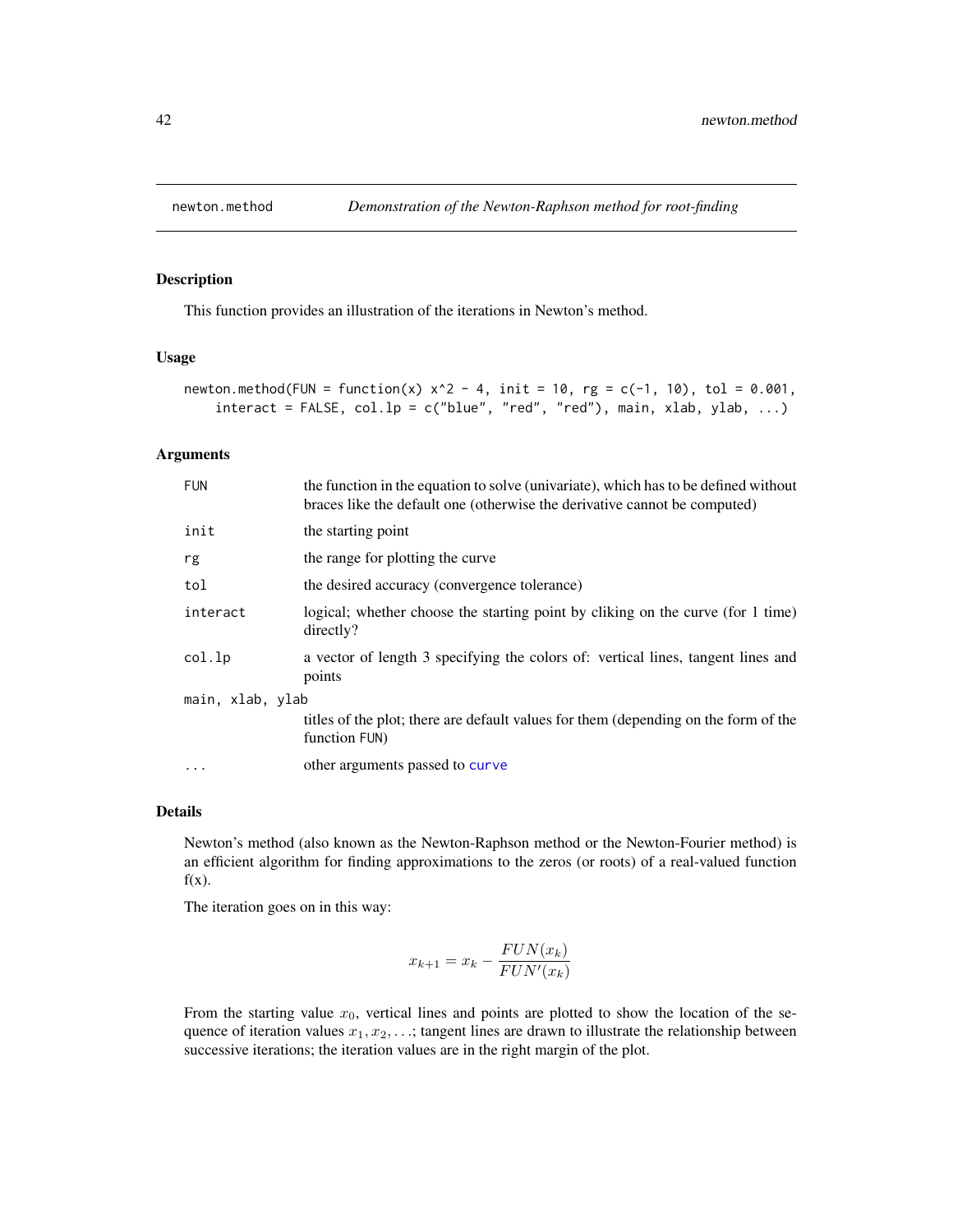### <span id="page-42-0"></span>ObamaSpeech 43

### Value

A list containing

| root  | the root found by the algorithm                                                                                                                                               |
|-------|-------------------------------------------------------------------------------------------------------------------------------------------------------------------------------|
| value | the value of FUN(root)                                                                                                                                                        |
| iter  | number of iterations; if it is equal to ani.options ('nmax'), it's quite likely<br>that the root is not reliable because the maximum number of iterations has been<br>reached |

### Note

The algorithm might not converge – it depends on the starting value. See the examples below.

#### Author(s)

Yihui Xie

### References

[http://en.wikipedia.org/wiki/Newton's\\_method](http://en.wikipedia.org/wiki/Newton)

### See Also

[optim](#page-0-0)

ObamaSpeech *Word counts of a speech by the US President Obama*

### Description

This data recorded the number of words in each paragraph of Barack Obama's speech in Chicago after winning the presidential election.

### Format

int [1:59] 2 45 52 53 11 48 28 15 50 29 ...

### Source

The full text of speech is at [http://web.archive.org/web/20160306143403/http://www.balti](http://web.archive.org/web/20160306143403/http://www.baltimoresun.com/news/nation-world/bal-text1105-story.html)moresun. [com/news/nation-world/bal-text1105-story.html](http://web.archive.org/web/20160306143403/http://www.baltimoresun.com/news/nation-world/bal-text1105-story.html)

### Examples

## pattern: longer paragraph and shorter paragraph plot(ObamaSpeech, type = "b", pch = 20, xlab = "paragraph index", ylab = "word count")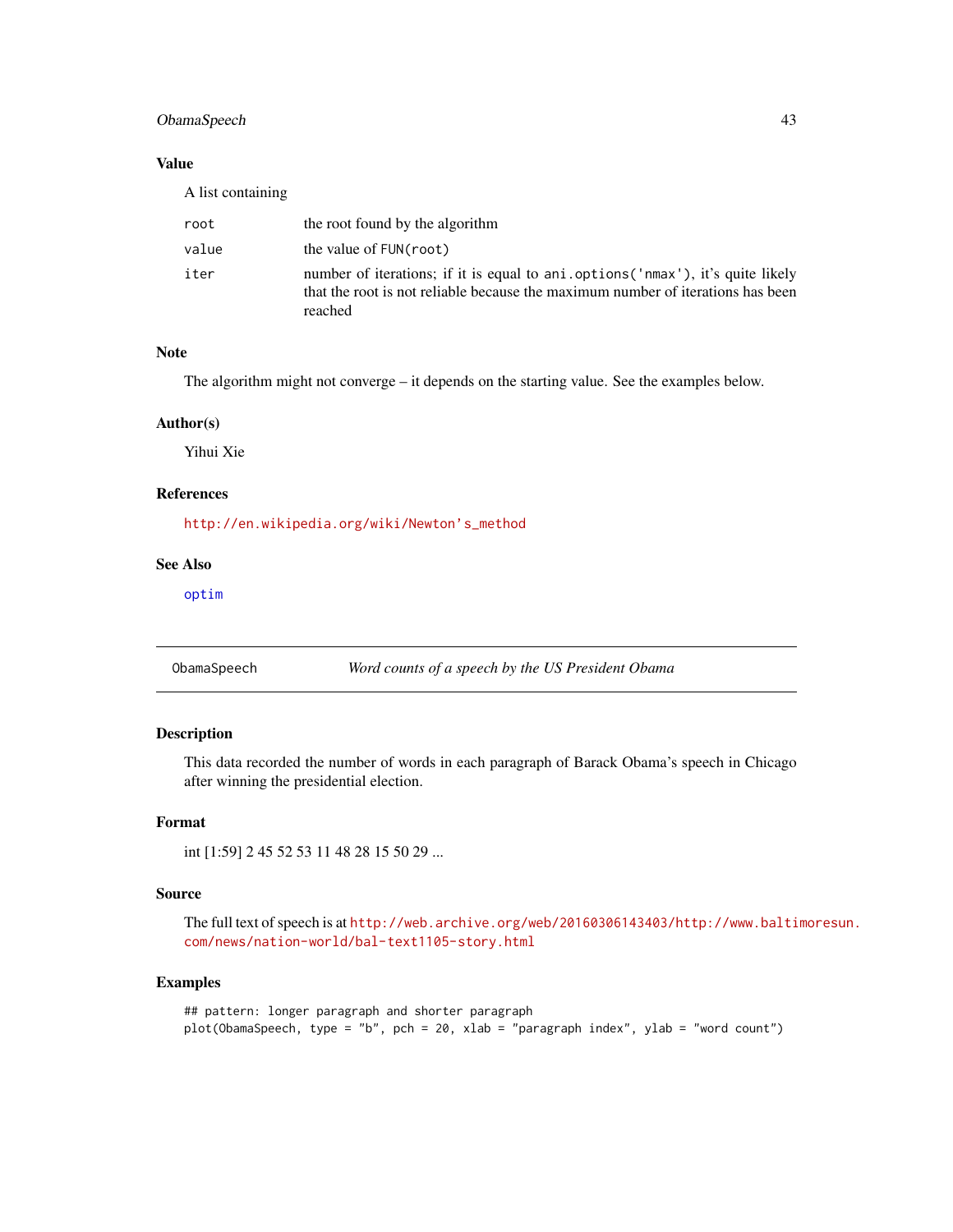<span id="page-43-0"></span>

The data is collected by Awstats for the website <http://yihui.name>.

### Format

A data frame with 73 observations on the following 5 variables.

day Date starts from Sep 21, 2007 to Dec 2, 2007.

- visits number of visits: a new visit is defined as each new *incoming visitor* (viewing or browsing a page) who was not connected to the site during last *60 min*.
- pages number of times a *page* of the site is viewed (sum for all visitors for all visits). This piece of data differs from "files" in that it counts only HTML pages and excludes images and other files.
- files number of times a *page, image, file* of the site is viewed or downloaded by someone.
- bandwidth amount of data downloaded by all *pages*, *images* and *files* within the site (units in MegaBytes).

#### Source

<http://yihui.name>

#### Examples

```
plot(pageview[, 1:2], type = "b", col = "red", main = "Number of Visits in Yihui's Web")
## partial auto-correlation
pacf(pageview$visits)
```
<span id="page-43-1"></span>pdftk *A wrapper for the PDF toolkit Pdftk*

#### Description

If the toolkit Pdftk is available in the system, it will be called to manipulate the PDF files (especially to compress the PDF files).

#### Usage

```
pdftk(input, operation = NULL, output, other.opts = "compress dont_ask")
```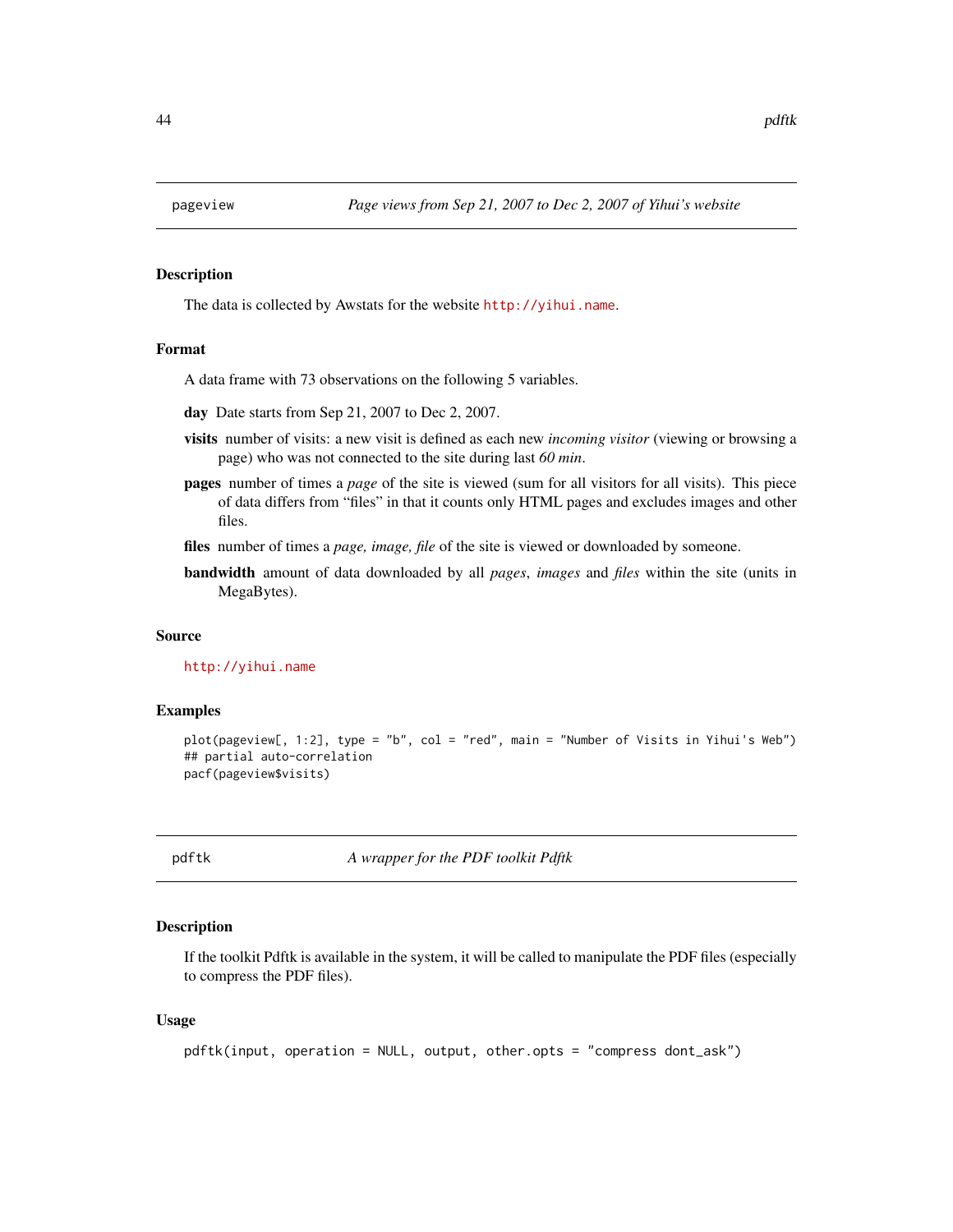#### <span id="page-44-0"></span>pollen and the set of the set of the set of the set of the set of the set of the set of the set of the set of the set of the set of the set of the set of the set of the set of the set of the set of the set of the set of th

### Arguments

| input      | the path of the input PDF file(s)                                                                                       |
|------------|-------------------------------------------------------------------------------------------------------------------------|
| operation  | the operation to be done on the input (default to be NULL)                                                              |
| output     | the path of the output (if missing and input is a scalar, output will be the same<br>as input)                          |
| other.opts | other options (default to be 'compress dont_ask', i.e. compress the PDF files<br>and do not ask the user for any input) |

### Details

This is a wrapper to call pdftk. The path of pdftk should be set via [ani.options\(](#page-4-1)pdftk = 'path/to/pdftk'). See the reference for detailed usage of pdftk.

### Value

if ani.options('pdftk') is non-NULL, then this function returns the status of the operation (0 for success; see [system](#page-0-0)); otherwise a warning will be issued

### Author(s)

Yihui Xie

### References

<http://www.pdflabs.com/tools/pdftk-the-pdf-toolkit/>

pollen *Synthetic dataset about the geometric features of pollen grains*

### Description

There are 3848 observations on 5 variables. From the 1986 ASA Data Exposition dataset, made up by David Coleman of RCA Labs

#### Format

A data frame with 3848 observations on the following 5 variables.

RIDGE a numeric vector NUB a numeric vector CRACK a numeric vector WEIGHT a numeric vector DENSITY a numeric vector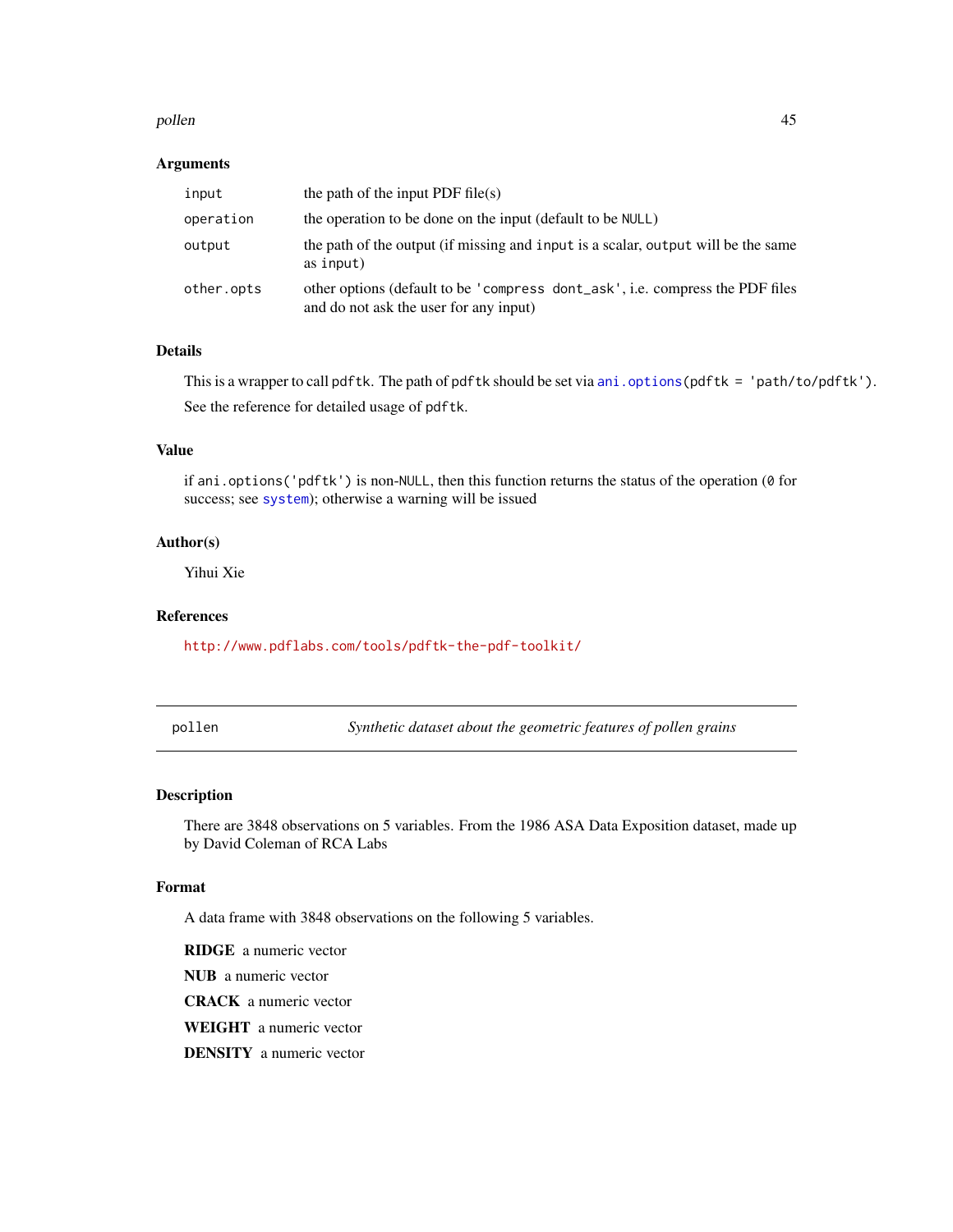#### <span id="page-45-0"></span>Source

collected from Statlib Datasets Archive: <http://lib.stat.cmu.edu/data-expo/>

### Examples

```
## some dense points in the center?
plot(pollen[, 1:2], pch = 20, col = rgb(0, 0, 0, 0.1))
```

```
## see demo('pollen', package = 'animation') for a 3D demo; truth is there!
```
#### price.ani *Demonstrate stock prices in animations*

### Description

This function can display the frequencies of stock prices in a certain time span with the span changing.

#### Usage

```
price.ani(price, time, time.begin = min(time), span = 15 * 60, ..., xlab = "price",
    ylab = "frequency", xlim, ylim, main)
```
### Arguments

| time<br>time corresponding to prices<br>time.begin<br>time span (unit in seconds; default to be 15 minutes)<br>span<br>other arguments passed to plot<br>$\ddotsc$<br>xlab, ylab, xlim, ylim, main<br>they are passed to plot with reasonable default values | price | stock prices                                                         |
|--------------------------------------------------------------------------------------------------------------------------------------------------------------------------------------------------------------------------------------------------------------|-------|----------------------------------------------------------------------|
|                                                                                                                                                                                                                                                              |       |                                                                      |
|                                                                                                                                                                                                                                                              |       | the time for the animation to begin (default to be the minimum time) |
|                                                                                                                                                                                                                                                              |       |                                                                      |
|                                                                                                                                                                                                                                                              |       |                                                                      |
|                                                                                                                                                                                                                                                              |       |                                                                      |

### Value

invisible NULL

### Author(s)

Yihui Xie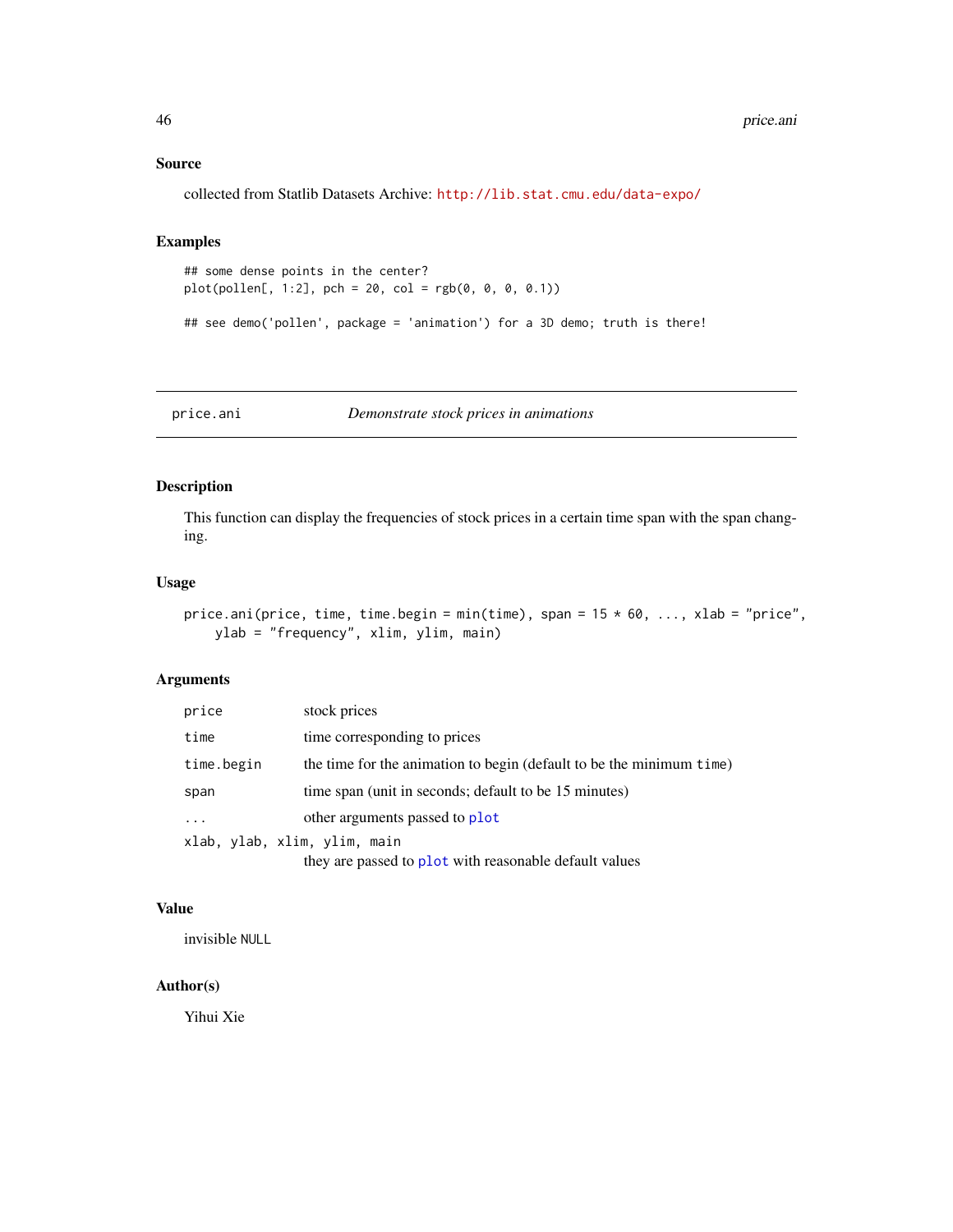<span id="page-46-1"></span><span id="page-46-0"></span>

If the tool qpdf is available in the system, it will be called to manipulate the PDF files (especially to compress the PDF files).

### Usage

```
qpdf(input, output, options = "--stream-data=compress")
```
### Arguments

| input   | the path of the input PDF file                                                            |
|---------|-------------------------------------------------------------------------------------------|
| output  | the path of the output (if missing, output will be the same as input)                     |
| options | options for qpdf (default to be '--stream-data=compress', i.e. compress the<br>PDF files) |

### Details

This is a wrapper to call qpdf. The path of qpdf should be set via [ani.options\(](#page-4-1)qpdf = 'path/to/qpdf'). See the reference for detailed usage of qpdf.

### Value

if ani.options('qpdf') is non-NULL, then this function returns the status of the operation (0 for success; see [system](#page-0-0)); otherwise a warning will be issued

### Author(s)

Yihui Xie

### References

<http://qpdf.sourceforge.net/>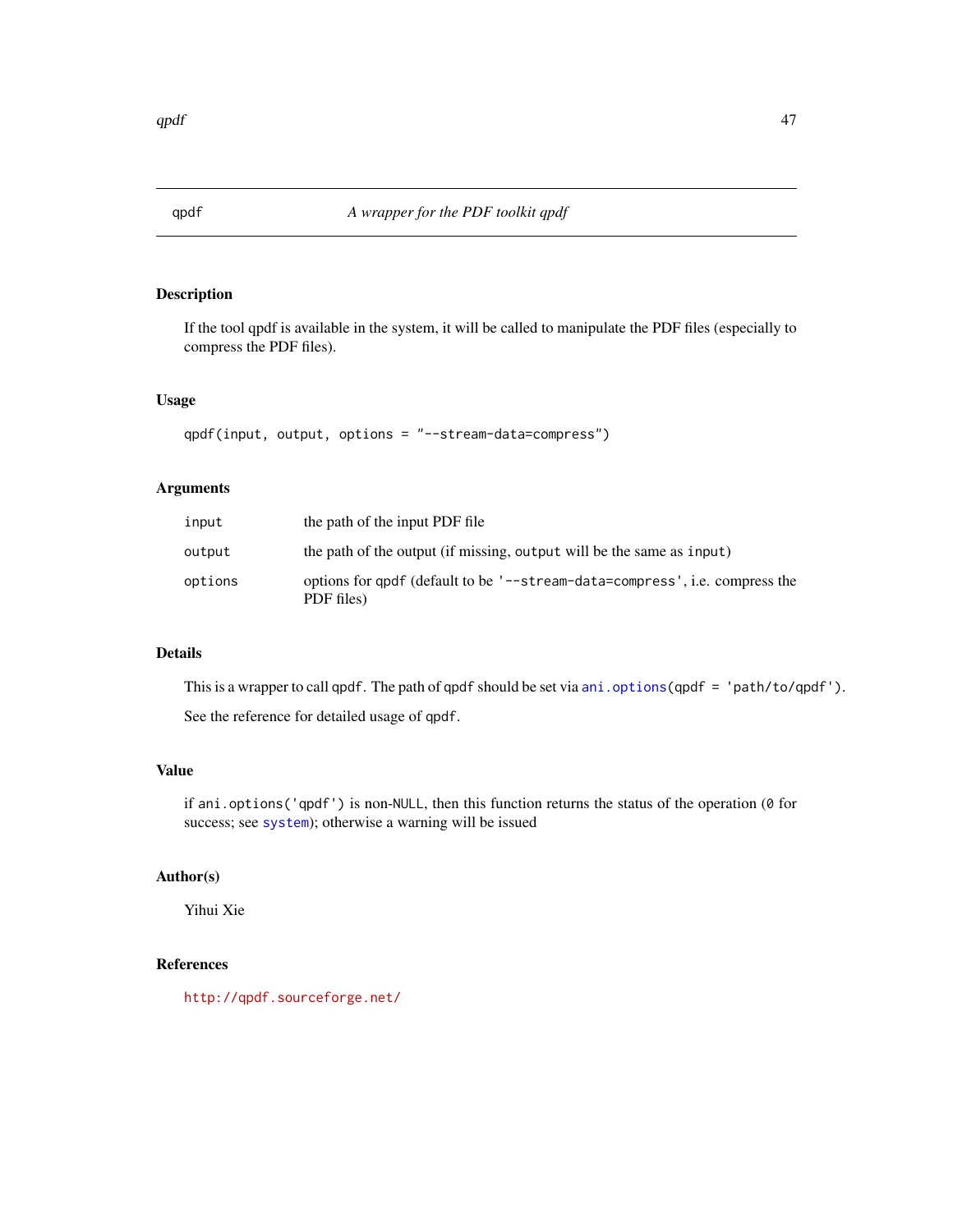Simulates the quincunx with "balls" (beans) falling through several layers (denoted by triangles) and the distribution of the final locations at which the balls hit is denoted by a histogram; quincunx() is shows single layer, and quincunx2() is a two-stage version of the quincunx.

#### Usage

```
quincunx(balls = 200, layers = 15, pch.layers = 2, pch.balls = 19,
    col.balls = sample(colors(), balls, TRUE), cex.balls = 2)
quincunx2(balls = 200, layers = 15, pch.layers = 2, pch.balls = 19,
    col.balls = sample(colors(), balls, TRUE), cex.balls = 2)
```
#### Arguments

| balls      | number of balls                                                   |
|------------|-------------------------------------------------------------------|
| layers     | number of layers                                                  |
| pch.layers | point character of layers; triangles (pch = $2$ ) are recommended |
|            | pch.balls, col.balls, cex.balls                                   |
|            | point character, colors and magnification of balls                |

### Details

The bean machine, also known as the quincunx or Galton box, is a device invented by Sir Francis Galton to demonstrate the law of error and the normal distribution.

When a ball falls through a layer, it can either go to the right or left side with the probability 0.5. At last the location of all the balls will show us the bell-shaped distribution.

### Value

A named vector: the frequency table for the locations of the balls. Note the names of the vector are the locations: 1.5, 2.5, ..., layers - 0.5.

#### Note

The maximum number of animation frames is controlled by ani.options('nmax') as usual, but it is strongly recommended that ani.options(nmax = balls + layers  $-2$ ), in which case all the balls will just fall through all the layers and there will be no redundant animation frames.

#### Author(s)

Yihui Xie, Lijia Yu, and Keith ORourke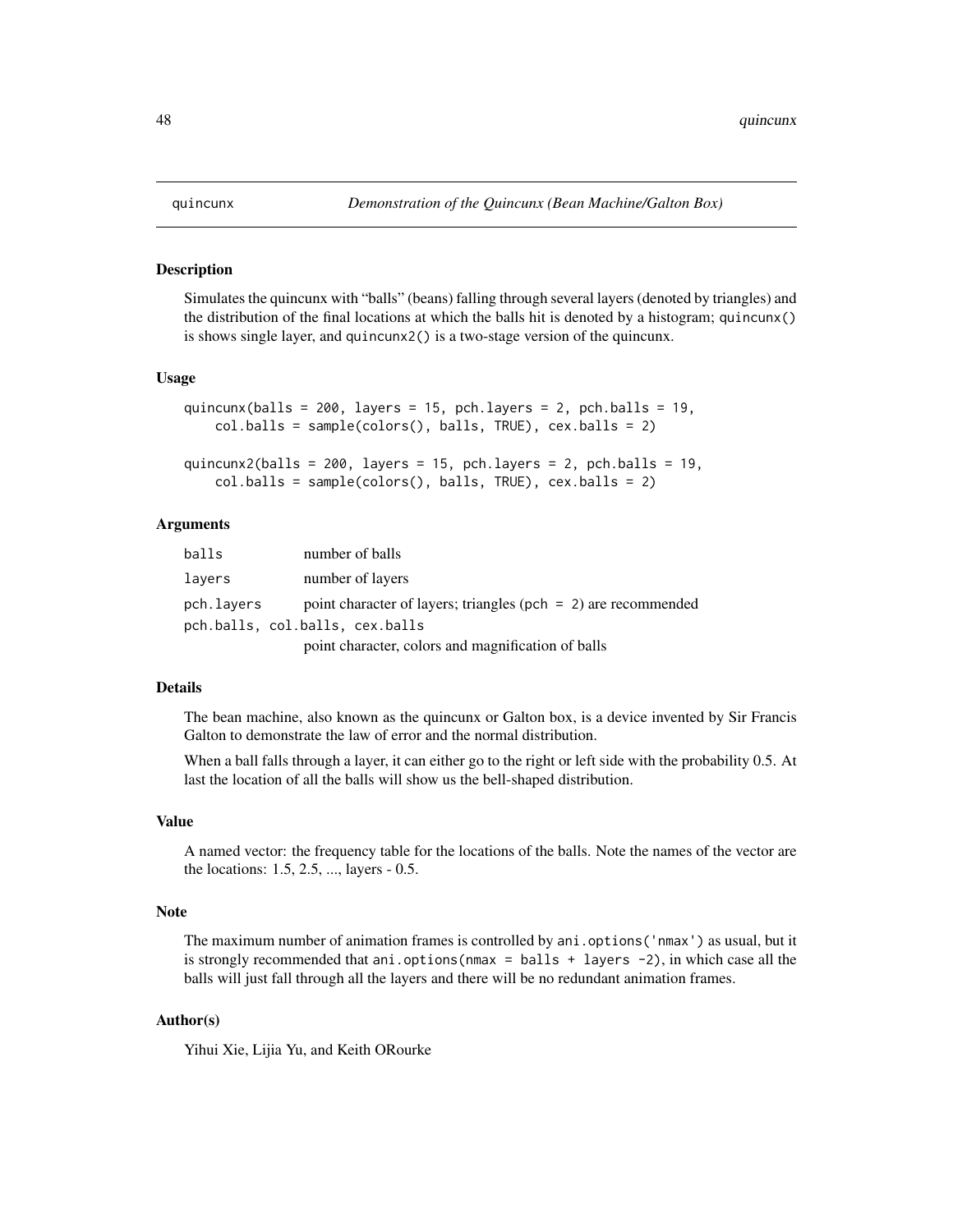### <span id="page-48-0"></span>Rosling.bubbles 49

#### See Also

[rbinom](#page-0-0)

Rosling.bubbles *The bubbles animation in Hans Rosling's Talk*

#### **Description**

In Hans Rosling's attractive talk "Debunking third-world myths with the best stats you've ever seen", he used a lot of bubble plots to illustrate trends behind the data over time. This function gives an imitation of those moving bubbles, besides, as this function is based on [symbols](#page-0-0), we can also make use of other symbols such as squares, rectangles, thermometers, etc.

#### Usage

```
Rosling.bubbles(x, y, data, type = c("circles", "squares", "rectangles", "stars",
   "thermometers", "boxplots"), bg, xlim = range(x), ylim = range(y), main = NULL,
   xlab = "x", ylab = "y", ..., grid = TRUE, text = 1:ani.options("nmax"),text.col = rgb(0, 0, 0, 0.5), text.cex = 5)
```
#### **Arguments**

| x, y               | the x and y co-ordinates for the centres of the bubbles (symbols). Default to be<br>10 uniform random numbers in $[0, 1]$ for each single image frame (so the length<br>should be $10 * ani.$ options ('nmax')) |
|--------------------|-----------------------------------------------------------------------------------------------------------------------------------------------------------------------------------------------------------------|
| type, data         | the type and data for symbols; see symbols. The default type is circles.<br>bg, main, xlim, ylim, xlab, ylab,<br>see symbols. Note that bg has default values taking semi-transparent colors.                   |
| grid               | logical; add a grid to the plot?                                                                                                                                                                                |
| text               | a character vector to be added to the plot one by one (e.g. the year in Rosling's<br>talk)                                                                                                                      |
| text.col, text.cex |                                                                                                                                                                                                                 |
|                    | color and magnification of the background text                                                                                                                                                                  |

### Details

Suppose we have observations of n individuals over ani.options ('nmax') years. In this animation, the data of each year will be shown in the bubbles (symbols) plot; as time goes on, certain trends will be revealed (like those in Rosling's talk). Please note that the arrangement of the data for bubbles (symbols) should be a matrix like  $A_{ijk}$  in which i is the individual id (from 1 to n), j denotes the j-th variable (from 1 to p) and k indicates the time from 1 to ani.options ('nmax').

And the length of x and y should be equal to the number of rows of this matrix.

#### Value

NULL.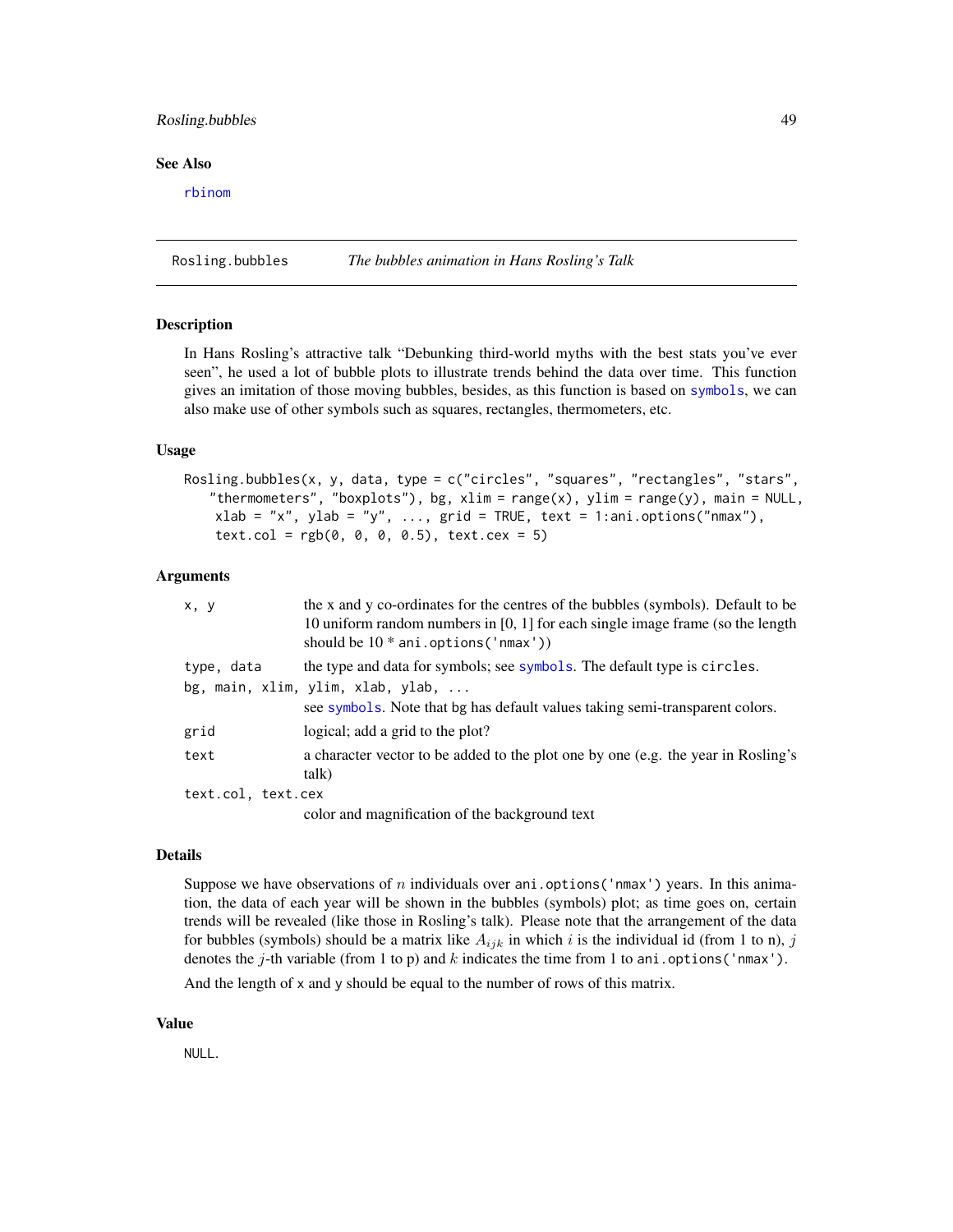### <span id="page-49-0"></span>Author(s)

Yihui Xie

### References

[http://www.ted.com/talks/hans\\_rosling\\_shows\\_the\\_best\\_stats\\_you\\_ve\\_ever\\_seen.html](http://www.ted.com/talks/hans_rosling_shows_the_best_stats_you_ve_ever_seen.html)

### See Also

[symbols](#page-0-0)

<span id="page-49-1"></span>sample.cluster *Demonstration for the cluster sampling*

### Description

Each rectangle stands for a cluster, and the simple random sampling without replacement is performed for each cluster. All points in the clusters being sampled will be drawn out.

### Usage

```
sample.cluster(pop = ceiling(10 * runif(10, 0.2, 1)), size = 3, p.col = c("blue",
    "red"), p.cex = c(1, 3), ...)
```
#### Arguments

| pop          | a vector for the size of each cluster in the population.                        |
|--------------|---------------------------------------------------------------------------------|
| size         | the number of clusters to be drawn out.                                         |
| p.col, p.cex | different colors / magnification rate to annotate the population and the sample |
| $\ddotsc$    | other arguments passed to rect to annotate the "clusters"                       |

### Value

None (invisible NULL).

### Author(s)

Yihui Xie

#### See Also

[sample](#page-0-0), [sample.simple](#page-51-1), [sample.ratio](#page-50-1), [sample.strat](#page-52-1), [sample.system](#page-52-2)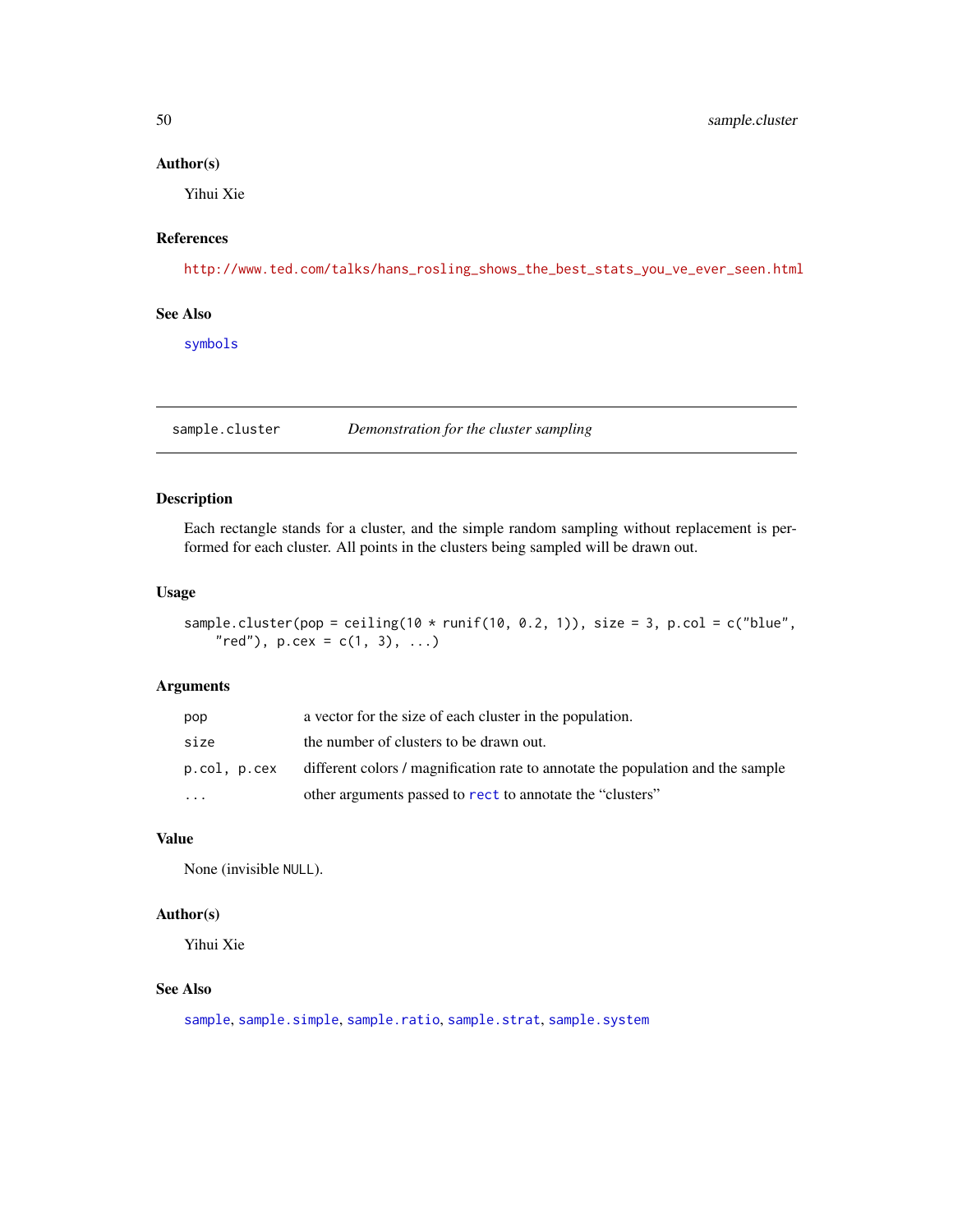<span id="page-50-1"></span><span id="page-50-0"></span>

This function demonstrates the advantage of ratio estimation when further information (ratio) about x and y is available.

### Usage

```
sample.ratio(X = runif(50, 0, 5), R = 1, Y = R * X + rnorm(X), size = length(X)/2,
   p.col = c("blue", "red"), p.cex = c(1, 3), p.pch = c(20, 21), m.col = c("black","gray"), legend.loc = "topleft", ...)
```
#### Arguments

| X                   | the X variable (ancillary)                                                              |  |
|---------------------|-----------------------------------------------------------------------------------------|--|
| R                   | the population ratio $Y/X$                                                              |  |
| Y                   | the Y variable (whose mean we what to estimate)                                         |  |
| size                | sample size                                                                             |  |
| p.col, p.cex, p.pch |                                                                                         |  |
|                     | point colors, magnification and symbols for the population and sample respec-<br>tively |  |
| m.col               | color for the horizontal line to denote the sample mean of Y                            |  |
| legend.loc          | legend location: topleft, topright, bottomleft, bottomright,  (see legend)              |  |
| $\cdots$            | other arguments passed to plot. default                                                 |  |

### Details

From this demonstration we can clearly see that the ratio estimation is generally better than the simple sample average when the ratio  **really exists, otherwise ratio estimation may not help.** 

### Value

A list containing

| X           | X population                          |
|-------------|---------------------------------------|
| Y           | Y population                          |
| R           | population ratio                      |
|             | ratio calculated from samples         |
| Ybar        | population mean of Y                  |
| ybar.simple | simple sample mean of Y               |
| ybar.ratio  | sample mean of Y via ratio estimation |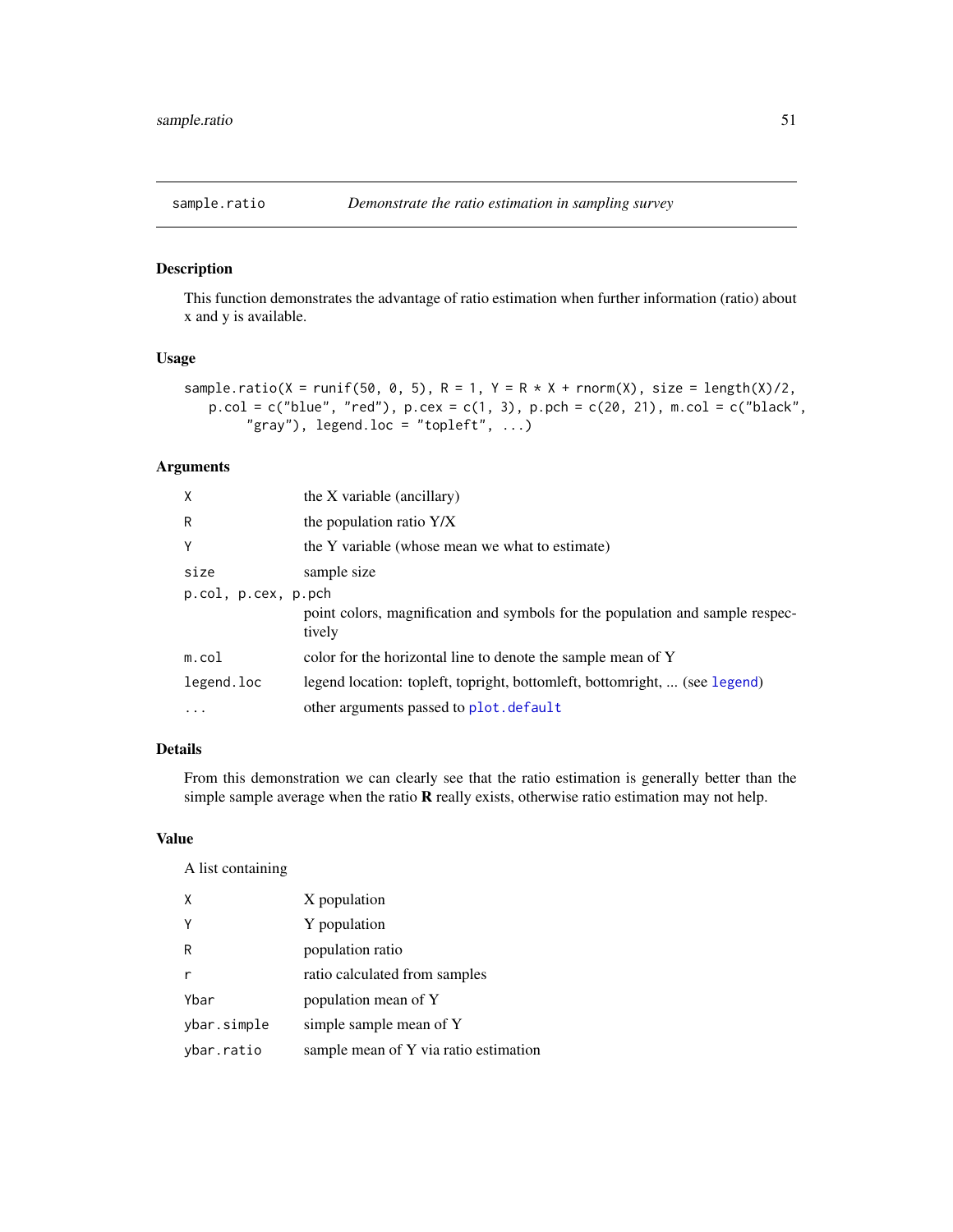#### <span id="page-51-0"></span>Author(s)

Yihui Xie

#### See Also

[sample](#page-0-0), [sample.simple](#page-51-1), [sample.cluster](#page-49-1), [sample.strat](#page-52-1), [sample.system](#page-52-2)

<span id="page-51-1"></span>sample.simple *Demonstration for simple random sampling without replacement*

### Description

The whole sample frame is denoted by a matrix (nrow  $\star$  ncol) in the plane just for convenience, and the points being sampled are marked out (by red circles by default). Each member of the population has an equal and known chance of being selected.

#### Usage

```
sample.simple(nrow = 10, ncol = 10, size = 15, p.col = c("blue", "red"), p. cex = c(1,3))
```
### Arguments

| nrow         | the desired number of rows of the sample frame.                                |
|--------------|--------------------------------------------------------------------------------|
| ncol         | the desired number of columns of the sample frame.                             |
| size         | the sample size.                                                               |
| p.col, p.cex | different colors /magnification rate to annotate the population and the sample |

### Value

None (invisible NULL).

#### Author(s)

Yihui Xie

### See Also

[sample](#page-0-0), [sample.ratio](#page-50-1), [sample.cluster](#page-49-1), [sample.strat](#page-52-1), [sample.system](#page-52-2)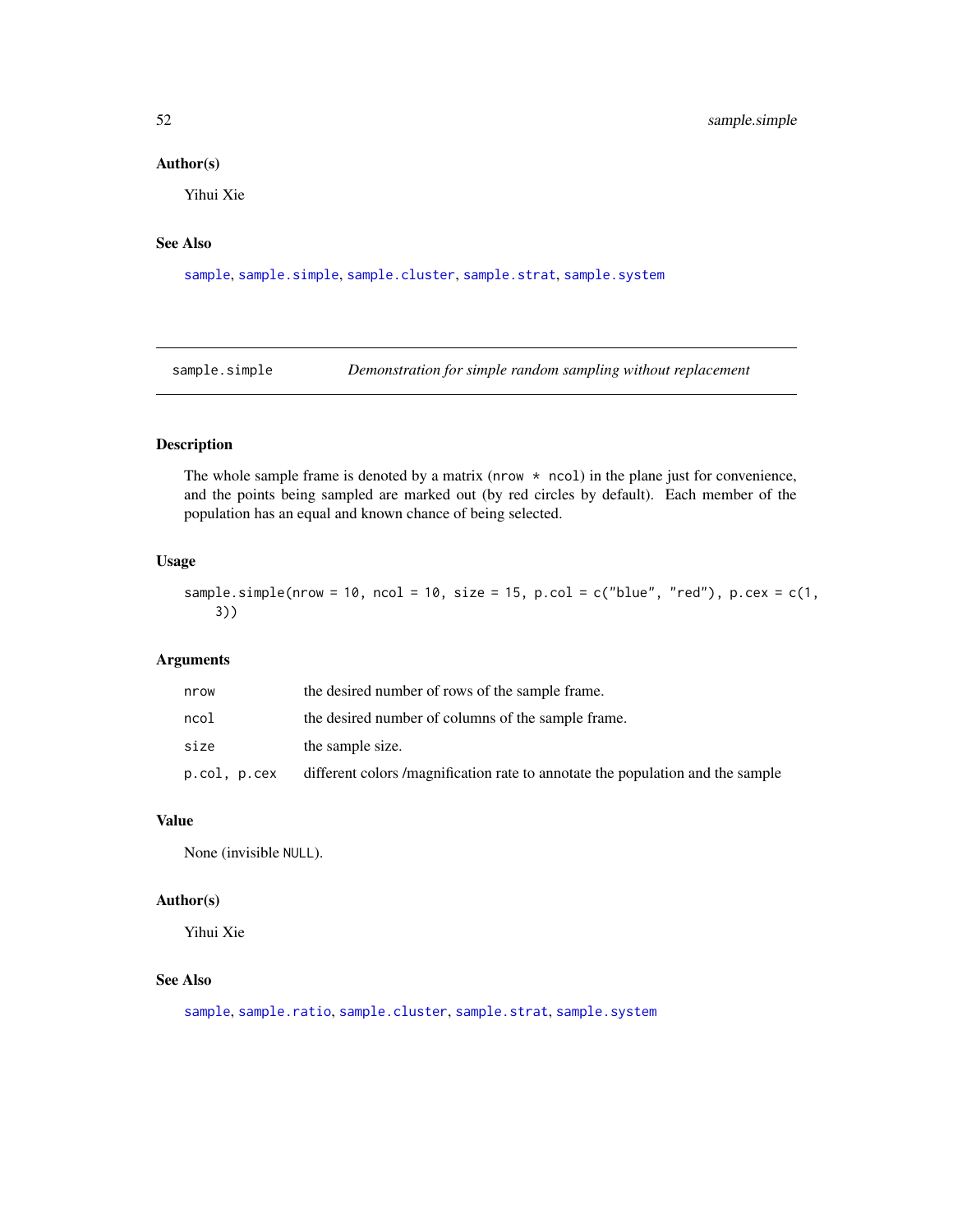<span id="page-52-1"></span><span id="page-52-0"></span>

Each rectangle stands for a stratum, and the simple random sampling without replacement is performed within each stratum. The points being sampled are marked out (by red circles by default).

### Usage

```
sample.strat(pop = ceiling(10 * runif(10, 0.5, 1)), size = ceiling(pop *runif(length(pop), 0, 0.5)), p.col = c("blue", "red"), p.cex = c(1, 3),
    ...)
```
#### Arguments

| pop          | a vector for the size of each stratum in the population.                                 |
|--------------|------------------------------------------------------------------------------------------|
| size         | a corresponding vector for the sample size in each stratum (recycled if neces-<br>sary). |
| p.col. p.cex | different colors /magnification rate to annotate the population and the sample           |
| $\cdots$     | other arguments passed to rect to annotate the "strata"                                  |

### Value

None (invisible 'NULL').

#### Author(s)

Yihui Xie

#### See Also

[sample](#page-0-0), [sample.simple](#page-51-1), [sample.cluster](#page-49-1), [sample.ratio](#page-50-1), [sample.system](#page-52-2)

<span id="page-52-2"></span>

| sample.system |  | Demonstration for the systematic sampling |
|---------------|--|-------------------------------------------|
|               |  |                                           |

#### Description

The whole sample frame is denoted by a matrix (nrow  $\star$  ncol) in the plane, and the sample points with equal intervals are drawn out according to a random starting point. The points being sampled are marked by red circles.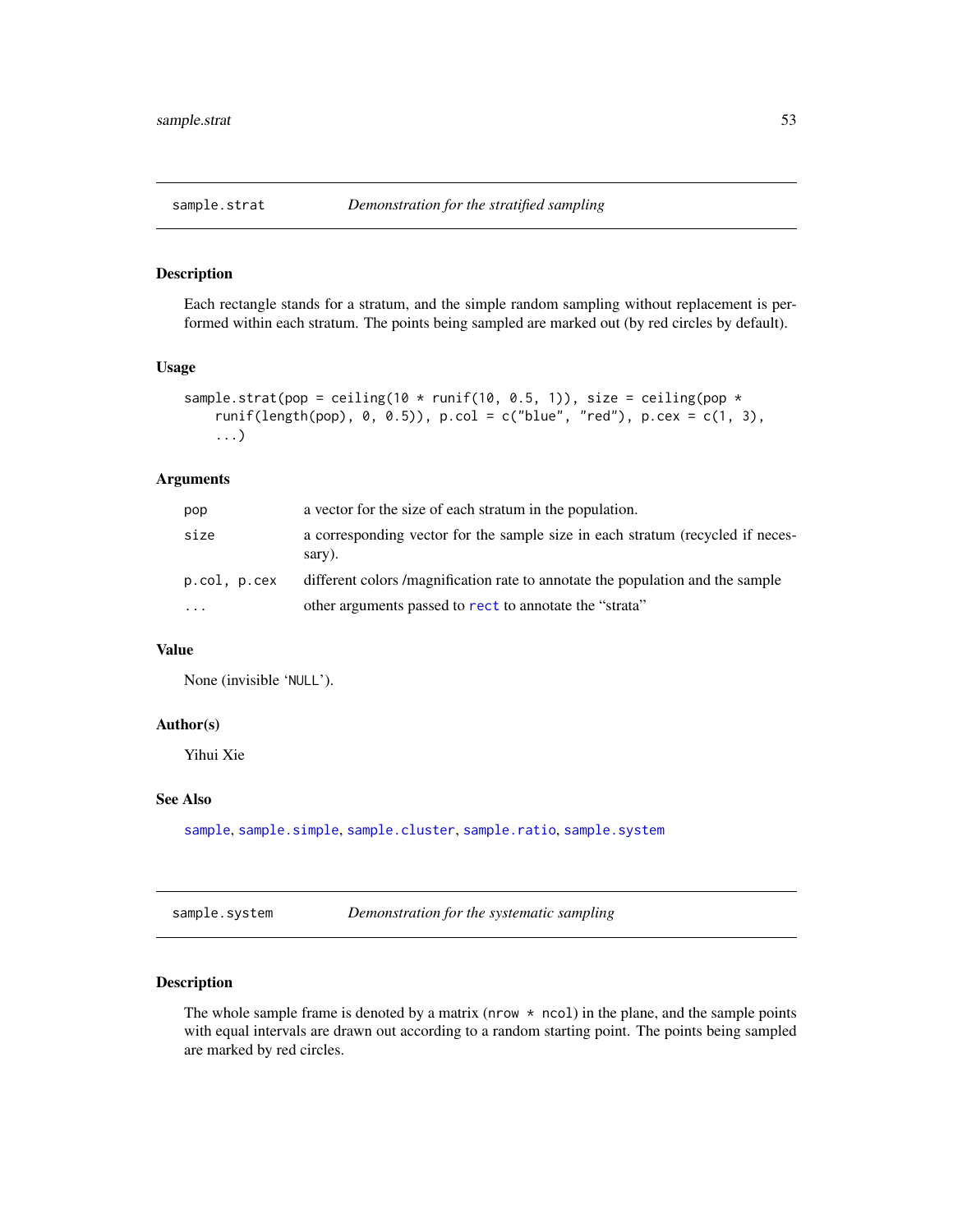#### <span id="page-53-0"></span>Usage

```
sample.system(nrow = 10, ncol = 10, size = 15, p.col = c("blue", "red"), p.cex = c(1,
    3))
```
### Arguments

| nrow         | the desired number of rows of the sample frame.                                 |
|--------------|---------------------------------------------------------------------------------|
| ncol         | the desired number of columns of the sample frame.                              |
| size         | the sample size.                                                                |
| p.col, p.cex | different colors / magnification rate to annotate the population and the sample |

#### Value

None (invisible NULL).

## Author(s)

Yihui Xie

### See Also

[sample](#page-0-0), [sample.simple](#page-51-1), [sample.cluster](#page-49-1), [sample.ratio](#page-50-1), [sample.strat](#page-52-1)

<span id="page-53-1"></span>

| saveGIF | Convert images to a single animation file (typically GIF) using Im- |
|---------|---------------------------------------------------------------------|
|         | ageMagick or GraphicsMagick                                         |

#### <span id="page-53-2"></span>Description

This function opens a graphical device (specified in ani.options('ani.dev')) first to generate a sequence of images based on expr, then makes use of the command convert in 'ImageMagick' to convert these images to a single animated movie (as a GIF or MPG file). An alternative software package is GraphicsMagick (use convert = 'gm convert'), which is smaller than ImageMagick.

#### Usage

```
saveGIF(expr, movie.name = "animation.gif", img.name = "Rplot", convert = "convert",
    cmd.find, clean = TRUE, ...)
saveMovie(expr, movie.name = "animation.gif", img.name = "Rplot", convert = "convert",
    cmd.find.find, clean = TRUE, ...)
```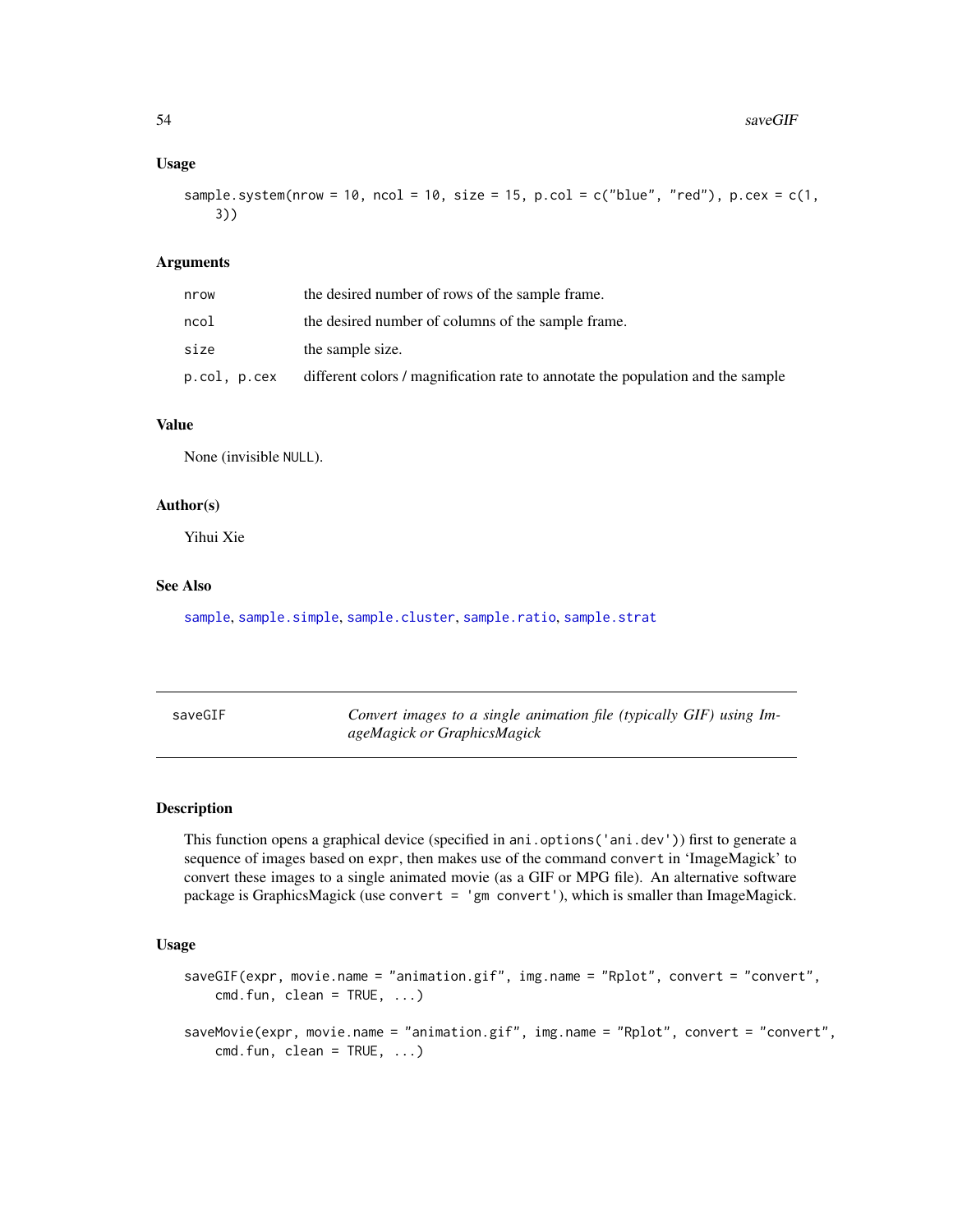#### <span id="page-54-0"></span> $saveGIF$  55

#### **Arguments**

| expr       | an expression to generate animations; use either the animation functions (e.g.<br>brownian.motion()) in this package or a custom expression (e.g. for (i in 1:10) plot (runif (10), y                                                 |
|------------|---------------------------------------------------------------------------------------------------------------------------------------------------------------------------------------------------------------------------------------|
| movie.name | file name of the movie (with the extension)                                                                                                                                                                                           |
| img.name   | file name of the sequence of images ('pure' name; without any format or exten-<br>sion)                                                                                                                                               |
| convert    | the command to convert images (default to be convert ( <i>i.e.</i> use ImageMagick),<br>but might be imconvert under some Windows platforms); can be gm convert<br>in order to use GraphicsMagick; see the 'Note' section for details |
| cmd.fun    | a function to invoke the OS command; by default system                                                                                                                                                                                |
| clean      | whether to delete the individual image frames                                                                                                                                                                                         |
| $\ddots$ . | other arguments passed to ani. options, e.g. ani. height and ani. width,                                                                                                                                                              |
|            |                                                                                                                                                                                                                                       |

#### Details

This function calls [im.convert](#page-28-1) (or [gm.convert](#page-28-2), depending on the argument convert) to convert images to a single animation.

The advantage of this function is that it can create a single movie file, however, there are two problems too: (1) we need a special (free) software ImageMagick or GraphicsMagick; (2) the speed of the animation will be beyond our control, as the interval option is fixed. Other approaches in this package may have greater flexibilities, e.g. the HTML approach (see [saveHTML](#page-55-1)).

See ani. options for the options that may affect the output, e.g. the graphics device (including the height/width specifications), the file extension of image frames, and the time interval between image frames, etc. Note that ani.options('interval') can be a numeric vector!

### Value

The command for the conversion (see [im.convert](#page-28-1)).

### Note

See [im.convert](#page-28-1) for details on the configuration of ImageMagick (typically for Windows users) or GraphicsMagick.

It is recommended to use ani.pause() to pause between animation frames in expr, because this function will only pause when called in a non-interactive graphics device, which can save a lot of time. See the demo 'Xmas2' for example (demo('Xmas2', package = 'animation')).

[saveGIF](#page-53-1) has an alias [saveMovie](#page-53-2) (i.e. they are identical); the latter name is for compatibility to older versions of this package  $( $2.0-2$ ). It is recommended to use [saveGIF](#page-53-1) to avoid confusions$ between [saveMovie](#page-53-2) and [saveVideo](#page-60-1).

#### Author(s)

Yihui Xie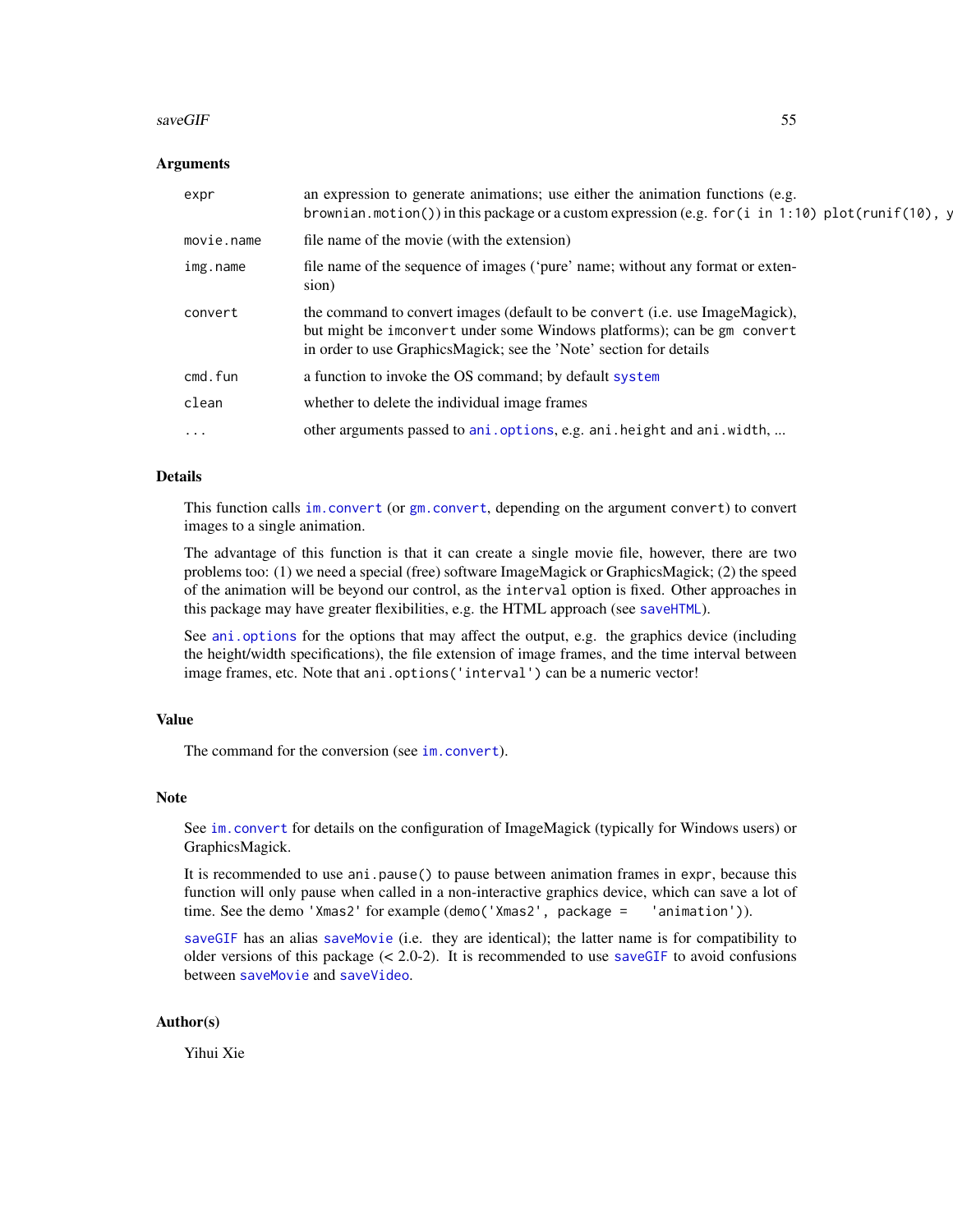### <span id="page-55-0"></span>References

ImageMagick: <http://www.imagemagick.org/script/convert.php>; GraphicsMagick: [http:](http://www.graphicsmagick.org) [//www.graphicsmagick.org](http://www.graphicsmagick.org)

### See Also

Other utilities: [im.convert](#page-28-1), [saveHTML](#page-55-1), [saveLatex](#page-57-1), [saveSWF](#page-59-1), [saveVideo](#page-60-1)

<span id="page-55-1"></span>saveHTML *Insert animations into an HTML page*

### Description

This function first records all the plots in the R expression as bitmap images, then inserts them into an HTML page and finally creates the animation using the SciAnimator library.

#### Usage

```
saveHTML(expr, img.name = "Rplot", global.opts = "", single.opts = "",
    navigator = ani.options("nmax") <= 100 && ani.options("interval") >=
        0.05, htmlfile = "index.html", \ldots)
```
### Arguments

| expr        | an R expression to be evaluated to create a sequence of images                                                                                                                                                                                                                                                                                                                                                |
|-------------|---------------------------------------------------------------------------------------------------------------------------------------------------------------------------------------------------------------------------------------------------------------------------------------------------------------------------------------------------------------------------------------------------------------|
| img.name    | the filename of the images (the real output will be like 'img.name1.png', 'img.name2.png',<br>); this name has to be different for different animations, since it will be used<br>as the identifiers for each animation; make it as unique as possible; meanwhile,<br>the following characters in img. name will be replaced by $\angle$ to make it a legal<br>jQuery string:<br>!"#\$%&'()*+,./:;?@[\]^`{ }~ |
| global.opts | a string: the global options of the animation; e.g. we can specify the default<br>theme to be blue using $$.fn$ .scianimator.defaults.theme = 'blue'; note these op-<br>tions must be legal JavaScript expressions (ended by '; ')                                                                                                                                                                            |
| single.opts | the options for each single animation (if there are multiple ones in one HTML<br>page), e.g. to use the dark theme and text labels for buttons:<br>'utf8': false, 'theme': 'dark'                                                                                                                                                                                                                             |
|             | or to remove the navigator panel (the navigator can affect the smoothness of the<br>animation when the playing speed is extremely fast (e.g. interval less than<br>$0.05$ seconds)):<br>'controls': ['first', 'previous', 'play', 'next', 'last', 'loop',<br>'speed']                                                                                                                                         |
|             | see the reference for a complete list of available options                                                                                                                                                                                                                                                                                                                                                    |
| navigator   | whether to show the navigator (like a progress bar); by default, the navigator is<br>not shown for performance reasons when the number of images is greater than<br>100 or the time interval is smaller than 0.05                                                                                                                                                                                             |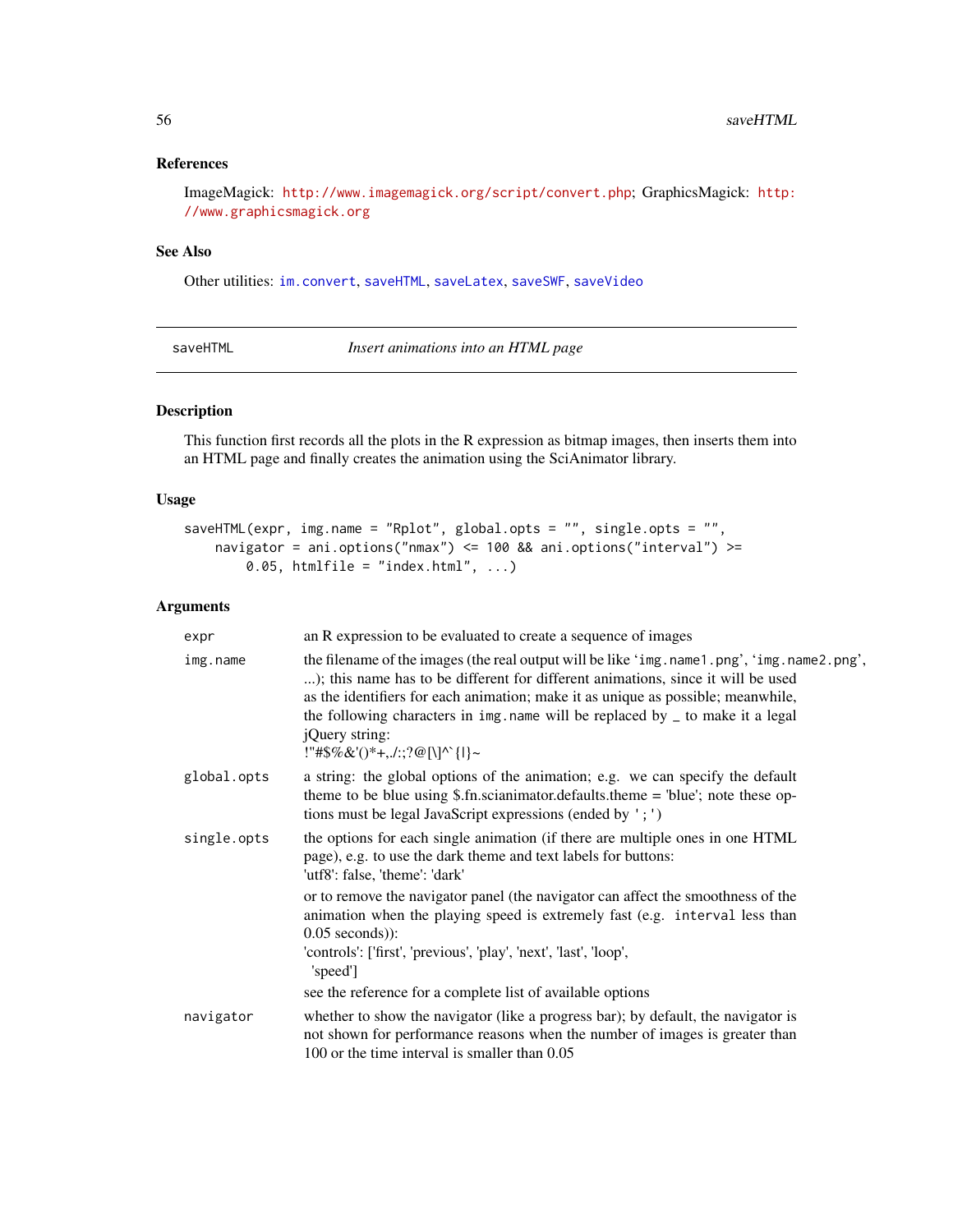#### <span id="page-56-0"></span> $s$ aveHTML 57

| htmlfile | the filename of the HTML file                                                                                       |
|----------|---------------------------------------------------------------------------------------------------------------------|
| $\cdot$  | other arguments to be passed to ani, options to animation options such as the<br>time interval between image frames |

### Details

It mainly uses the SciAnimator library, which is based on jQuery. It has a neat interface (both technically and visually) and is much easier to use or extend. Moreover, this function allows multiple animations in a single HTML page – just use the same HTML filename.

Optionally the source code and some session information can be added below the animations for the sake of reproducibility (specified by the option ani.options('verbose') – if TRUE, the description, loaded packages, the code to produce the animation, as well as a part of [sessionInfo\(](#page-0-0)) will be written in the bottom of the animation; the R code will be highlighted using the Syntax-Highlighter library for better reading experience).

### Value

The path of the HTML output.

#### Note

Microsoft IE might restrict the HTML page from running JavaScript and try to "protect your security" when you view the animation page, but this is not really a security problem.

When you want to publish the HTML page on the web, you have to upload the associated 'css' and 'js' folders with the HTML file as well as the images.

For [saveHTML](#page-55-1), ani.options ('description') can be a character vector, in which case this vector will be pasted into a scalar; use  $\ln \ln \frac{1}{n}$  in the string to separate paragraphs (see the first example below).

For the users who do not have R at hand, there is a demo in system.  $file('misc', 'Rweb', 'demo.html', package = 'an$ to show how to create animations online without R being installed locally. It depends, however, on whether the Rweb service can be provided for public use in a long period (currently we are using the Rweb at Tama University). See the last example below.

#### Author(s)

Yihui Xie

#### References

<https://github.com/brentertz/scianimator>

#### See Also

Other utilities: [im.convert](#page-28-1), [saveGIF](#page-53-1), [saveLatex](#page-57-1), [saveSWF](#page-59-1), [saveVideo](#page-60-1)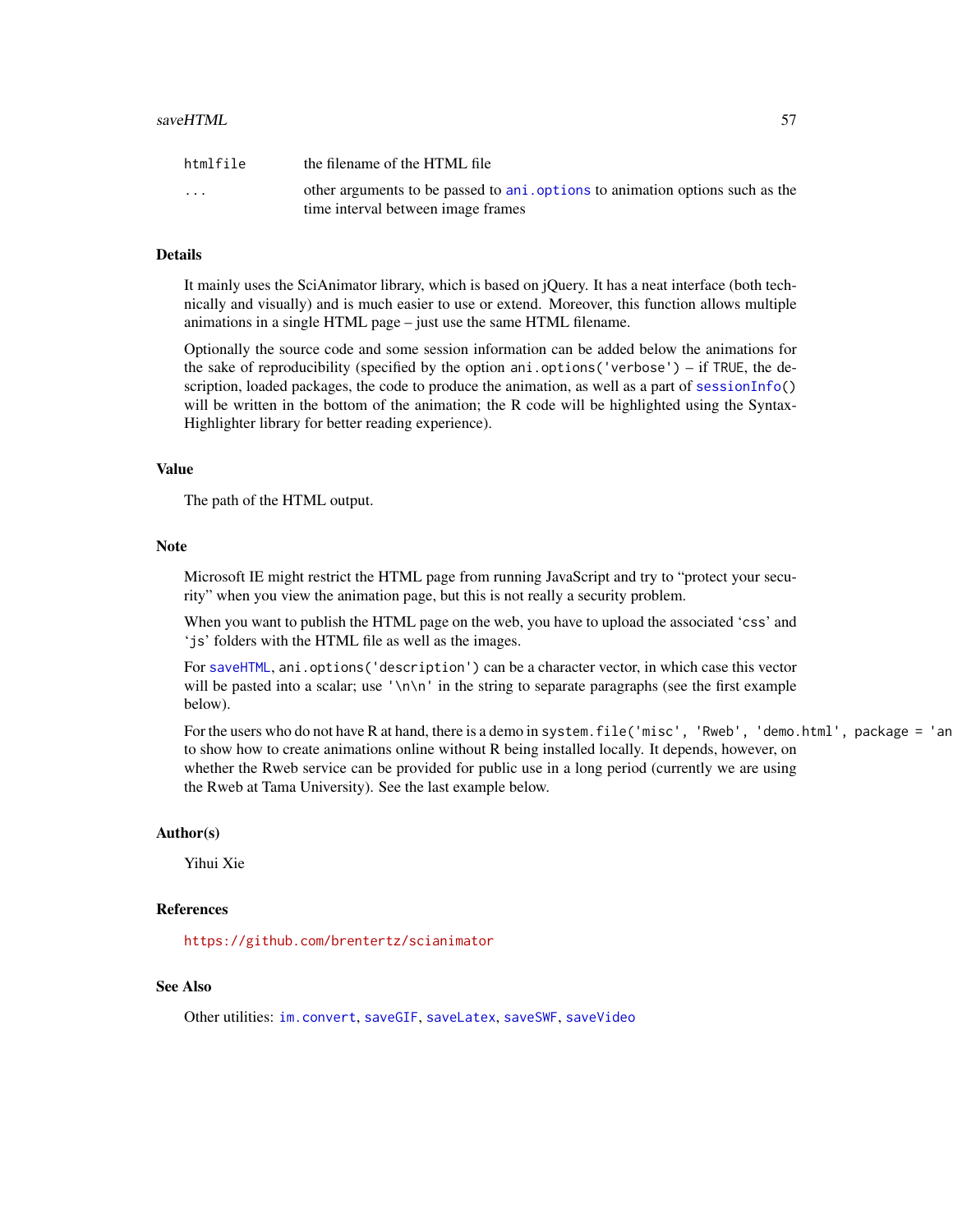Record animation frames and insert them into a LaTeX document with the animate package. Compile the document if an appropriate LaTeX command is provided.

### Usage

```
saveLatex(expr, nmax, img.name = "Rplot", ani.opts, centering = TRUE,
   caption = NULL, label = NULL, pkg.opts = NULL, documentclass = "article",
   latex.filename = "animation.tex", pdflatex = "pdflatex", install.animate = TRUE,
   overwrite = TRUE, full.path = FALSE, ...)
```
### Arguments

| expr            | an expression to generate animations; use either the animation functions (e.g.<br>brownian.motion()) in this package or a custom expression (e.g. for (i in 1:10) plot (runif(10), y                                                                                                 |
|-----------------|--------------------------------------------------------------------------------------------------------------------------------------------------------------------------------------------------------------------------------------------------------------------------------------|
| nmax            | maximum number of animation frames (if missing and the graphics device is a<br>bitmap device, this number will be automatically calculated); note that we do<br>not have to specify nmax when using PDF devices.                                                                     |
| img.name        | basename of file names of animation frames; see the Note section for a possible<br>adjustment on img. name                                                                                                                                                                           |
| ani.opts        | options to control the behavior of the animation (passed to the LaTeX macro<br>'\animategraphics'; default to be 'controls, width=\linewidth')                                                                                                                                       |
| centering       | logical: whether to center the graph using the LaTeX environment \begin{center}<br>and \end{center}                                                                                                                                                                                  |
|                 | caption, label caption and label for the graphics in the figure environment                                                                                                                                                                                                          |
| pkg.opts        | global options for the animate package                                                                                                                                                                                                                                               |
| documentclass   | LaTeX document class; if NULL, the output will not be a complete LaTeX doc-<br>ument (only the code to generate the PDF animation will be printed in the con-<br>sole); default to be article, but we can also provide a complete statement like<br>\documentclass[a5paper]{article} |
|                 | latex.filename file name of the LaTeX document; if an empty string '', the LaTeX code will<br>be printed in the console and hence not compiled                                                                                                                                       |
| pdflatex        | the command for pdfLaTeX (set to NULL to ignore the compiling)                                                                                                                                                                                                                       |
| install.animate |                                                                                                                                                                                                                                                                                      |
|                 | copy the LaTeX style files 'animate.sty' and 'animfp.sty'? If you have not<br>installed the LaTeX package animate, it suffices just to copy these to files.                                                                                                                          |
| overwrite       | whether to overwrite the existing image frames                                                                                                                                                                                                                                       |
|                 |                                                                                                                                                                                                                                                                                      |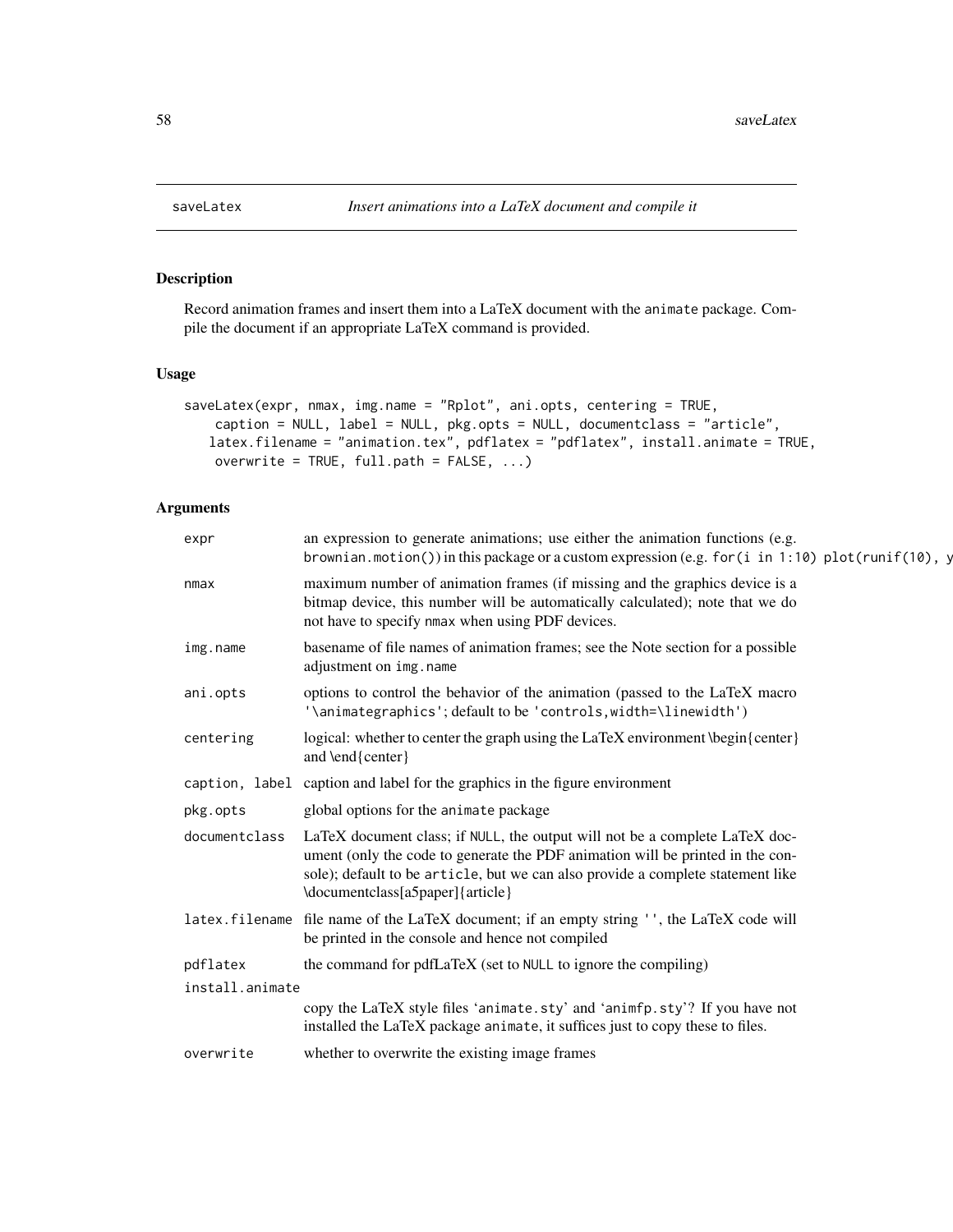#### <span id="page-58-0"></span>saveLatex 59

| full.path | whether to use the full path (TRUE) or relative path (FALSE) for the animation                               |
|-----------|--------------------------------------------------------------------------------------------------------------|
|           | frames; usually the relative path suffices, but sometimes the images and the                                 |
|           | LaTeX document might not be in the same directory, so full, path $=$ TRUE                                    |
|           | could be useful; in the latter case, remember that you should never use spaces in<br>the filenames or paths! |
| .         | other arguments passed to the graphics device ani, options ('ani, dev'), e.g.<br>ani.height and ani.width    |

### Details

This is actually a wrapper to generate a LaTeX document using R. The document uses the LaTeX package called animate to insert animations into PDF's. When we pass an R expression to this function, the expression will be evaluated and recorded by a grahpics device (typically [png](#page-0-0) and [pdf](#page-0-0)). At last, a LaTeX document will be created and compiled if an appropriate LaTeX command is provided. And the final PDF output will be opened with the PDF viewer set in getOption('pdfviewer') if ani.options('autobrowse') == TRUE.

### Value

Invisible NULL

### **Note**

This function will detect if it was called in a Sweave environment – if so, img.name will be automatically adjusted to prefix.string-label, and the LaTeX output will not be a complete document, but rather a single line like

\animategraphics[ani.opts]{1/interval}{img.name}{}{}

This automatic feature can be useful to Sweave users (but remember to set the Sweave option results=tex). See demo('Sweave\_animation') for a complete example.

PDF devices are recommended because of their high quality and usually they are more friendly to LaTeX, but the size of PDF files is often much larger; in this case, we may set the option 'qpdf' or 'pdftk' to compress the PDF graphics output. To set the PDF device, use ani.options(ani.dev = 'pdf', ani.type = 'p

So far animations created by the LaTeX package **animate** can only be viewed with Acrobat Reader (Windows) or acroread (Linux). Other PDF viewers may not support JavaScript (in fact the PDF animation is driven by JavaScript). Linux users may need to install acroread and set options(pdfviewer = 'acroread').

### Author(s)

Yihui Xie

### References

To know more about the animate package, please refer to [http://www.ctan.org/tex-archive/](http://www.ctan.org/tex-archive/macros/latex/contrib/animate/) [macros/latex/contrib/animate/](http://www.ctan.org/tex-archive/macros/latex/contrib/animate/). There are a lot of options can be set in ani.opts and pkg.opts.

#### See Also

Other utilities: [im.convert](#page-28-1), [saveGIF](#page-53-1), [saveHTML](#page-55-1), [saveSWF](#page-59-1), [saveVideo](#page-60-1)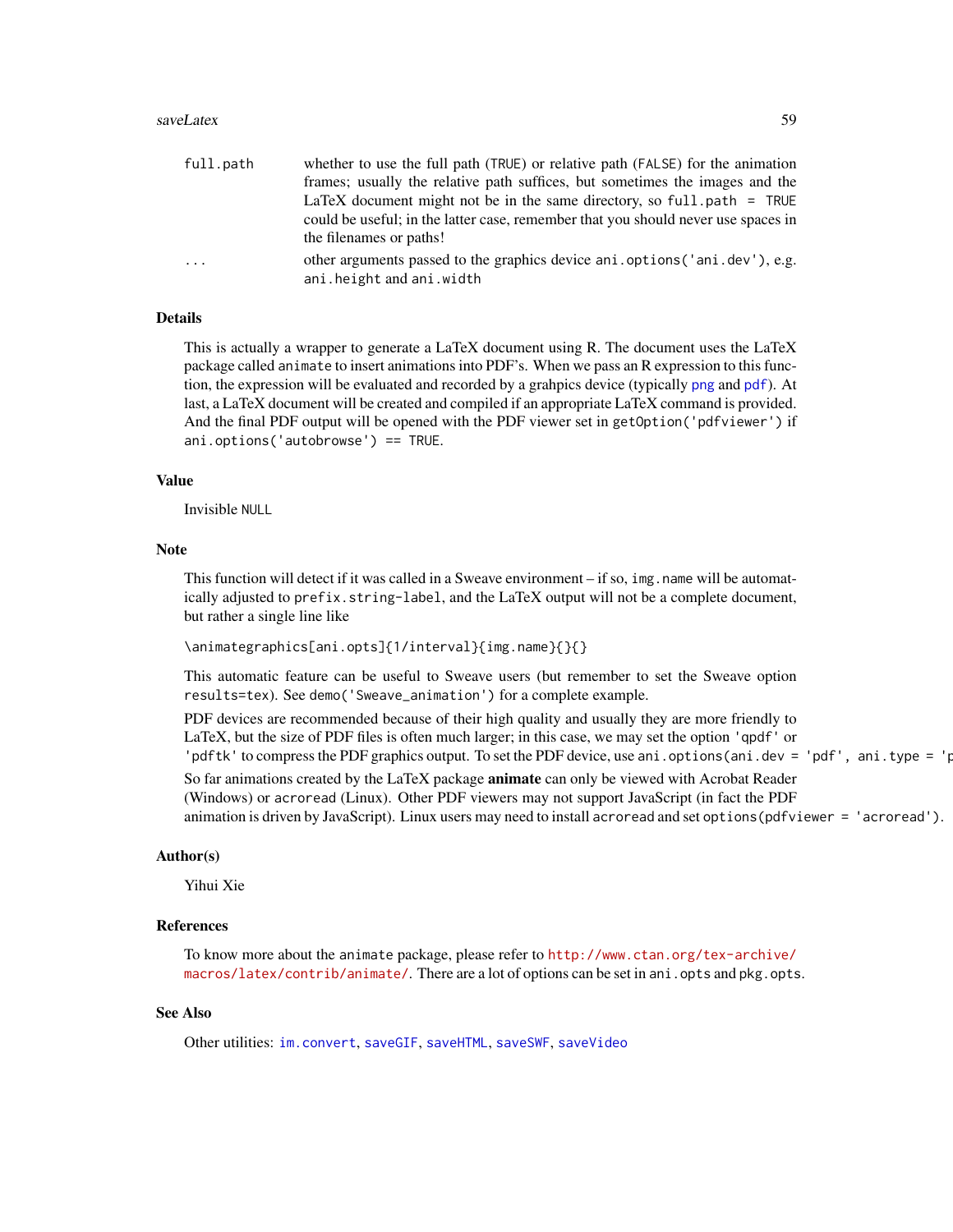<span id="page-59-1"></span><span id="page-59-0"></span>

This function opens a graphical device first to generate a sequence of images based on expr, then makes use of the commands in SWFTools (png2swf, jpeg2swf, pdf2swf) to convert these images to a single Flash animation.

#### Usage

```
saveSWF(expr, swf.name = "animation.swf", img.name = "Rplot", swftools = NULL, ...)
```
#### Arguments

| expr     | an expression to generate animations; use either the animation functions (e.g.<br>brownian.motion()) in this package or a custom expression (e.g. for (i in 1:10) plot (runif (10), y                                                                                                                                                                        |
|----------|--------------------------------------------------------------------------------------------------------------------------------------------------------------------------------------------------------------------------------------------------------------------------------------------------------------------------------------------------------------|
| swf.name | file name of the Flash file                                                                                                                                                                                                                                                                                                                                  |
| img.name | the base file name of the sequence of images (without any format or extension)                                                                                                                                                                                                                                                                               |
| swftools | the path of SWFTools, e.g. 'C:/swftools'. This argument is to make sure that<br>png2swf, jpeg2swf and pdf2swf can be executed correctly. If it is NULL, it<br>should be guaranteed that these commands can be executed without the path;<br>anyway, this function will try to find SWFTools from Windows registry even if<br>it is not in the PATH variable. |
| $\cdot$  | other arguments passed to ani.options, e.g. ani.height and ani.width,                                                                                                                                                                                                                                                                                        |
|          |                                                                                                                                                                                                                                                                                                                                                              |

### Value

An integer indicating failure (-1) or success (0) of the converting (refer to [system](#page-0-0)).

#### Note

Please download and install the SWFTools before using this function: <http://www.swftools.org>

We can also set the path to SWF Tools by ani.options(swftools = 'path/to/swftools').

ani.options('ani.type') can only be one of png, pdf and jpeg.

Also note that PDF graphics can be compressed using qpdf or Pdftk (if either one is installed and ani.options('qpdf') or ani.options('pdftk') has been set); see [qpdf](#page-46-1) or [pdftk](#page-43-1).

#### Author(s)

Yihui Xie

#### See Also

Other utilities: [im.convert](#page-28-1), [saveGIF](#page-53-1), [saveHTML](#page-55-1), [saveLatex](#page-57-1), [saveVideo](#page-60-1)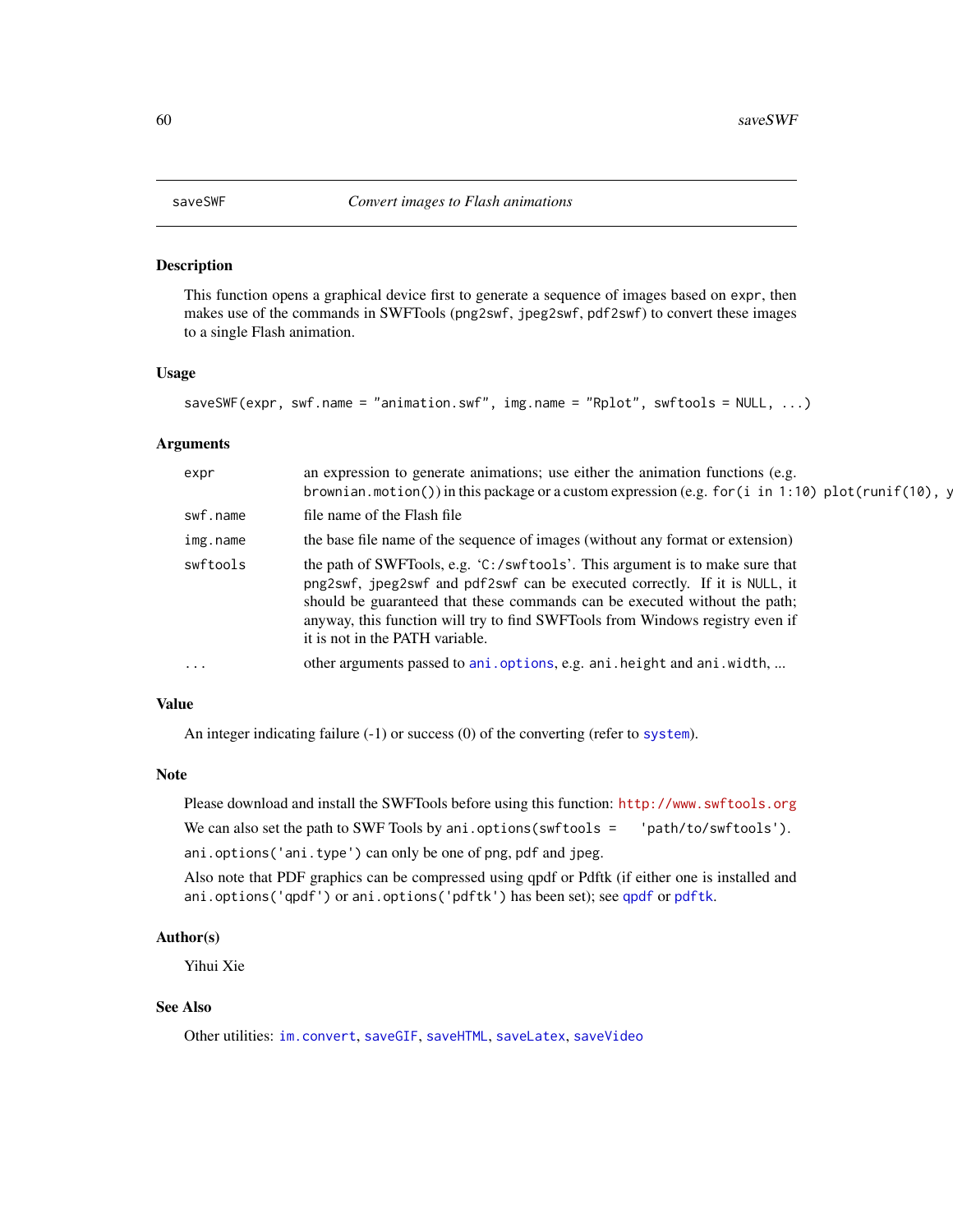<span id="page-60-1"></span><span id="page-60-0"></span>

This function opens a graphics device to record the images produced in the code expr, then uses FFmpeg to convert these images to a video.

#### Usage

```
saveVideo(expr, video.name = "animation.mp4", img.name = "Rplot",
   ffmpeg = ani.options("ffmpeg"), other.opts = if (grepl("[.]mp4$",
       video.name)) "-pix_fmt yuv420p", ...)
```
#### Arguments

| expr       | the R code to draw (several) plots                                                                                                                                                                          |
|------------|-------------------------------------------------------------------------------------------------------------------------------------------------------------------------------------------------------------|
| video.name | the file name of the output video (e.g. 'animation.mp4' or 'animation.avi')                                                                                                                                 |
| img.name   | the file name of the sequence of images to be generated                                                                                                                                                     |
| ffmpeg     | the command to call FFmpeg (e.g. 'C:/Software/ffmpeg/bin/ffmpeg.exe'<br>under Windows or 'avconv' on some linux machines); note the full path of FFm-<br>peg can be pre-specified in ani.options ('ffmpeg') |
| other.opts | other options to be passed to ffmpeg, e.g. we can specify the bitrate as other opts = $-$ b 400k'<br>(The default "-pix_fmt yuv420p" is a work-around for a bug in some versions<br>of ffmpeg.)             |
| $\ddotsc$  | other arguments to be passed to ani. options                                                                                                                                                                |
|            |                                                                                                                                                                                                             |

### Details

This function uses [system](#page-0-0) to call FFmpeg to convert the images to a single video. The command line used in this function is: ffmpeg -y -r <1/interval> -i <img.name>%d.<ani.type> other.opts video.name

where interval comes from ani.options('interval'), and ani.type is from ani.options('ani.type'). For more details on the numerous options of FFmpeg, please see the reference.

Some linux systems may use the alternate software 'avconv' instead of 'ffmpeg'. The package will attempt to determine which command is present and set ani.options ('ffmpeg') to an appropriate default value. This can be overridden by passing in the ffmpeg argument.

#### Value

An integer indicating failure  $(-1)$  or success  $(0)$  of the converting (refer to [system](#page-0-0)).

### Note

There are a lot of possibilities in optimizing the video. My knowledge on FFmpeg is very limited, hence the default output by this function could be of low quality or too large. The file 'presets.xml' of WinFF might be a good guide: <http://code.google.com/p/winff/>.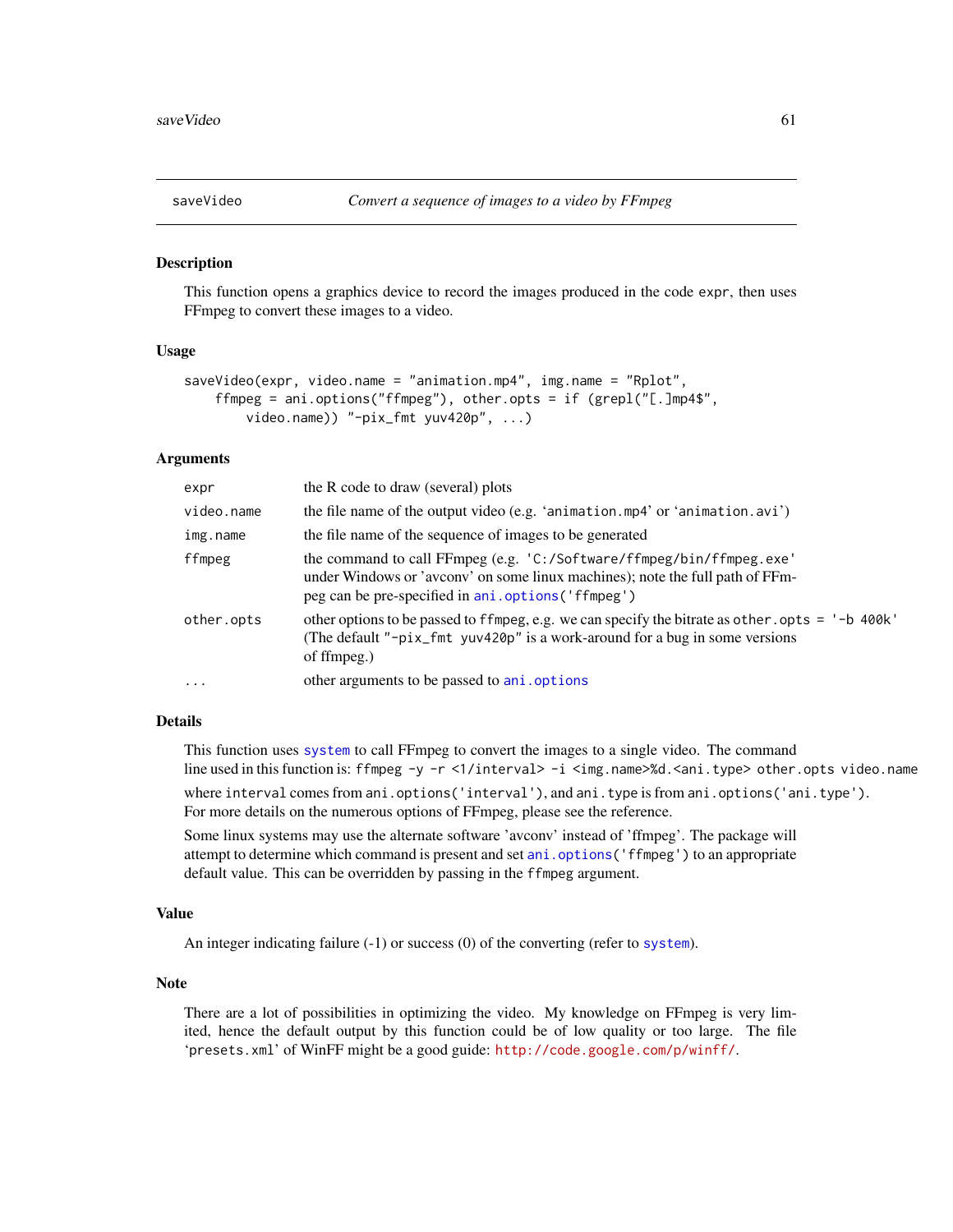#### <span id="page-61-0"></span>Author(s)

Yihui Xie, based on an inital version by Thomas Julou <thomas.julou@gmail.com>

#### References

<http://ffmpeg.org/documentation.html>

#### See Also

Other utilities: [im.convert](#page-28-1), [saveGIF](#page-53-1), [saveHTML](#page-55-1), [saveLatex](#page-57-1), [saveSWF](#page-59-1)

sim.qqnorm *Simulation of QQ plots for the Normal distribution*

#### Description

This demo shows the possible QQ plots created by random numbers generated from a Normal distribution so that users can get a rough idea about how QQ plots really look like.

#### Usage

 $sim.qqnorm(n = 20, last.plot = NULL, ...)$ 

### Arguments

| n.        | integer: sample size                                                                                                  |
|-----------|-----------------------------------------------------------------------------------------------------------------------|
| last.plot | an expression to be evaluated after the plot is drawn, e.g. expression (abline $(0, 1)$ )<br>to add the diagonal line |
| $\cdots$  | other arguments passed to ganorm                                                                                      |

### Details

When the sample size is small, it is hard to get a correct inference about the distribution of data from a QQ plot. Even if the sample size is large, usually there are outliers far away from the straight line. Therefore, don't overinterpret the QQ plots.

### Value

NULL

#### Author(s)

Yihui Xie

#### See Also

[qqnorm](#page-0-0)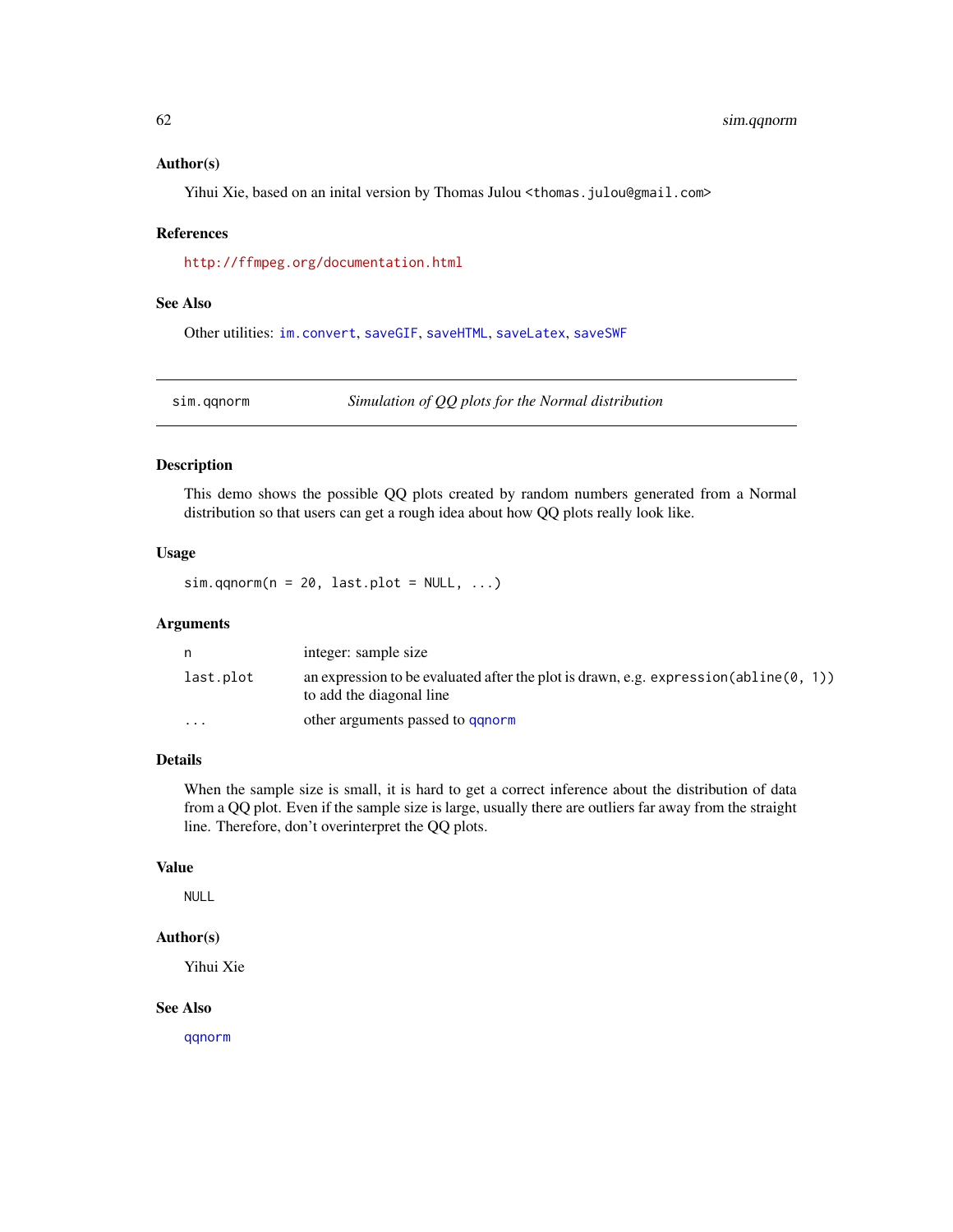<span id="page-62-0"></span>

This is a sample of stock prices of the Vanke Co., Ltd on 2009/11/27.

### Format

A data frame with 2831 observations on the following 2 variables.

time POSIXt: the time corresponding to stock prices

price a numeric vector: stock prices

### Source

This data can be obtained from most stock websites.

vi.grid.illusion *Visual illusions: Scintillating grid illusion and Hermann grid illusion*

### Description

The two most common types of grid illusions are Hermann grid illusions and Scintillating grid illusions. This function provides illustrations for both illusions.

#### Usage

```
vi.grid.illusion(nrow = 8, ncol = 8, lwd = 8, cex = 3, col = "darkgray", type = c("s","h"))
```
### Arguments

| nrow | number of rows for the grid                                                                   |
|------|-----------------------------------------------------------------------------------------------|
| ncol | number of columns for the grid                                                                |
| lwd  | line width for grid lines                                                                     |
| cex  | magnification for points in Scintillating grid illusions                                      |
| col  | color for grid lines                                                                          |
| type | type of illusions: 's' for Scintillating grid illusions and 'h' for Hermann grid<br>illusions |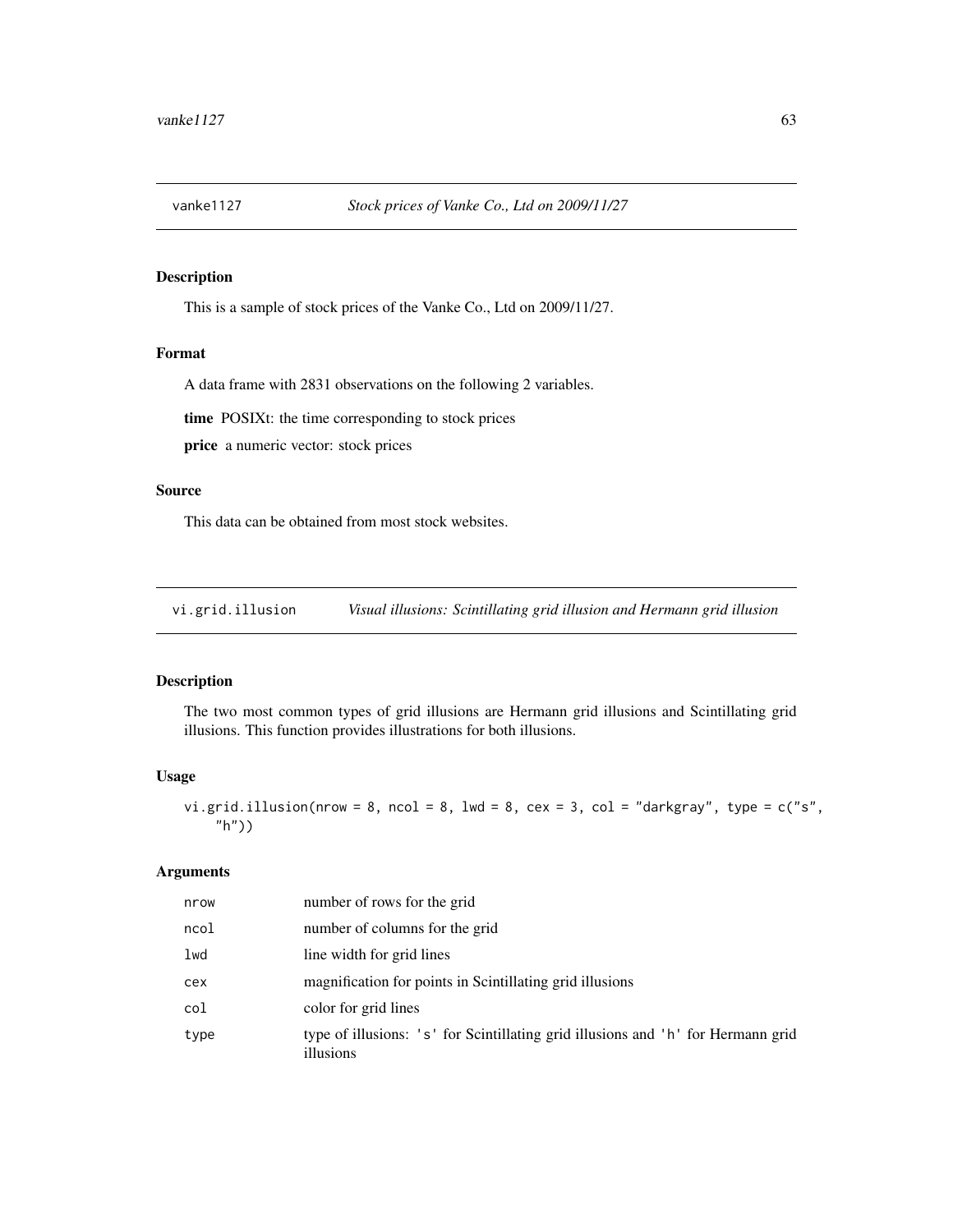### <span id="page-63-0"></span>Details

A grid illusion is any kind of grid that deceives a person's vision.

This is actually a static image; pay attention to the intersections of the grid and there seems to be some moving points (non-existent in fact).

### Value

NULL

### Author(s)

Yihui Xie

### See Also

[points](#page-0-0), [abline](#page-0-0)

### Examples

```
## default to be Scintillating grid illusions
vi.grid.illusion()
```

```
## set wider lines to see Hermann grid illusions
vi.grid.illusion(type = "h", lwd = 22, nrow = 5, ncol = 5, col = "white")
```
vi.lilac.chaser *Visual Illusions: Lilac Chaser*

#### Description

Stare at the center cross for a few (say 30) seconds to experience the phenomena of the illusion.

#### Usage

```
vi.lilac.chaser(np = 16, col = "magenta", bg = "gray", p.cex = 7, c.cex = 5)
```
#### Arguments

| np    | number of points                  |
|-------|-----------------------------------|
| col   | color of points                   |
| bg    | background color of the plot      |
| p.cex | magnification of points           |
| c.cex | magnification of the center cross |

### Details

Just try it out.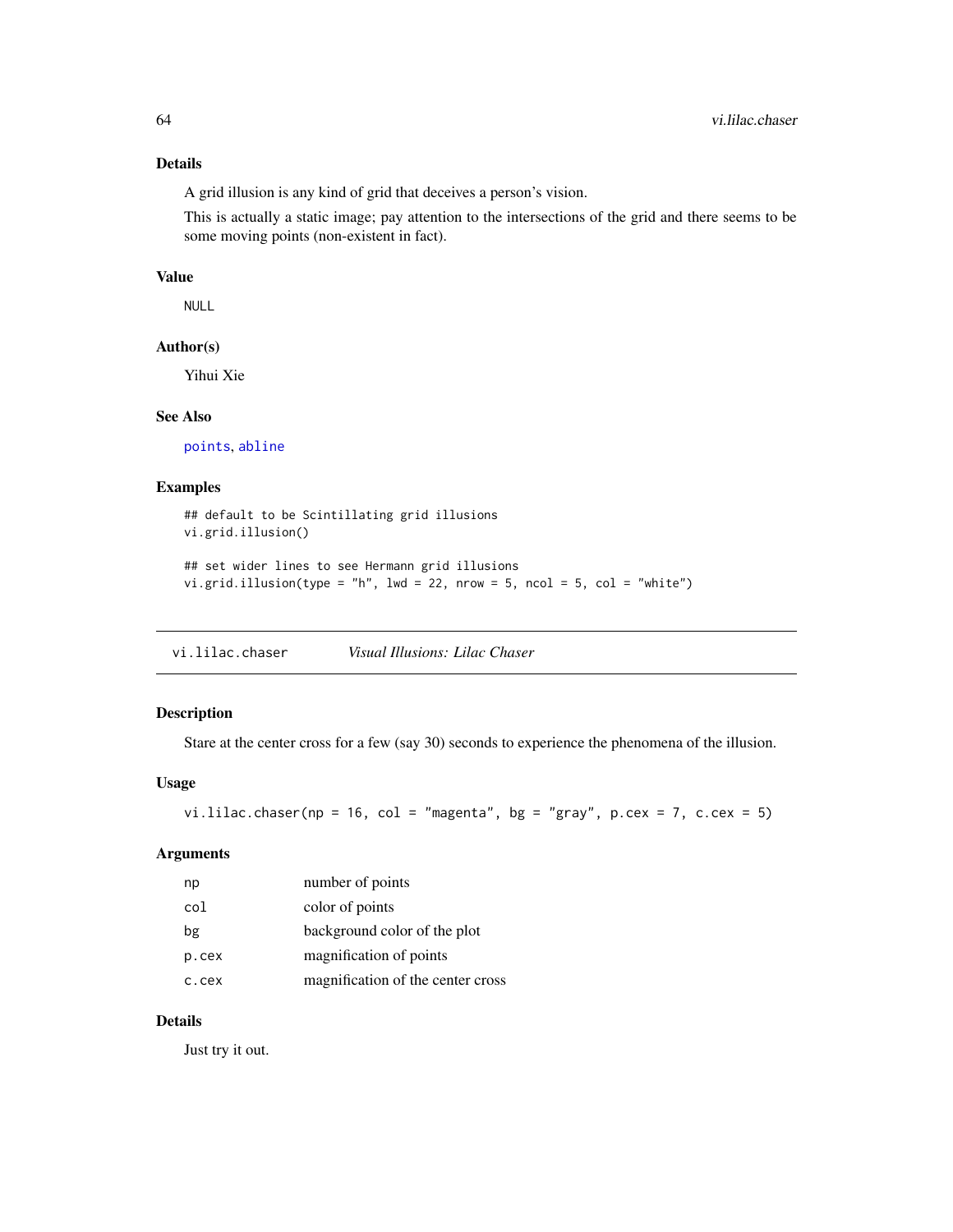### <span id="page-64-0"></span>vi.lilac.chaser 65

## Value

NULL

### Note

In fact, points in the original version of 'Lilac Chaser' are *blurred*, which is not implemented in this function.

### Author(s)

Yihui Xie

### See Also

[points](#page-0-0)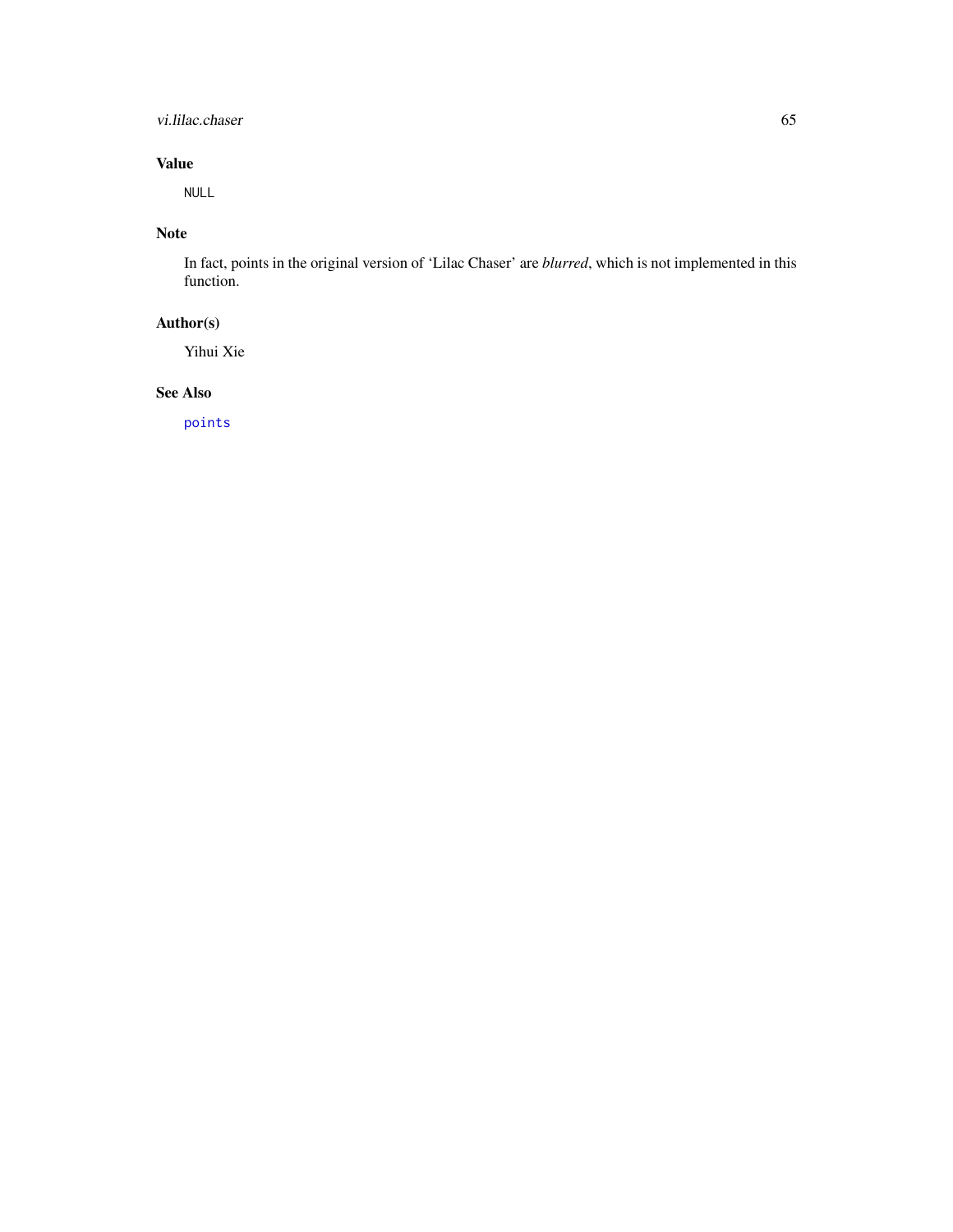# <span id="page-65-0"></span>Index

abline, *[64](#page-63-0)* ani.options, *[5](#page-4-0)*, [5,](#page-4-0) *[7](#page-6-0)*, *[9](#page-8-0)*, *[17–](#page-16-0)[19](#page-18-0)*, *[28,](#page-27-0) [29](#page-28-0)*, *[37](#page-36-0)*, *[45](#page-44-0)*, *[47](#page-46-0)*, *[55](#page-54-0)*, *[57](#page-56-0)*, *[60,](#page-59-0) [61](#page-60-0)* ani.pause, [7,](#page-6-0) *[9](#page-8-0)* ani.record, [8,](#page-7-0) *[9](#page-8-0)* ani.replay, *[9](#page-8-0)* ani.replay *(*ani.record*)*, [8](#page-7-0) animation *(*animation-package*)*, [3](#page-2-0) animation-package, [3](#page-2-0) arima, *[41](#page-40-0)* bisection.method, [10](#page-9-0) BM.circle, [12,](#page-11-0) *[26](#page-25-0)* boot.iid, *[7](#page-6-0)*, [13](#page-12-0) boot.lowess, [14](#page-13-0) brownian.motion, *[7](#page-6-0)*, *[12](#page-11-0)*, [15,](#page-14-0) *[26](#page-25-0)* buffon.needle, *[7](#page-6-0)*, [16](#page-15-0) CLELAL09, [17](#page-16-0) clt.ani, [18](#page-17-0) conf.int, [19](#page-18-0) contour, *[28](#page-27-0)* curve, *[11](#page-10-0)*, *[42](#page-41-0)* cv.ani, *[7](#page-6-0)*, [20,](#page-19-0) *[22](#page-21-0)*, *[31](#page-30-0)* cv.nfeaturesLDA, [21](#page-20-0) density, *[19](#page-18-0)* deriv, *[11](#page-10-0)*, *[27,](#page-26-0) [28](#page-27-0)* dev.flush, *[8](#page-7-0)* dev.interactive, *[7,](#page-6-0) [8](#page-7-0)* ecol.death.sim, [23](#page-22-0) environment, *[9](#page-8-0)* flip.coin, *[7](#page-6-0)*, [24](#page-23-0) g.brownian.motion, [25](#page-24-0) gm.convert, *[4](#page-3-0)*, *[55](#page-54-0)* gm.convert *(*im.convert*)*, [29](#page-28-0) grad.desc, [26](#page-25-0)

hist, *[13](#page-12-0)*, *[19](#page-18-0)* HuSpeech, [28](#page-27-0) iatemp, [29](#page-28-0) im.convert, *[4](#page-3-0)*, *[6](#page-5-0)*, [29,](#page-28-0) *[30](#page-29-0)*, *[55](#page-54-0)[–57](#page-56-0)*, *[59,](#page-58-0) [60](#page-59-0)*, *[62](#page-61-0)* integrate, *[38,](#page-37-0) [39](#page-38-0)* jpeg, *[5](#page-4-0)* kfcv, *[20–](#page-19-0)[22](#page-21-0)*, [31](#page-30-0) kmeans, *[33](#page-32-0)* kmeans.ani, *[7](#page-6-0)*, [32](#page-31-0) knn, *[34](#page-33-0)* knn.ani, *[7](#page-6-0)*, [33](#page-32-0) layout, *[13](#page-12-0)*, *[16](#page-15-0)*, *[18](#page-17-0)*, *[41](#page-40-0)* lda, *[22](#page-21-0)* least.squares, [35](#page-34-0) legend, *[51](#page-50-0)* lln.ani, [36](#page-35-0) lm, *[36](#page-35-0)* lowess, *[14](#page-13-0)* MC.hitormiss, [37,](#page-36-0) *[39](#page-38-0)* MC.samplemean, *[38](#page-37-0)*, [38](#page-37-0) moving.block, [39](#page-38-0) mwar.ani, [40](#page-39-0) newton.method, *[7](#page-6-0)*, [42](#page-41-0) ObamaSpeech, [43](#page-42-0) optim, *[28](#page-27-0)*, *[43](#page-42-0)* options, *[5](#page-4-0)*, *[7](#page-6-0)* pageview, [44](#page-43-0) par, *[35](#page-34-0)* pdf, *[5](#page-4-0)*, *[59](#page-58-0)* pdftk, *[7](#page-6-0)*, [44,](#page-43-0) *[60](#page-59-0)* persp, *[27,](#page-26-0) [28](#page-27-0)* plot, *[14](#page-13-0)*, *[16](#page-15-0)*, *[23](#page-22-0)*, *[35](#page-34-0)*, *[46](#page-45-0)* plot.default, *[15](#page-14-0)*, *[18](#page-17-0)[–20](#page-19-0)*, *[33](#page-32-0)*, *[51](#page-50-0)*